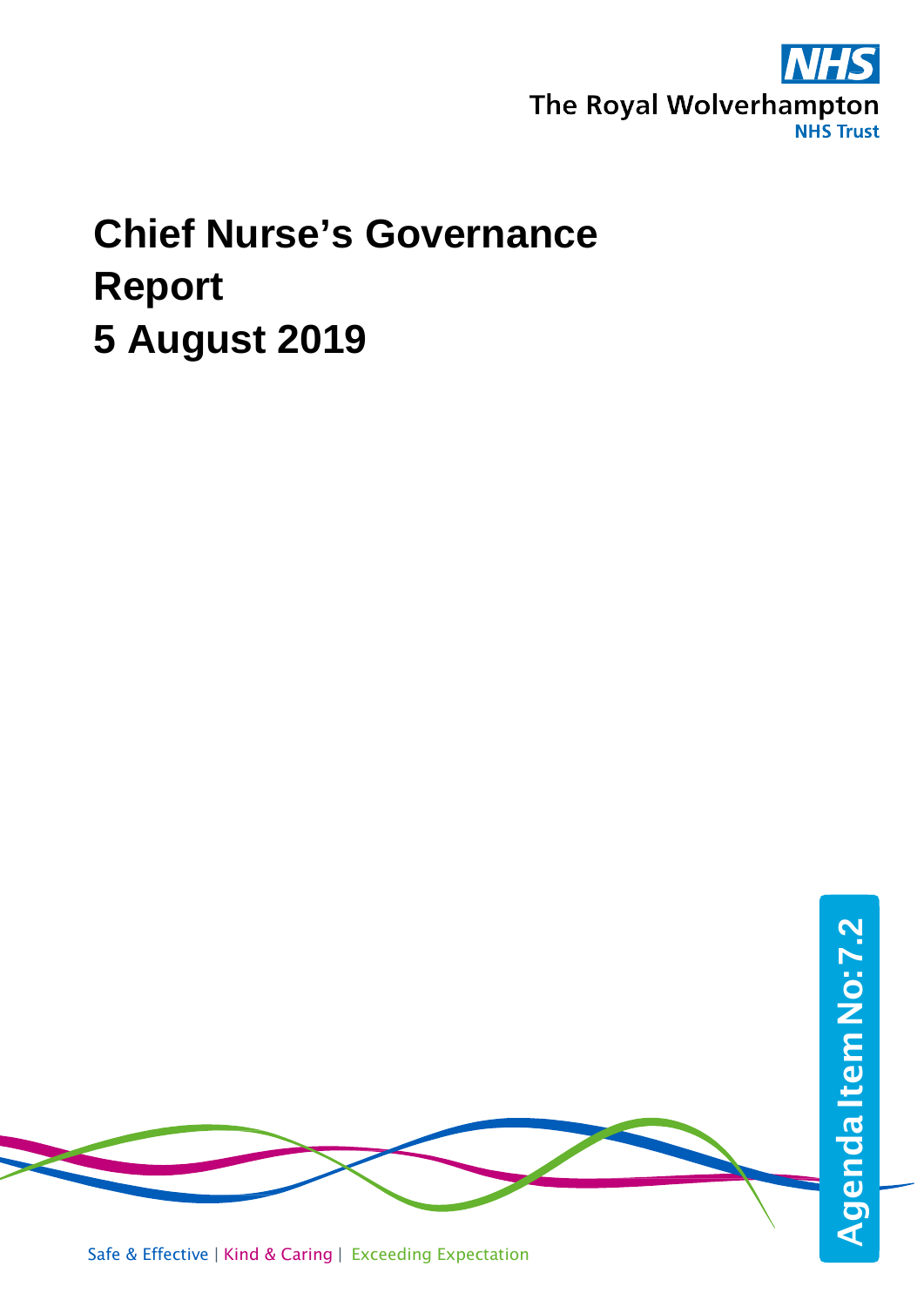**NHS** The Royal Wolverhampton

| <b>Trust Board Report</b>    |                                                                                                                                                                                                                                                                                                                                                                                                                                                                                                                                                                                                                                                                                                                                                                                                                                                                                                                                                                                                                                                                                                                                                                                                                                                                                                                                                                                                                                                                                                                                                                                                                                                                                                                                                                                                                                                                                                                                                                                                                                                                                                                                                                                                                                                                                                                                                              |  |  |  |  |  |
|------------------------------|--------------------------------------------------------------------------------------------------------------------------------------------------------------------------------------------------------------------------------------------------------------------------------------------------------------------------------------------------------------------------------------------------------------------------------------------------------------------------------------------------------------------------------------------------------------------------------------------------------------------------------------------------------------------------------------------------------------------------------------------------------------------------------------------------------------------------------------------------------------------------------------------------------------------------------------------------------------------------------------------------------------------------------------------------------------------------------------------------------------------------------------------------------------------------------------------------------------------------------------------------------------------------------------------------------------------------------------------------------------------------------------------------------------------------------------------------------------------------------------------------------------------------------------------------------------------------------------------------------------------------------------------------------------------------------------------------------------------------------------------------------------------------------------------------------------------------------------------------------------------------------------------------------------------------------------------------------------------------------------------------------------------------------------------------------------------------------------------------------------------------------------------------------------------------------------------------------------------------------------------------------------------------------------------------------------------------------------------------------------|--|--|--|--|--|
| <b>Meeting Date:</b>         | 5 August 19                                                                                                                                                                                                                                                                                                                                                                                                                                                                                                                                                                                                                                                                                                                                                                                                                                                                                                                                                                                                                                                                                                                                                                                                                                                                                                                                                                                                                                                                                                                                                                                                                                                                                                                                                                                                                                                                                                                                                                                                                                                                                                                                                                                                                                                                                                                                                  |  |  |  |  |  |
| Title:                       | <b>CNO Governance Report</b>                                                                                                                                                                                                                                                                                                                                                                                                                                                                                                                                                                                                                                                                                                                                                                                                                                                                                                                                                                                                                                                                                                                                                                                                                                                                                                                                                                                                                                                                                                                                                                                                                                                                                                                                                                                                                                                                                                                                                                                                                                                                                                                                                                                                                                                                                                                                 |  |  |  |  |  |
| <b>Executive</b><br>Summary: | 1. Trust Risk register (TRR) update - July 19<br>June TRR update provided with areas for attention highlighted below.                                                                                                                                                                                                                                                                                                                                                                                                                                                                                                                                                                                                                                                                                                                                                                                                                                                                                                                                                                                                                                                                                                                                                                                                                                                                                                                                                                                                                                                                                                                                                                                                                                                                                                                                                                                                                                                                                                                                                                                                                                                                                                                                                                                                                                        |  |  |  |  |  |
|                              | 3. Serious Untoward incident (SUI) Performance<br>Sustained good performance on meeting SUI reporting and investigation<br>timescales is reported below. A new National Serious Incident Framework is<br>expected to be published in July 19. This will bring a number of changes to<br>the management of investigations by providers and Clinical Commissioning<br>Groups (CCG). Preliminary changes include:<br>Responsibility for closure / sign-off of a Serious Incident to transfer to<br>$\bullet$<br>Trust<br>CCGs to be consulted and assured of the provider's investigation<br>$\bullet$<br>strategy and infrastructure<br>Investigations to be undertaken by a specific level of staff<br>$\bullet$<br>Flexibility to be agreed between provider and CCGs about the<br>$\bullet$<br>incidents that require investigation and those that should be subject<br>to alternative routes of review eg. Quality Improvement project<br>Introduction of a national framework for investigation training and<br>$\bullet$<br>methodology<br>Introduction of a mandated standard investigation report template<br>$\bullet$<br>Flexibility around agreeing the timescale for investigation (typically 3<br>months but no more than 6 months)<br>There will be a $12 - 18$ month transition period to implement the changes.<br>4. Information Governance (IG) work plan and risk<br>Significant changes to the DPST require re mapping in order to provide a<br>Trust baseline submission in October 19 - work has commenced.<br>Information Governance incident themes for 2018/19 is detailed below as<br>well as the Trust top IG risks. A detailed IG annual report is produced<br>separately for TMC and TB.<br>5. Governance staffing<br>Prioritised work plans are in place for Health and Safety and Information<br>Governance whilst recruitment processes are continue.<br>6. Governance of local Procedural Documents (ie Clinical Procedures,<br><b>Guidelines, Protocols etc)</b><br>Local procedure reports to Directorates and Divisions will commence wc 22 <sup>nd</sup><br>July preceded by an all user communication and Health Assure user guide<br>wc 15 <sup>th</sup> July. Areas will be required to update and maintain local procedure<br>registers and ensure compliance with the local document review and<br>approval process. |  |  |  |  |  |
|                              | 7. Mortality returns<br>All Mortality reviewers are now appointed (mix of nurses and medical staff).<br>Themes from internal LeDer reviews are being reported through MRG and a<br>report on wider themes within the region is due in August will provide a                                                                                                                                                                                                                                                                                                                                                                                                                                                                                                                                                                                                                                                                                                                                                                                                                                                                                                                                                                                                                                                                                                                                                                                                                                                                                                                                                                                                                                                                                                                                                                                                                                                                                                                                                                                                                                                                                                                                                                                                                                                                                                  |  |  |  |  |  |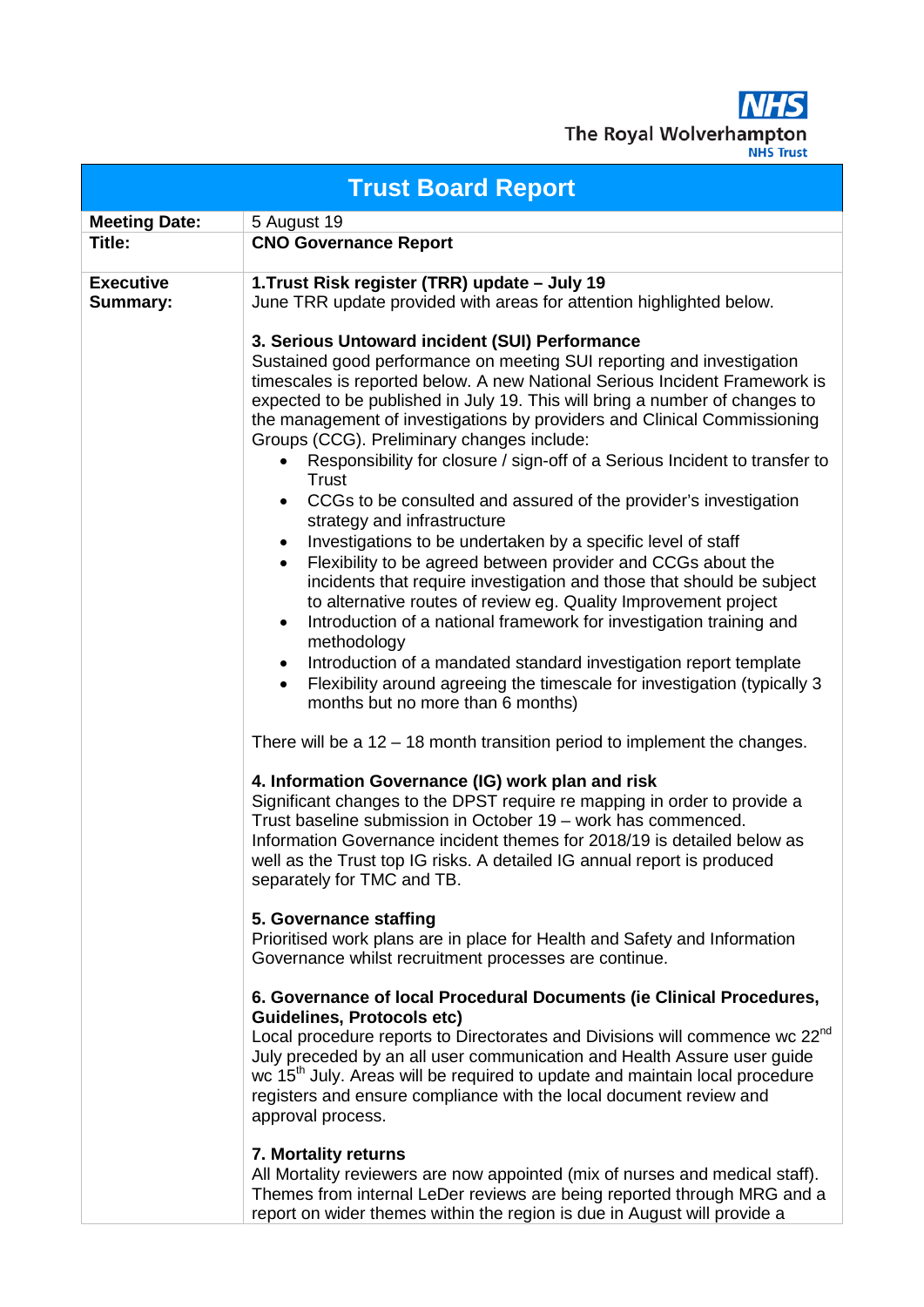|                                          | benchmark as well as independent review of Wolverhampton LeDer deaths.                                                                                                             |
|------------------------------------------|------------------------------------------------------------------------------------------------------------------------------------------------------------------------------------|
|                                          | 8. Learning and Improvement                                                                                                                                                        |
|                                          | The Change Implementation Review framework is due to Policy Group for                                                                                                              |
|                                          | approval in Aug due to meeting capacity.                                                                                                                                           |
|                                          |                                                                                                                                                                                    |
|                                          | 9. CQC Well Led Inspection<br>Good progress is reported on the closure of previous CQC actions.                                                                                    |
|                                          | Inspection planning continues with Board briefings and management and                                                                                                              |
|                                          | staff communication and engagement.                                                                                                                                                |
| <b>Action</b>                            | Receive and note,                                                                                                                                                                  |
| <b>Requested:</b>                        |                                                                                                                                                                                    |
| For the attention                        |                                                                                                                                                                                    |
| of the Board                             |                                                                                                                                                                                    |
|                                          | • ESERG review all serious incident investigation reports and have                                                                                                                 |
| <b>Assure</b>                            | extending its oversight to serious complaints and Radiation incidents.<br>TRR updates requested monthly                                                                            |
|                                          | $\bullet$<br>TRR process strengthened to drive appropriate risk escalation.                                                                                                        |
|                                          | • A New National Serious Incident framework expected to be published in                                                                                                            |
|                                          | July 19 will require a review of the Trust strategy and arrangements for                                                                                                           |
|                                          | serious incident investigation.                                                                                                                                                    |
|                                          | • Areas are asked to maintain focus on the update and maintenance of risk<br>registers across the Trust.                                                                           |
| <b>Advise</b>                            | • For year period 2019/20, 'Problems in case' assessments and                                                                                                                      |
|                                          | judgements are made by RCA lead and approved at ESERG for all                                                                                                                      |
|                                          | serious incident deaths.                                                                                                                                                           |
|                                          | • CQC Well Led monitoring, oversight and planning work continues.                                                                                                                  |
|                                          |                                                                                                                                                                                    |
| <b>Alert</b>                             |                                                                                                                                                                                    |
| <b>Author + Contact</b>                  | Tel 01902 698121 Email maria.arthur@nhs.net                                                                                                                                        |
| <b>Details:</b>                          |                                                                                                                                                                                    |
| <b>Links to Trust</b>                    | 1. Create a culture of compassion, safety and quality                                                                                                                              |
| <b>Strategic</b>                         | 2. Proactively seek opportunities to develop our services<br>3. To have an effective and well integrated local health and care system that operates                                |
| <b>Objectives</b>                        | efficiently                                                                                                                                                                        |
|                                          | 4. Attract, retain and develop our staff, and improve employee engagement<br>5. Maintain financial health - Appropriate investment to patient services                             |
| <b>Resource</b>                          | 6. Be in the top 25% of all key performance indicators<br>None                                                                                                                     |
| Implications:                            |                                                                                                                                                                                    |
| <b>Report Data</b>                       | This is a standard report using the previous month's data and updates within                                                                                                       |
| <b>Caveats</b>                           | a live Datix system. It may therefore be subject to cleansing and revision.                                                                                                        |
|                                          |                                                                                                                                                                                    |
| <b>CQC Domains</b>                       | Safe: patients, staff and the public are protected from abuse and avoidable harm.<br><b>Effective:</b> care, treatment and support achieves good outcomes, helping people maintain |
|                                          | quality of life and is based on the best available evidence.                                                                                                                       |
|                                          | <b>Caring:</b> staff involve and treat everyone with compassion, kindness, dignity and respect.                                                                                    |
|                                          | <b>Responsive:</b> services are organised so that they meet people's needs.<br>Well-led: the leadership, management and governance of the organisation make sure it's              |
|                                          | providing high-quality care that's based around individual needs, that it encourages learning                                                                                      |
|                                          |                                                                                                                                                                                    |
|                                          | and innovation, and that it promotes an open and fair culture.                                                                                                                     |
| <b>Equality and</b>                      | No adverse impact on PPCs                                                                                                                                                          |
| <b>Diversity Impact</b><br><b>Risks:</b> | See TRR risk detail below plus                                                                                                                                                     |
|                                          | <b>Governance Dept RR:</b><br>3285 Non Compliance with FOI timescale – grade 9 amber                                                                                               |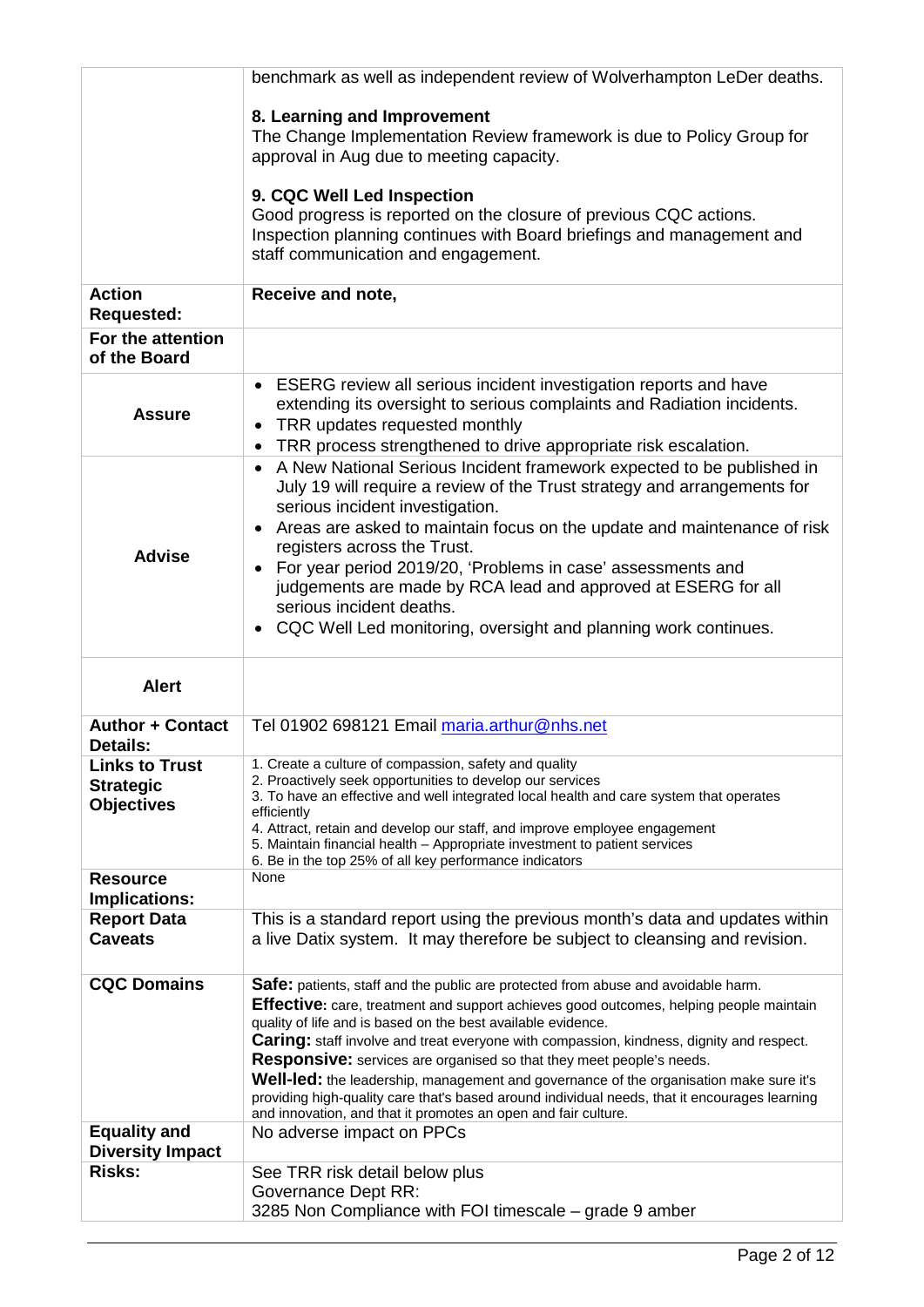|                                    | 4769 Capacity IG/GDPR - grade 9 amber<br>4663 Capacity Health and Safety - grade 9 amber                                                                                                                                                                                                                                                                          |
|------------------------------------|-------------------------------------------------------------------------------------------------------------------------------------------------------------------------------------------------------------------------------------------------------------------------------------------------------------------------------------------------------------------|
| <b>Public or Private:</b>          |                                                                                                                                                                                                                                                                                                                                                                   |
| Other formal<br>bodies involved:   |                                                                                                                                                                                                                                                                                                                                                                   |
| <b>References</b>                  |                                                                                                                                                                                                                                                                                                                                                                   |
| <b>NHS</b><br><b>Constitution:</b> | In determining this matter, the Board should have regard to the Core<br>principles contained in the Constitution of:<br>Equality of treatment and access to services<br>High standards of excellence and professionalism<br>$\bullet$<br>Service user preferences<br>Cross community working<br>Best Value<br>Accountability through local influence and scrutiny |

#### **Report Details**

#### **1 new risk:**

**5197 -** Unacceptable waiting times for Cardiology follow-up appointments (COO)

#### **3 risks removed:**

**4599 -** Emergency Services Governance Arrangements (COO)

**4756** – Increased Activity in Relation to Forecasted Number of Births (COO)

**5031** - Potential Non Compliance with The Fetal Anomaly, Paediatric Hips, Downs Pataus, Edwards screening standards (COO)

#### **4 red risks:**

**2080** - Risk to quality of patient care: reduced manpower (COO)

**4661** - Lack of robust system for review and communication of test results (MD)

**4113** - Divisions inability to achieve CIP (COO)

**5182** - Lack of Network support for Vascular Services at RWT (MD)

There are currently 29 risks contained within the Trust Register which are distributed across the Trust's (5x5) categorisation matrix as below:



The full TRR is shown in appendix 1 and tracked changes to risks in Appendix 2.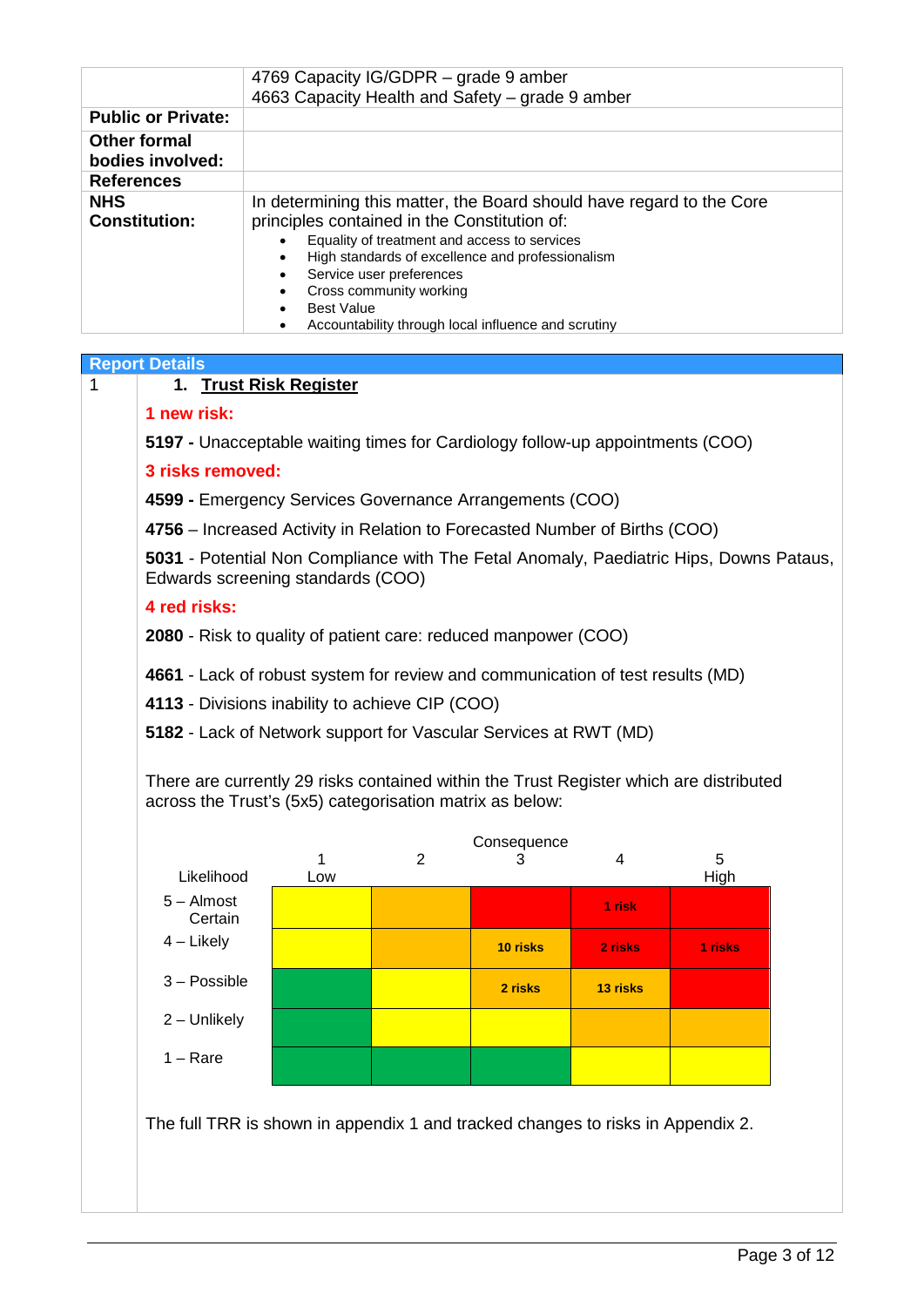A majority of risks have received updates in July 19, attention is required to the following:

2719 COO – action update, grade under threshold – confirm decision to remain on TRR

4113 COO – action update

- 1713 COO action update
- 4529 COO action update
- 4375 COO no date on action

4382 COO – no date on action

4411 COO – no date on action

5069 COO – action update

5182 MD – Update required - to follow

5045 MD – Update required – to follow

# **2. Serious Untoward incident (SUI) Performance**

Monitoring of SUI investigation completion to timescale continues at QSIG and the weekly Executive Significant Event Review Group (ESERG). RCA investigation reports are reviewed for final Executive sign off with specific and wider learning/action identified. All serious incident deaths are subject to a 'problems in care' assessment and judgement made by the RCA lead and signed off at ESERG.

The period May 18 to May 19 showed progressive and sustained compliance with SUI timescales, data below will not be reported for financial year 2019/20.

| <b>Month</b>    | Ongoing<br>/Open<br>incidents<br>(stop<br>clock)                                 | <b>New</b><br><b>Reported to</b><br><b>STEIS</b>                                                                | <b>Closure</b><br><b>Request to</b><br>Commissioning | <b>Closure Agreed</b><br>by<br>Commissioning                    | Over 60 day<br>breaches -<br>running<br>total                                                                       | <b>Potential</b><br>breaches<br>in month |
|-----------------|----------------------------------------------------------------------------------|-----------------------------------------------------------------------------------------------------------------|------------------------------------------------------|-----------------------------------------------------------------|---------------------------------------------------------------------------------------------------------------------|------------------------------------------|
| April 19        | 12(0)                                                                            |                                                                                                                 | 6                                                    | 6                                                               | 2                                                                                                                   | $\overline{2}$                           |
| May 19          | 9(0)                                                                             | 4                                                                                                               | 3                                                    | 5                                                               |                                                                                                                     | 0                                        |
| June 19         | 14(0)                                                                            | 7                                                                                                               | 3                                                    |                                                                 | 0                                                                                                                   | 0                                        |
| <b>Analysis</b> | Sustained<br>progress<br>in closure<br><b>SUIS</b><br>οf<br>within<br>timescale. | Reduction<br><b>SUI</b><br>in.<br>numbers<br>aligns with<br>the<br>National<br><b>SUI</b><br>framework<br>2015. |                                                      | Fewer queries<br>from<br>commissioners<br>RCA<br>re<br>reports. | No<br>Breaches in<br>month<br>for<br>No<br>June.<br>breach<br>or<br>outstanding<br>RCAs from<br>previous<br>months. |                                          |

#### **3. Information Governance work plan**

IG Officer role is due to commence early August. A priority work plan continues until resource is improved. Indications from NHS Digital Pilots and feedback from Trusts having recently completed Well Led reviews indicate a specific focus on Information Governance (IG) compliance will include testing of standards declared compliant and progress review of action plans for non-compliant submissions. Internal checks on Data Security and Protection Toolkit (DPST) evidence provided continues. The 2019/20 DPST has seen a significant change in scope since the last submission; nearly 80% of toolkit assertions have changed. The IG team are mapping the new requirements and evidence against last year's submission as the Trust prepares to make a baseline submission in October 19.

#### IG Incident patterns for 2018/19:

Lost and stolen paperwork – lost ward handover sheets Disclosure in error – emails, verbal, fax and other Data quality – various data errors, failures in data checks Security failings (organisational and procedural) – safe storage checks, third party contract monitoring.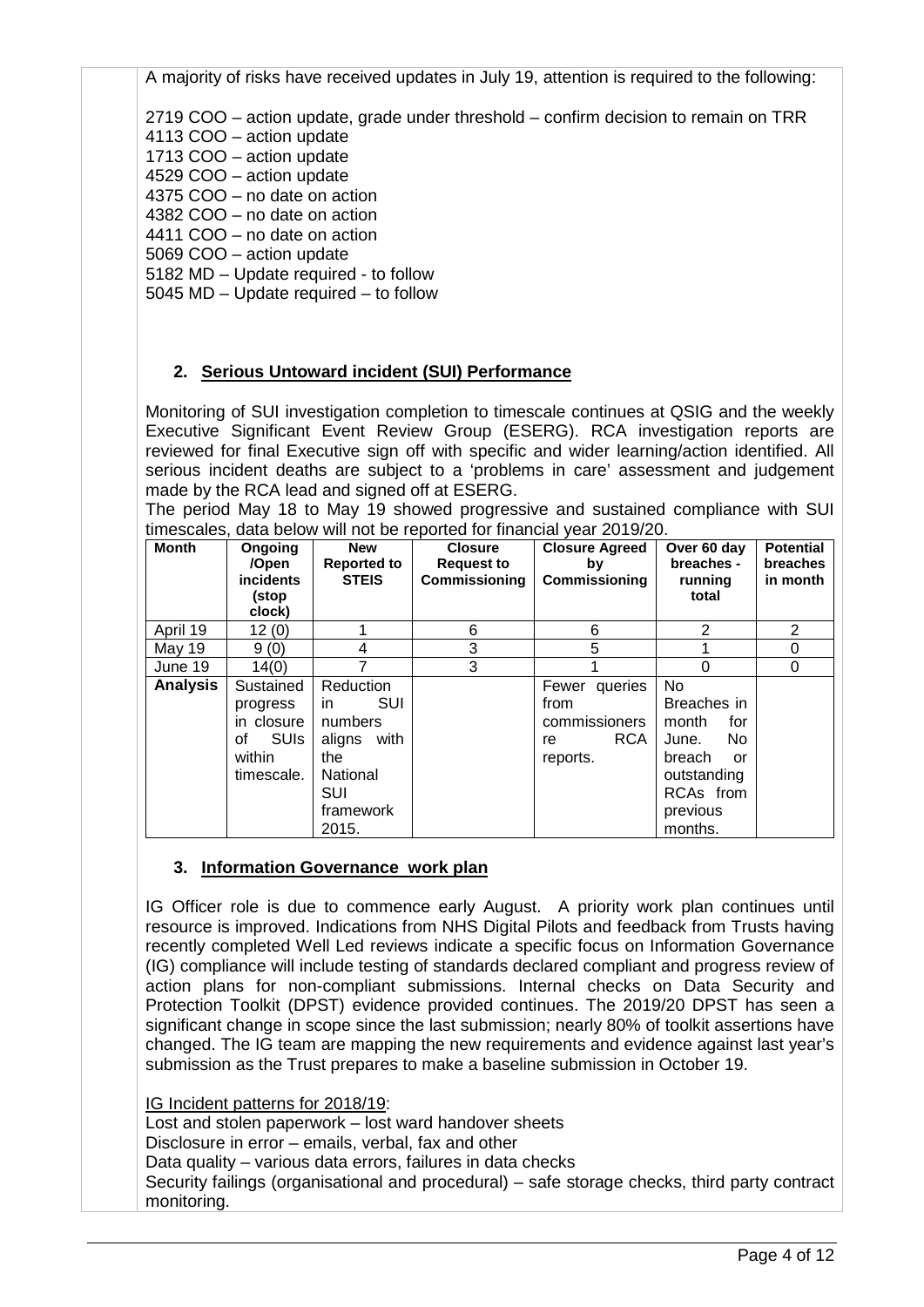IG Serious Incident patterns for 2018/19: Serious unauthorised access Disclosure in error Non secure disposal (electronic devices and paper)

#### Top IG risks to the organisation:

**People and process risk** – through IG incident monitoring we can see that disclosed in error via various means (verbal, email, post, fax and in person), is a risk to the organisation in terms of the way in which people work. This is always a risk in large organisations such as health. Lost ward handovers continue to be an issue, with paper handovers being a contributory factor to the issue. Unauthorised access has also risen as a theme again in the last financial year due to the open access approach to systems supporting the way we work; proactive monitoring of user access continues to be a challenge for a Trust our size.

**Protecting information assets (cyber risk)** – due to the increase cyber risk seen to the health sector , knowing what the organisation holds and how this should be protected continues to be a challenge for an organisation the size of the Trust. As well as protecting against threats to large scale assets such as CWP portal and MMS for example, we also need to understand what local information assets are held, how these are managed and protected and what happens in the even they are compromised. A Trust wide information asset mapping exercise is taking place to better understand this issue through the GDPR and DSPT toolkit assurance work.

**Third party/ supplier assurance** – whilst the Trust has worked to better understand which data processors are handling data on behalf of the Trust, there is still more work to be done ensuing that there are clear contractual stipulations in place to ensure there is explicit instructions in place between the Trust and a third party. This should be supplemented by data sharing/ processing agreements. Robust contract monitoring to ensure these instructions are being followed continues to be a risk, and the Trust currently have a reactive approach to contract monitoring in the event of a data incident. This work also forms part of the DSPT toolkit assurance and GDPR work streams.

# **4. Governance staffing**

Recruitment continues for H&S and Divisional Governance portfolios. New Information Governance Officer due to start early August.

# **5. Local Procedures and Guidelines – Governance (June 19)**

Following the data cleansing a majority of registers have been uploaded to Health Assure. Radiology and Neonate uploads will be completed by the technical team w/e 19th July, ED and AMUs register returns are still outstanding. Draft reports were completed at the end of June 19 and final Directorate and Divisional status reports will be ready for issuing wc 22<sup>nd</sup> July.

Health Assure User Guides have been developed for Directorate staff responsible for Procedures and Guidelines. Staff communication about the issue of local procedure reports and the use of the Health assure system will begin w/c 15th July 19 and reports to follow wc 22<sup>nd</sup> July. Following the first reporting in July, the Health Assure system will issue local procedure reports monthly on the 11<sup>th</sup> of each month to Directorates and Divisions.

Governance continues to support Directorates in adopting the arrangements for local procedures as per OP1.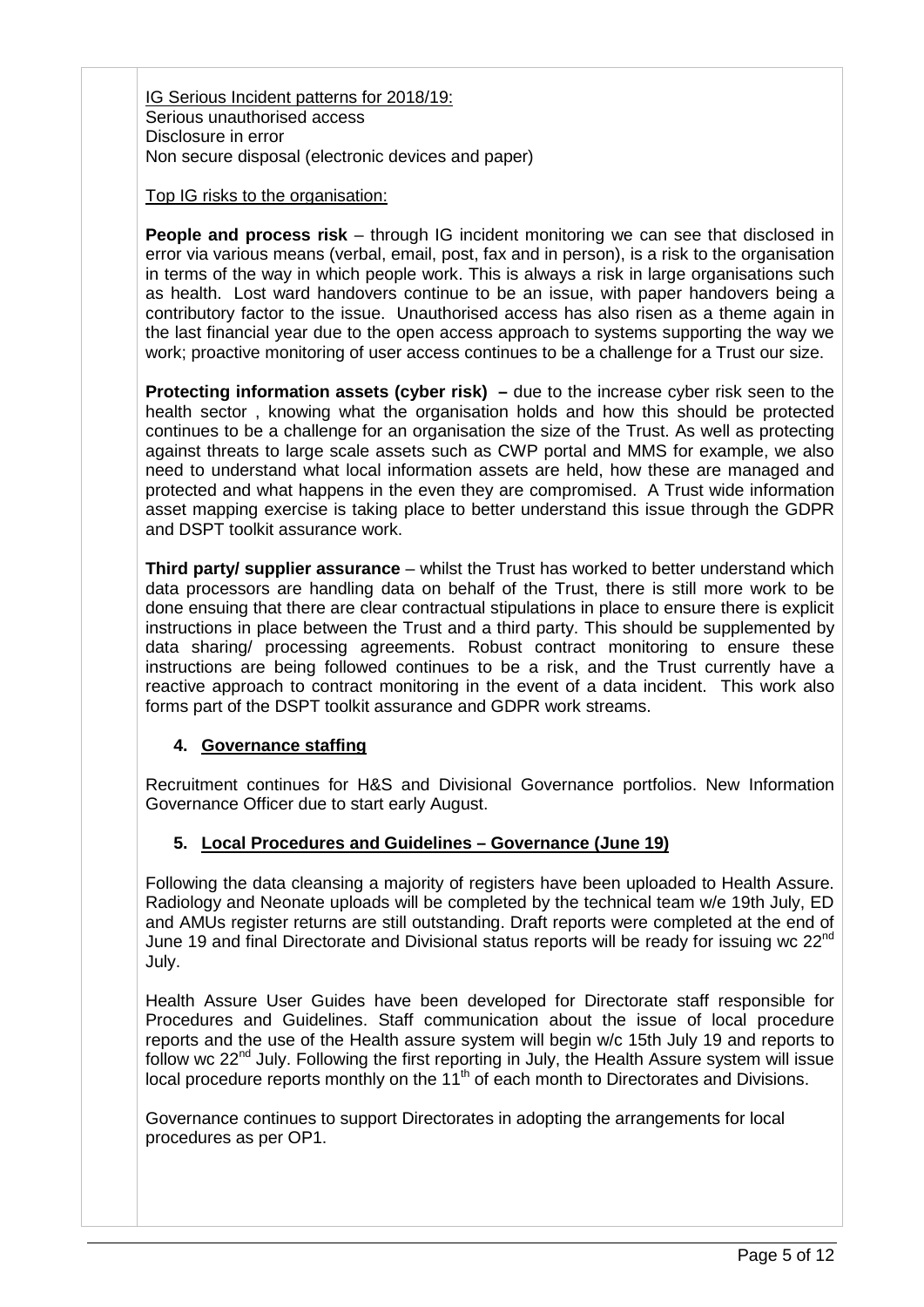#### **6. Mortality process summary**

The Structured Judgement Review (SJR) is the methodology the Trust uses when completing a review for those deaths that meet the Learning from Deaths policy criteria and is different to the methodology that is used by LeDER national programme. The LeDeR Steering Group for the Black Country are collating the themes from across Dudley, Walsall, Sandwell and Wolverhampton. Wolverhampton specific learning from LeDER reviews is planned to be reported to MRG in August 2019.

**NB.** SJR figures below are as at the 9<sup>th</sup> July and will change daily.

#### **SJR1 review process**

107 SJR1 reviews are outstanding. 46 SJR2 reviews are outstanding.

All have routine monthly follow up via Mortality leads. Progress is reported to QSIG via the Divisional Highlight reports.

Mortality Reviewers are now appointed and all SJR2s have been re-allocated for completion.

#### **Learning – SJR1 Reviews:**

SJR 1 reviews for the period of 01/04/2019 to 31/05/2019 showed a majority of 'poor care' findings were in Phase 2 'ongoing care' and Phase 6 'overall care'. For context these related to 2 cases.

#### **SJR 1 Analysis – Patients with Learning Disabilities:**

An analysis of those SJR1s where a patient has learning disabilities has been undertaken and reported to Mortality Review Group. 19 Deaths have been identified (as at 25<sup>th</sup>) June). The highlights from the analysis are:

- 42% (8) of all the SJR1 are related to Respiratory Medicine, followed by Care of Elderly Medicine) and Renal Medicine specialties
	- Poor care judgements cross into three phases: Ongoing Care, Care during a procedure & Overall assessment. The themes relate to medication, communication and paperwork.
	- The excellent care themes relate to: speed of treatment, great communication, and medical practice.

#### **Examples of positive themes:**

- Phase of care: 1 Good medical practice & Care Good initial care with recognition of pneumonia and antibiotics given in timely fashion
- Phase of care 2 Good medical practice & Care patient seen by oncologist within 24 hours of admission and received good care.
- Phase of care 5 -Communication Overall care was good, family kept well informed with good documentation

#### **Examples of negative themes:**

- Phase of care 5 -Documentation Resuscitation discussion not clear in notes, DNAR mentions LD specifically.
- Phase of care 5 -Documentation No documentation in notes regarding certification of death or possibly this has not been filed properly
- Phase 1 Discharge Patient with learning disability admitted from nursing home with aspiration pneumonia
- Phase 2 General lack of care & medical practice Deteriorating patient and communication with relatives.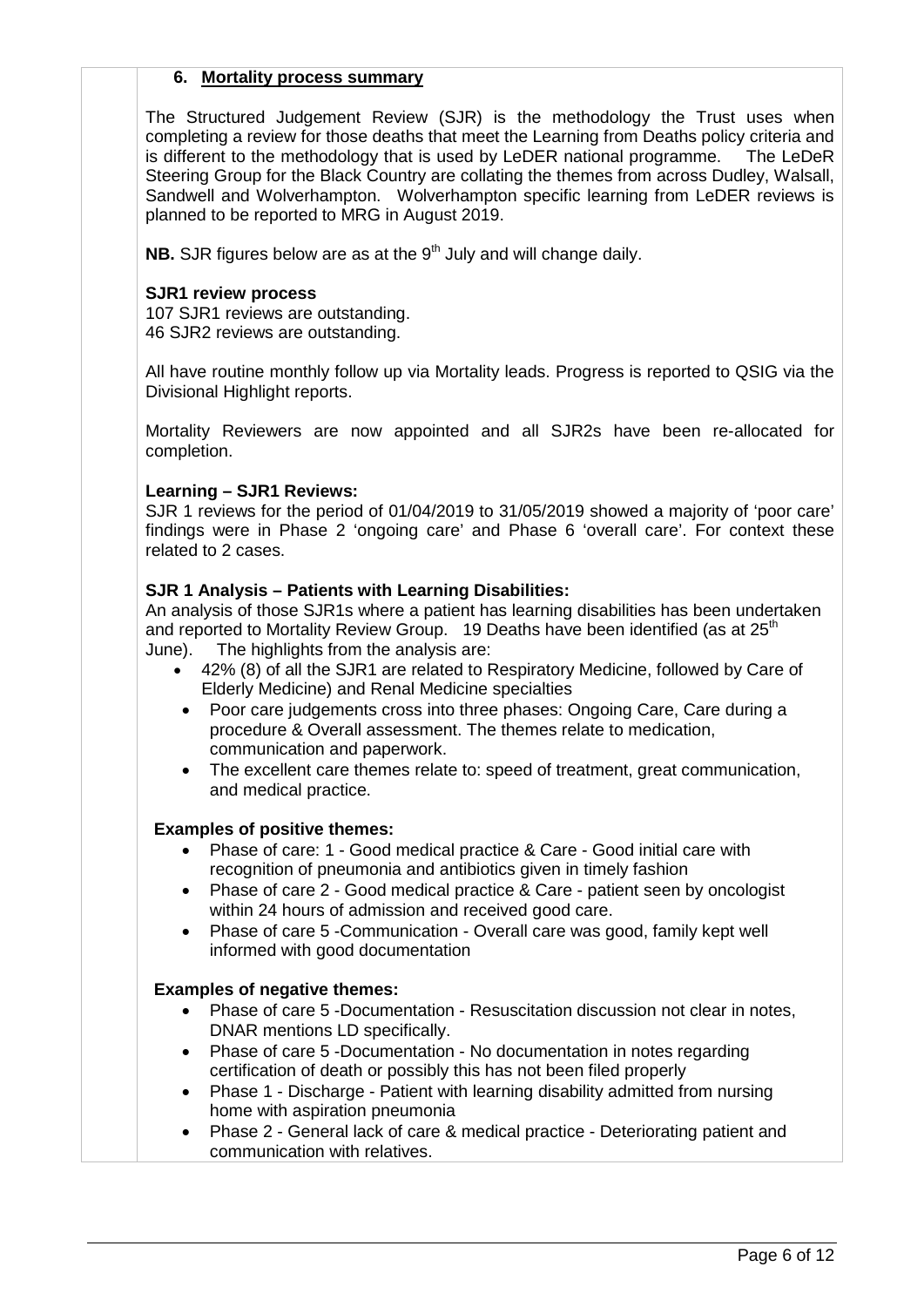Mortality Review group receive monthly reports on mortality review themes and mortality process performance for action management.

### **7. Learning and Improvement**

A draft Change Implementation Review Framework will go to August Policy group for approval. Discussions continue with CQI leads to ensure alignment between the CQI function/programme and governance and risk management processes/outputs. A Learning page is developed on the Trust intranet as a central place for staff to visit and review information on lessons identified, redress actions, making it better alerts, useful patient safety links and material. The site is still evolving including the use of SharePoint as a means to gather themes and learning from key areas eg national guidance, incident investigations and trends, complaints, claims etc. The site is located on the home page of the intranet and via the link below:

[http://intranet.xrwh.nhs.uk/patient\\_safety\\_improvement/index.html](http://intranet.xrwh.nhs.uk/patient_safety_improvement/index.html)

# **8. CQC Well Led Inspection**

The weekly Well Led meetings continue with planning and oversight of the gap analysis and action plan of ongoing work. A number of Board Development Sessions have taken place and staff support briefing packs circulated across the organisation, with each area encouraged to complete proud, innovation and improvement posters for their local areas.

Oversight of the previous CQC action plan is monitored at COG and TMC on a monthly basis. Good progress is made on the progress of actions with 11 actions open pertaining to GP practice visits and only one action open relating to other areas.

#### **Appendices**

Appendix 1 - Trust Risk Register (TRR) Appendix 2 – Tracked changes to risks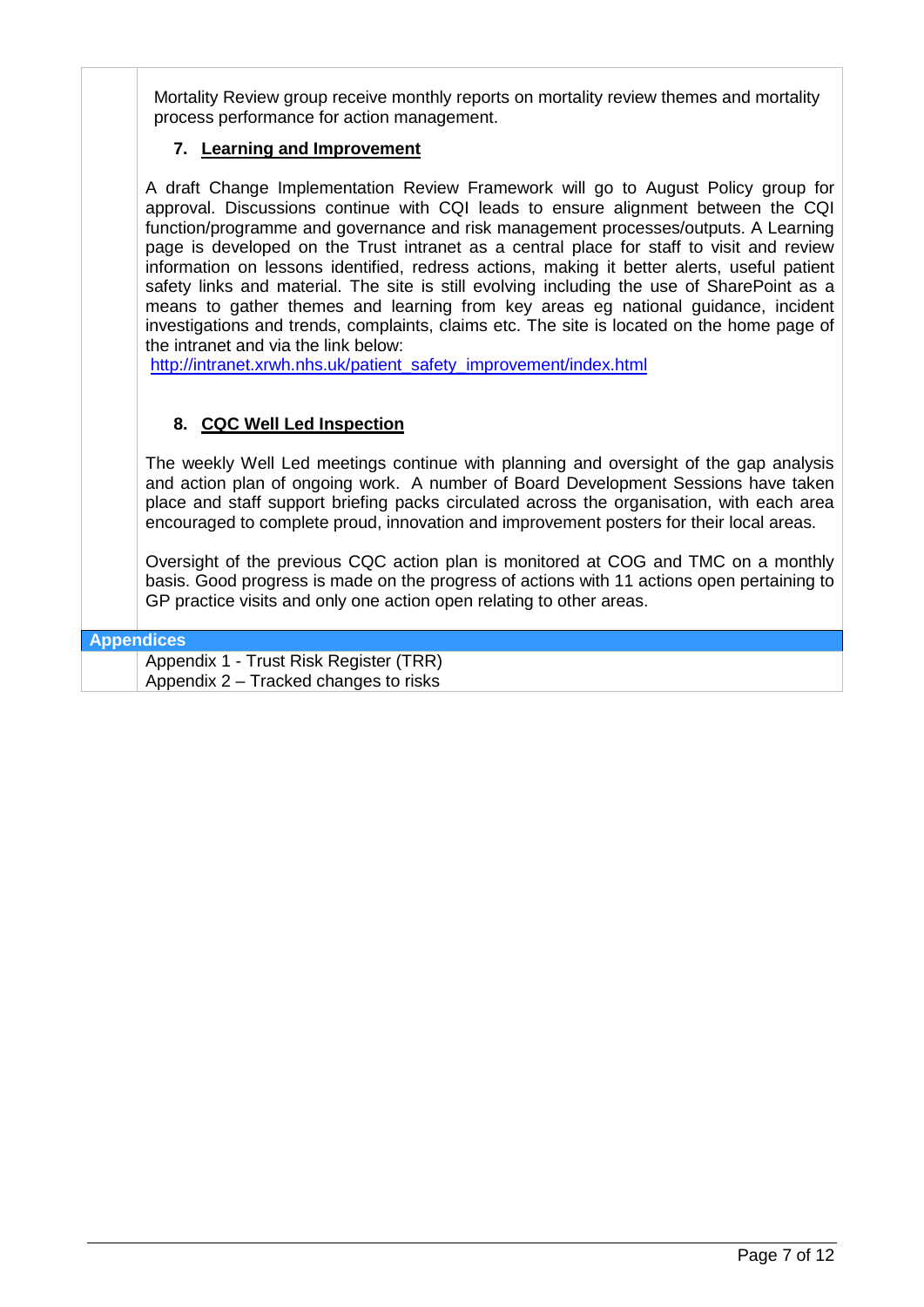| Lead<br><b>Director</b> | <b>Risk</b> | <b>Risk Title</b>                                                                            | <b>Field updated</b>                 | <b>Update made</b>                                                                                                                                                                                                                   |
|-------------------------|-------------|----------------------------------------------------------------------------------------------|--------------------------------------|--------------------------------------------------------------------------------------------------------------------------------------------------------------------------------------------------------------------------------------|
| Chief<br>Operating      | 4665        | Inability of<br>Community                                                                    |                                      |                                                                                                                                                                                                                                      |
| Officer                 |             | Midwives to<br>complete Early<br>Help<br>Assessments for<br>the<br>Unborn/Newbor<br>n babies | <b>Positive Assurance</b><br>$-$ New | Equipment replacement<br>programme commenced<br>18.03.2019. First static DR X-ray<br>Room (Rm 1) fully operational<br>03.06.2019. Work commenced on<br>second static X-ray Room (Rm 2)<br>projected date of completion<br>05.09.2019 |
|                         | 3069        | <b>Risk of Never</b><br>Events within                                                        |                                      |                                                                                                                                                                                                                                      |
|                         |             | Division 1: Risks<br>to Patient Safety<br>and Trust<br>reputation                            | <b>Positive Assurance</b><br>$-$ New | Monthly monitoring data of<br>compliance with WHO checklist<br>and Procedural Safety Checklist -<br>100% for full completion<br>(documentation) in June 2019                                                                         |
|                         |             |                                                                                              | Gap in Assurance -<br><b>New</b>     | Monthly monitoring and compliance<br>with WHO checklist use - There<br>has been 90% compliance<br>achieved during June 19                                                                                                            |
|                         |             |                                                                                              | Gap in Assurance -<br><b>New</b>     | 1 x NE in 19/20 reported to CCG<br>(June 2019) - 1 x Wrong Site<br>Surgery - Wrong Side Fascia Iliaca<br><b>Block (T&amp;O/Theatres Datix</b><br>218936)                                                                             |
|                         | 4529        | Vacancies in<br>Medical                                                                      |                                      |                                                                                                                                                                                                                                      |
|                         |             | Staffing/Agency<br>and Locum<br>staffing in<br>Division 1                                    | Action Plan - New                    | HR working with Anaesthetics and<br>Ophthalmology to optimise rota<br>configuration                                                                                                                                                  |
|                         | 4170        | Lack of capacity<br>$-$ OPD,                                                                 |                                      |                                                                                                                                                                                                                                      |
|                         |             | <b>Snowdrop Suite</b><br>and Durnall Unit                                                    | <b>Positive Assurance</b><br>$-$ New | New Band 7 started                                                                                                                                                                                                                   |
|                         | 4472        | Delays in triage<br>in ED                                                                    |                                      |                                                                                                                                                                                                                                      |
|                         |             |                                                                                              | Action Plan - New                    | LEAN Project (28/06/19 &<br>19/07/19) to look at processes and<br>flow in Zone B                                                                                                                                                     |
|                         |             |                                                                                              | Action Plan - New                    | Awaiting outcome of internal<br>interviews for Bd 7 development<br>programme                                                                                                                                                         |

# **Appendix 2: Tracked changes within Trust Risk Register (July 2019)**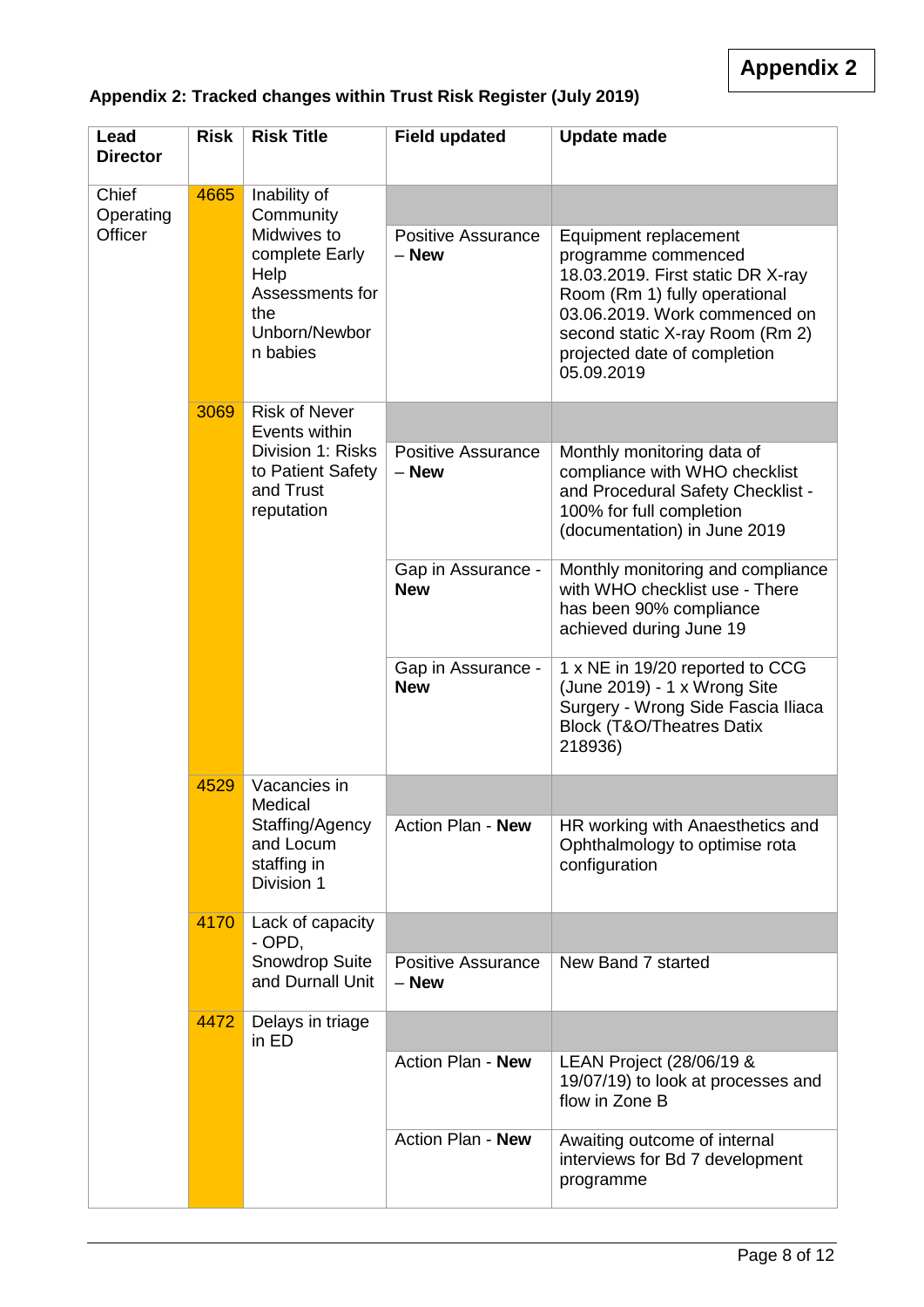|      |                                                                | Action Plan - New                    | Await outcome of plan for second<br>Bd 7 for Zone B                                                                                                                                                                                                                                  |
|------|----------------------------------------------------------------|--------------------------------------|--------------------------------------------------------------------------------------------------------------------------------------------------------------------------------------------------------------------------------------------------------------------------------------|
| 4903 | Risk of non-<br>compliance with                                |                                      |                                                                                                                                                                                                                                                                                      |
|      | Thoracic<br>Service<br>Specification                           | Gap in Assurance -<br><b>New</b>     | Despite agreed referral pathway<br>with Walsall they are unwilling to<br>move forward at present                                                                                                                                                                                     |
|      |                                                                | Action Plan - New                    | Locum Thoracic Surgeon post out<br>to advert                                                                                                                                                                                                                                         |
| 4523 | <b>Failing Heater</b><br><b>Cooler Units</b>                   |                                      |                                                                                                                                                                                                                                                                                      |
|      |                                                                | Gap in Assurance -<br><b>New</b>     | There has been a delay in trialling<br>the company's demo machine - as<br>the company will not loan out the<br>demo machine until we have clear<br>tests from our water sources. May<br>not be allowed to use it clinically for<br>another week until the latest<br>samples are back |
| 4761 | Cardiology,<br>Cardiothoracic &                                |                                      |                                                                                                                                                                                                                                                                                      |
|      | Anaesthetic<br><b>JMS</b> vacancies                            | <b>Positive Assurance</b><br>$-$ New | One ACCP going on rota mid-<br>August 2019 and the second one<br>going on rota beginning of Oct<br>2019 (01/07/2019)                                                                                                                                                                 |
|      |                                                                | <b>Positive Assurance</b><br>- New   | Cardiothoracic Surgery - Fully<br>staffed with a Trust locum in place<br>until September 2019 when new<br>rotation starts (01/07/2019)                                                                                                                                               |
|      |                                                                | <b>Positive Assurance</b><br>$-$ New | Cardiology - Awaiting start date for<br>1 candidate, Clinical Fellow<br>Programme (01/07/2019)                                                                                                                                                                                       |
|      |                                                                | <b>Positive Assurance</b><br>- New   | Cardiology - Continuing to<br>advertise posts (01/07/2019)                                                                                                                                                                                                                           |
|      |                                                                | Action Plan - New                    | Directorate to present case to the<br>Divisional Management Team that<br>this risk should remain as a high<br>amber risk                                                                                                                                                             |
| 4756 | Increased<br>Activity in                                       |                                      |                                                                                                                                                                                                                                                                                      |
|      | <b>Relation to</b><br>Forecasted<br>Number of<br><b>Births</b> | Risk removed from<br><b>TRR</b>      | Now managed on local risk<br>register.                                                                                                                                                                                                                                               |
| 5031 | <b>Potential Non</b><br>Compliance with                        |                                      |                                                                                                                                                                                                                                                                                      |
|      | <b>The Fetal</b><br>Anomaly,<br>Paediatric Hips,               | Risk removed from<br><b>TRR</b>      | Now managed on local risk<br>register. Deputy COO P highlighted<br>that this has significantly improved                                                                                                                                                                              |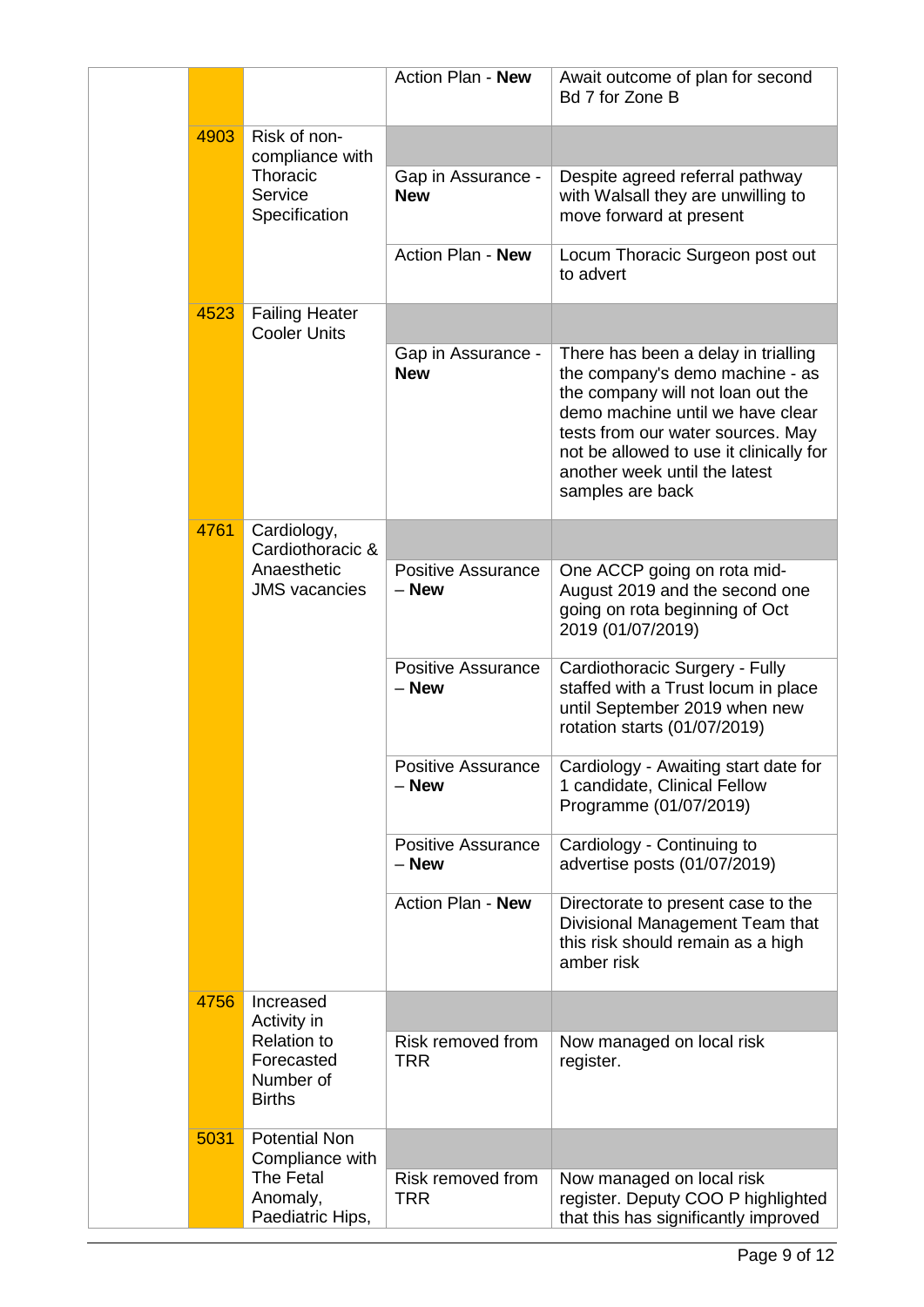|  |      | Downs Pataus,<br>Edwards<br>screening<br>standards   |                                    | now; accepting the small number of<br>vacancies.                                                                                                                                                                        |
|--|------|------------------------------------------------------|------------------------------------|-------------------------------------------------------------------------------------------------------------------------------------------------------------------------------------------------------------------------|
|  | 4696 | Unreported<br><b>Imaging Studies</b>                 |                                    |                                                                                                                                                                                                                         |
|  |      |                                                      | <b>Positive Assurance</b><br>– New | Backlog against a backdrop of<br>increased referrals has reduced<br>from 7332 May 2017 to less than<br>3648 in June 2019                                                                                                |
|  |      |                                                      | Gap in Assurance -<br><b>New</b>   | Approximately 3648 non-urgent<br>imaging studies unreported June<br>2019 (inclusive of 706 CT scans<br>and 1472 MRI scans). Over 20<br>days there are 1400 in total<br>(inclusive of 268 CT scans and 582<br>MRI scans) |
|  | 4528 | Incomplete<br><b>Health Records</b>                  |                                    |                                                                                                                                                                                                                         |
|  |      | on Clinical Web<br>Portal                            | Action Plan - New                  | Approval process commenced for<br>Non-STEIS investigation being<br>undertaken Datix: 185209                                                                                                                             |
|  | 4599 | Emergency<br><b>Services</b>                         |                                    |                                                                                                                                                                                                                         |
|  |      | Governance<br>Arrangements                           | Risk removed from<br><b>TRR</b>    | Now managed on local risk<br>register. Concerns and issues<br>reduced since 2 <sup>nd</sup> Matron and<br>Quality/ Compliance Officer in post                                                                           |
|  | 4113 | <b>Divisions</b><br>inability to                     |                                    |                                                                                                                                                                                                                         |
|  |      | achieve CIP                                          | <b>Positive Assurance</b><br>– New | Division 1 - Against a target of<br>£192k, £64k of CIP has been<br>achieved in month                                                                                                                                    |
|  |      |                                                      | <b>Positive Assurance</b><br>- New | Division 2 - £0.5m CIP achieved                                                                                                                                                                                         |
|  |      |                                                      | <b>Positive Assurance</b><br>- New | Div 3 position at month 2 - £309k<br>achieved against plan of £91k                                                                                                                                                      |
|  |      |                                                      | Action Plan - New                  | Endoscopy PID scheme for<br>increased utilisation of Endoscopy<br>rooms                                                                                                                                                 |
|  | 4382 | NX55 Main<br>Theatres, Wards                         |                                    |                                                                                                                                                                                                                         |
|  |      | A12, A14,<br>Admin, Plant<br>Rooms) - Fire<br>Safety | <b>Positive Assurance</b><br>– New | 0 incidents relating to Reportable<br>Fire's within Jun 2019                                                                                                                                                            |
|  |      |                                                      | <b>Positive Assurance</b><br>– New | 0 Unwanted Fire Signals within Jun<br>2019                                                                                                                                                                              |
|  | 4411 | NX08/NX09<br>McHale Building                         |                                    |                                                                                                                                                                                                                         |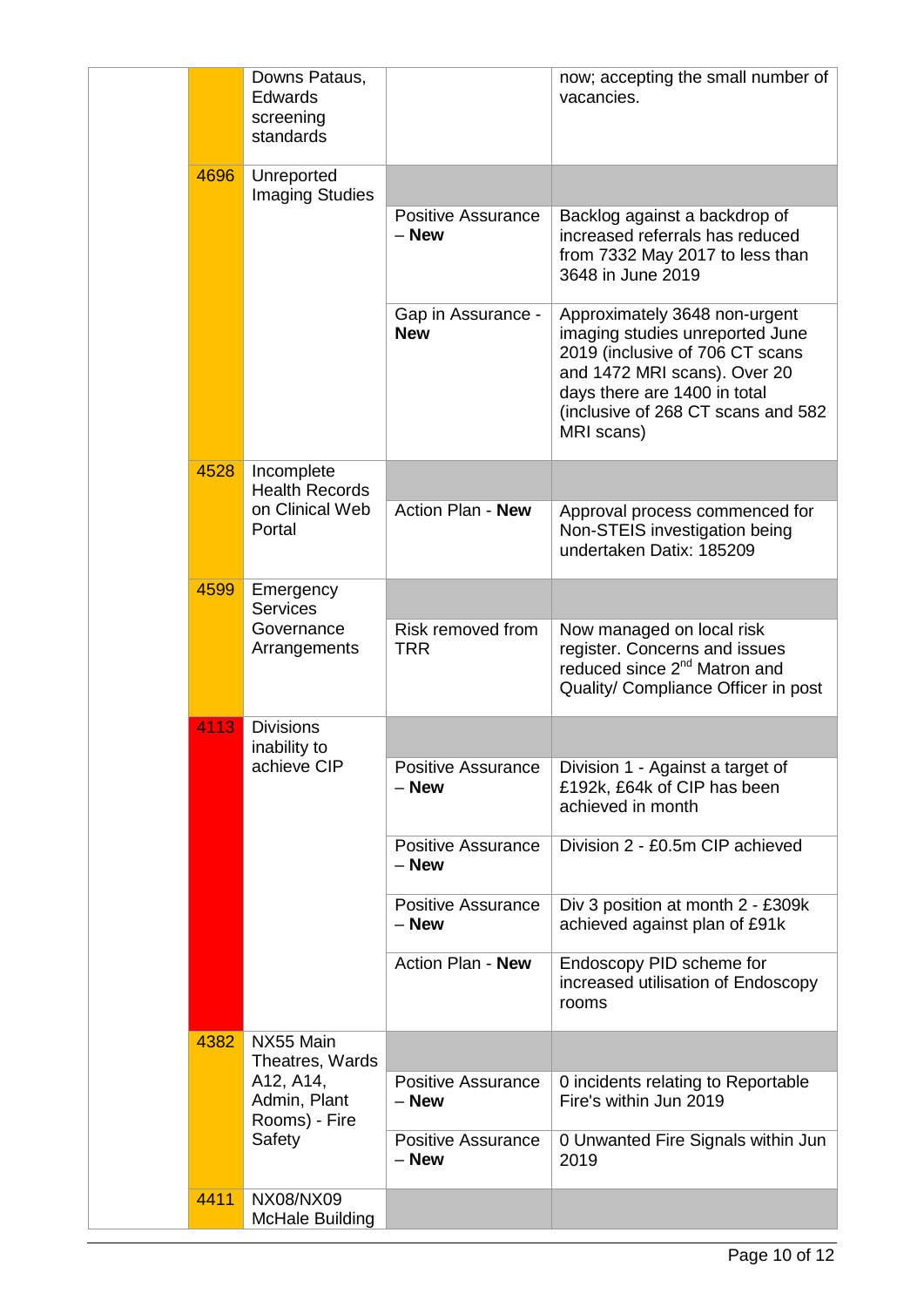|                         |      | - Fire Safety                                                          | <b>Positive Assurance</b><br>$-$ New | 0 incidents relating to Reportable<br>Fire's within Jun 19                                                                                                                                                                                                                                             |
|-------------------------|------|------------------------------------------------------------------------|--------------------------------------|--------------------------------------------------------------------------------------------------------------------------------------------------------------------------------------------------------------------------------------------------------------------------------------------------------|
|                         |      |                                                                        | <b>Positive Assurance</b><br>$-$ New | 0 Unwanted Fire Signals within Jun<br>19                                                                                                                                                                                                                                                               |
|                         | 4375 | NX87 Heart<br>Centre - Fire                                            |                                      |                                                                                                                                                                                                                                                                                                        |
|                         |      | Safety                                                                 | <b>Positive Assurance</b><br>– New   | 0 incidents relating to Reportable<br>Fire's within Jun 19                                                                                                                                                                                                                                             |
|                         |      |                                                                        | <b>Positive Assurance</b><br>- New   | 0 unwanted fire signals during Jun<br>2019                                                                                                                                                                                                                                                             |
|                         | 5197 | Unacceptable<br>waiting times for                                      |                                      |                                                                                                                                                                                                                                                                                                        |
|                         |      | Cardiology<br>follow-up<br>appointments                                | ***New risk***                       | The Cardiology Directorate does<br>not have enough outpatient<br>capacity to see review patients by<br>the date the doctor has requested.<br>If there continues to be inadequate<br>capacity then this may lead to<br>patient harm due to delays in<br>further diagnosis and treatment if<br>required. |
|                         | 4706 | Infrastructure/en<br>vironment in<br><b>Nucleus</b><br><b>Theatres</b> |                                      |                                                                                                                                                                                                                                                                                                        |
|                         |      |                                                                        | Gap in Assurance -<br><b>New</b>     | 3 x recent incidents of fire alarms<br>sounding in theatres - of unknown<br>cause between 01/01/19 and<br>08/07/19                                                                                                                                                                                     |
|                         |      |                                                                        | Action Plan - New                    | Operating Lights in Theatre 7 to be<br>replaced                                                                                                                                                                                                                                                        |
|                         | 2080 | Risk to quality of<br>patient care:                                    |                                      |                                                                                                                                                                                                                                                                                                        |
|                         |      | reduced<br>manpower                                                    | Positive Assurance<br>$-$ New        | Recruitment for Bd5's has now<br>come back to local areas - 4 places<br>offered for C19                                                                                                                                                                                                                |
|                         |      |                                                                        | <b>Positive Assurance</b><br>$-$ New | Weekly meetings to address<br>vacancies as part of the Renal<br>action plan - Twitter/Facebook<br>campaign                                                                                                                                                                                             |
|                         |      |                                                                        | <b>Positive Assurance</b><br>$-$ New | Renal open day taking place 11th<br>July                                                                                                                                                                                                                                                               |
| Chief<br><b>Nursing</b> | 3644 | CQC risk                                                               |                                      |                                                                                                                                                                                                                                                                                                        |
| Officer                 |      |                                                                        | Positive Control -<br><b>New</b>     | Series of Board development<br>sessions sharing learning from<br>other inspections and risks<br>completed                                                                                                                                                                                              |
|                         |      |                                                                        | Positive Control -                   | <b>Communication of Trust Strategy</b><br>including visions and values                                                                                                                                                                                                                                 |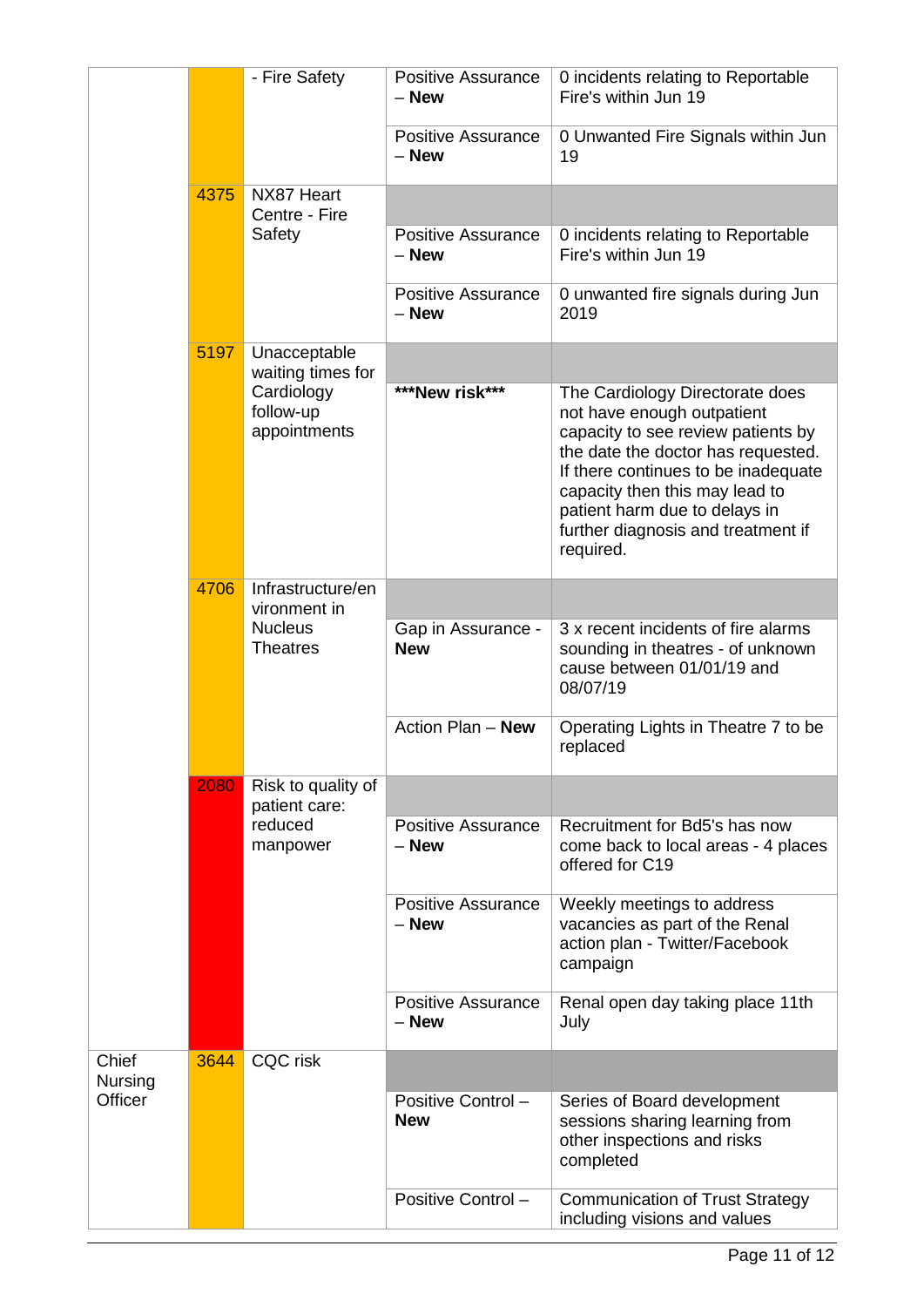|  | <b>New</b>                         | commenced                                                                                       |
|--|------------------------------------|-------------------------------------------------------------------------------------------------|
|  | Positive Control -<br><b>New</b>   | Evidence on PIR triangulated with<br><b>KLOEs</b>                                               |
|  | <b>Positive Assurance</b><br>– New | There an no Registered Midwife<br>Vacancies                                                     |
|  | <b>Positive Assurance</b><br>– New | The number of nursing staff leavers<br>is low 13 RN/RM and 7<br>unregistered members in June 19 |
|  | Gap in Assurance -<br><b>New</b>   | Registered Nurse vacancies are<br>123.66 and HCA's 32.56                                        |
|  | Action Plan - New                  | Undertake ongoing recruitment<br>campaign                                                       |
|  | Action Plan - New                  | Ratify & publish Patient Quality and<br>safety strategy                                         |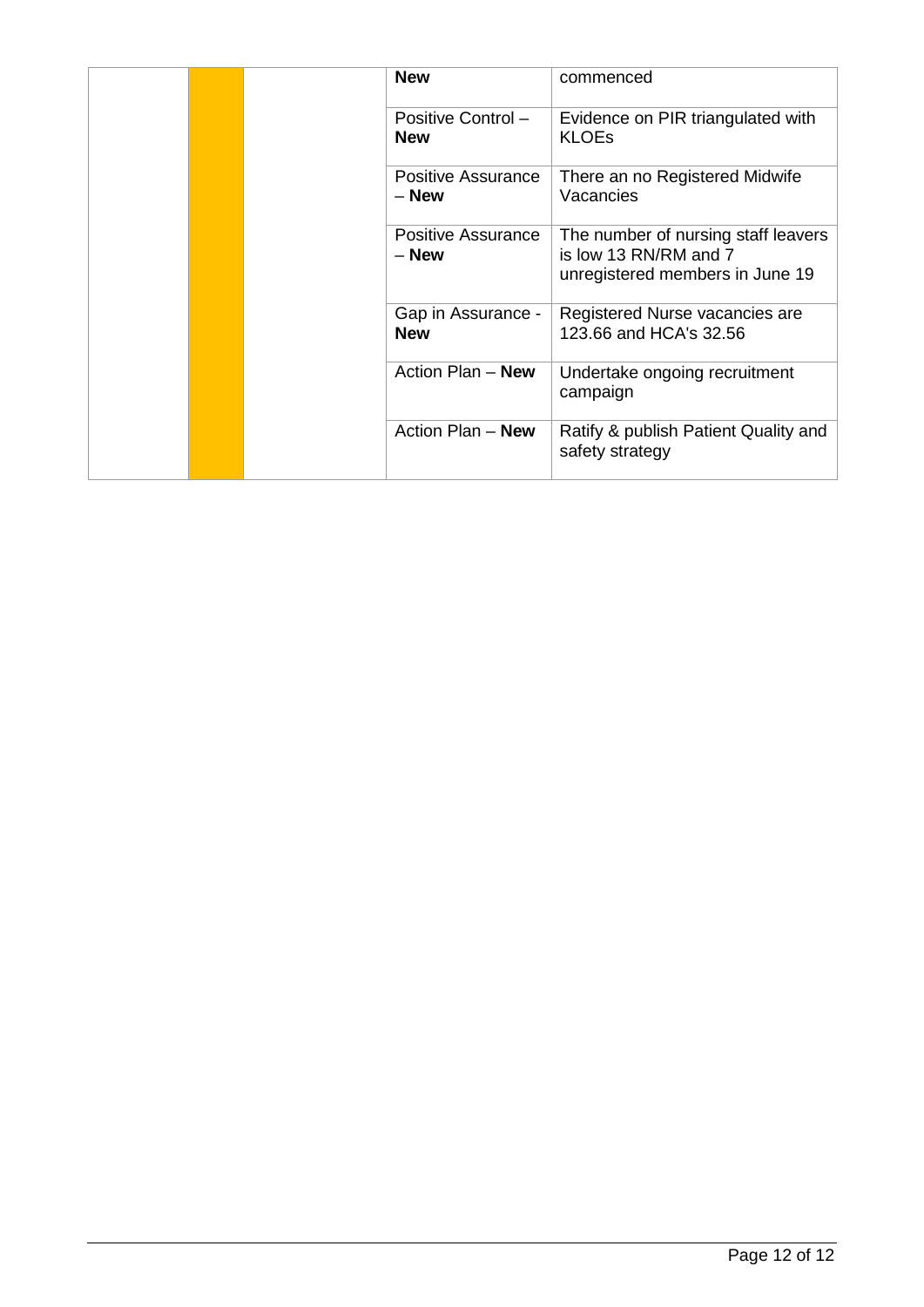# **The Royal Wolverhampton NHS Trust**

4

5

10

15

12

869

12

200 | 25 20

Trust Risk Register

|                               |                                      |                                                                                                                                                                                                                                                                                                                                                                                                                                                                                                  |                           |                                                                                                                                                        | <b>July-2019</b>                       |                                                                                                                                                                                                                                                                                                                                                                                                                                                                 |                                                                                                                                                                                                                                                                          |        |                                         | <u>246810</u><br>$3 \mid 4 \mid 5$<br>$\bullet$ |                                     |
|-------------------------------|--------------------------------------|--------------------------------------------------------------------------------------------------------------------------------------------------------------------------------------------------------------------------------------------------------------------------------------------------------------------------------------------------------------------------------------------------------------------------------------------------------------------------------------------------|---------------------------|--------------------------------------------------------------------------------------------------------------------------------------------------------|----------------------------------------|-----------------------------------------------------------------------------------------------------------------------------------------------------------------------------------------------------------------------------------------------------------------------------------------------------------------------------------------------------------------------------------------------------------------------------------------------------------------|--------------------------------------------------------------------------------------------------------------------------------------------------------------------------------------------------------------------------------------------------------------------------|--------|-----------------------------------------|-------------------------------------------------|-------------------------------------|
| <b>Director</b>               | <b>Cross</b><br><b>Ref</b>           | What is the Risk?                                                                                                                                                                                                                                                                                                                                                                                                                                                                                | Level of<br><b>Risk</b>   | Current How are we managing<br>the risk?                                                                                                               | <b>Evidence that it is</b><br>working. | Any Evidence that it is<br>not working.                                                                                                                                                                                                                                                                                                                                                                                                                         | What else can we do?                                                                                                                                                                                                                                                     |        | <b>Risk</b><br>after<br>actions         | <b>Date Last</b><br><b>Reviewed</b>             | <b>TB</b><br><b>Accept</b><br>Risk? |
| <b>Risk Lead</b>              |                                      | <b>ID</b> Principal Risk                                                                                                                                                                                                                                                                                                                                                                                                                                                                         |                           | <b>Controls</b>                                                                                                                                        | <b>Positive Assurances</b>             | <b>Gaps in Assurance/Control</b>                                                                                                                                                                                                                                                                                                                                                                                                                                | Action Plan that addresses Gaps in<br>Control                                                                                                                                                                                                                            |        | <b>Residual</b><br><b>Risk Level</b>    |                                                 |                                     |
|                               | <b>Risks Currently Being Managed</b> |                                                                                                                                                                                                                                                                                                                                                                                                                                                                                                  |                           |                                                                                                                                                        |                                        |                                                                                                                                                                                                                                                                                                                                                                                                                                                                 |                                                                                                                                                                                                                                                                          |        |                                         |                                                 |                                     |
| <b>Trust Objective:</b>       |                                      | Proactively seek opportunities to develop our services                                                                                                                                                                                                                                                                                                                                                                                                                                           |                           |                                                                                                                                                        |                                        |                                                                                                                                                                                                                                                                                                                                                                                                                                                                 |                                                                                                                                                                                                                                                                          |        |                                         |                                                 |                                     |
| Chief<br>Operating<br>Officer |                                      | 5173 If the information technology<br>infrastructure is inadequate<br>within the Audiology Clinics<br>then patient appointments<br>will frequently be interrupted<br>due to lack of necessary IT<br>to support delivery of<br>service, resulting in a poor<br>patient experience as<br>occasionally this<br>necessitates patients being<br>recalled to future<br>appointments.<br>Date of origin: 20 February<br>2019<br>Date of escalation: 28<br>March 2019<br>Risk Lead: Head of<br>Audiology | 12 <sup>12</sup><br>AMBER | $4 \times 3 = 1$ ) Manual rebooting of<br>computers (Mar 2019)<br>2) Audit of all computers<br>all all sites for<br>specification checks (Mar<br>2019) |                                        | 1) Interrupted, incomplete<br>and rescheduled<br>appointments (12<br>incidents reported via<br>Datix since December<br>2018) (July 2019)<br>1) Multiple complaints<br>from staff re: slow and<br>hanging computers, often<br>necessitating forced shut<br>down of computers (July<br>2019)<br>2) All of the 33 computers<br>have too little RAM - this<br>has been confirmed by IT<br>of which 8 computers<br>across the department<br>are obsolete (July 2019) | 1) & 2) Liaise with IT to<br>discuss specifications of the<br>equipment needed to run the<br>Audiology software necessary<br>and solutions<br>1) & 2) Business Case for IT<br>Infrastructure upgrade to be<br>submitted (this should include<br>any associated IG risks) | Aug-19 | Aug-19 $1 \times 1 = 1$<br><b>GREEN</b> | <b>Jul-19</b>                                   |                                     |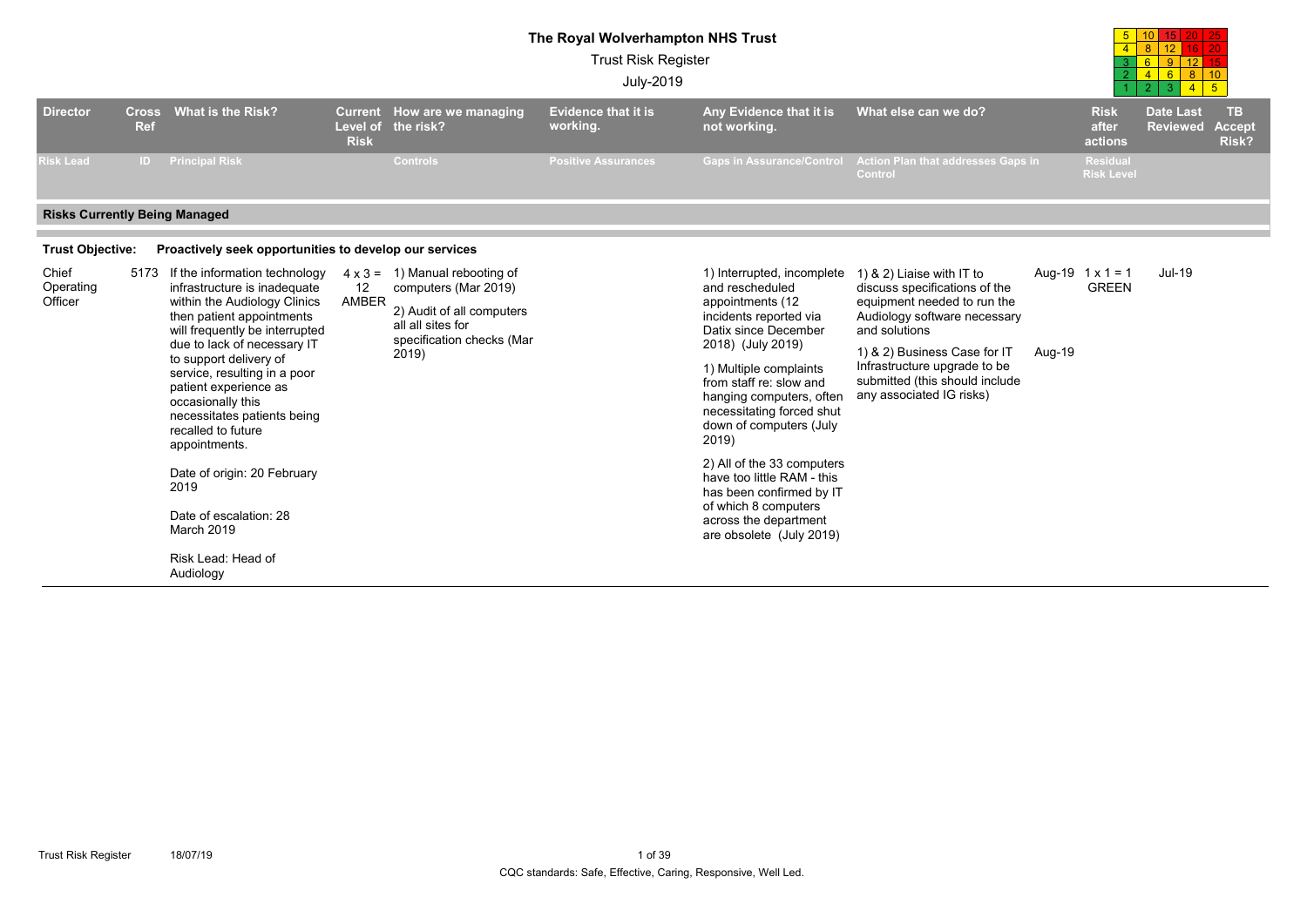| <b>Director</b>               | <b>Cross</b><br><b>Ref</b> | What is the Risk?                                                                                                                                                                                                                                                                                                                 | <b>Current</b><br>Level of<br><b>Risk</b> | How are we managing<br>the risk?                                                                                                                                                                                                                                                                                                                                                                                                                                                                                                                     | <b>Evidence that it is</b><br>working.                                                                                                                                                                                                                          | Any Evidence that it is<br>not working.                                                                                                                              | What else can we do?                            | <b>Risk</b><br>after<br>actions          | <b>Date Last</b><br><b>Reviewed</b> | <b>TB</b><br><b>Accept</b><br>Risk? |
|-------------------------------|----------------------------|-----------------------------------------------------------------------------------------------------------------------------------------------------------------------------------------------------------------------------------------------------------------------------------------------------------------------------------|-------------------------------------------|------------------------------------------------------------------------------------------------------------------------------------------------------------------------------------------------------------------------------------------------------------------------------------------------------------------------------------------------------------------------------------------------------------------------------------------------------------------------------------------------------------------------------------------------------|-----------------------------------------------------------------------------------------------------------------------------------------------------------------------------------------------------------------------------------------------------------------|----------------------------------------------------------------------------------------------------------------------------------------------------------------------|-------------------------------------------------|------------------------------------------|-------------------------------------|-------------------------------------|
| <b>Trust Objective:</b>       |                            | To have an effective & well integrated health and care system th                                                                                                                                                                                                                                                                  |                                           |                                                                                                                                                                                                                                                                                                                                                                                                                                                                                                                                                      |                                                                                                                                                                                                                                                                 |                                                                                                                                                                      |                                                 |                                          |                                     |                                     |
| Chief<br>Operating<br>Officer |                            | 2719 Lack of real time bed<br>management and<br>retrospective admissions on<br>PAS can have a significant<br>impact on electronic testing<br>and potentially e-discharge<br>systems leading to a<br>potential impact on patient<br>care/safety.<br>Date of origin: 23/05/11<br>Date of escalation =<br>24/05/11<br>Risk Lead: COO |                                           | $3 \times 3 = 9$ 1) Monitoring of PAS<br>AMBER update / use (monthly)<br>(Nov 14)<br>3) Implementation of<br>safehands bed<br>management (Apr 15)<br>4) Additional support from<br>Teletracking to optimise<br>use of real time system -<br>(Jan 16)<br>5) Establishment of task<br>and finish groups to<br>manage and improve.<br>Compliance to real time<br>bed allocation (Aug 16)<br>2) Ward clerk review<br>completed. Pilot for<br>weekend working<br>commences Feb 18.<br>Additional ward clerks in<br>Paediatrics and SAU<br>agreed (Nov 18) | 1) All requests for beds<br>via patient flow team (July<br>15)<br>1) real time bed<br>management improving<br>mon-fri<br>5) Improvement in<br>dashboard metrics<br>3) Use of Safehands, real<br>time bed management<br>system from September<br>16 (paperless). | 1) Patients still entered<br>retrospectively on PAS,<br>especially after<br>weekends.<br>1) System bugs in<br>safehands causing delays<br>to bed allocation - closed | 2) Business Case for<br>additional Ward Clerks. | Apr-19 $2 \times 3 = 6$<br><b>YELLOW</b> | Jul-19                              | Yes                                 |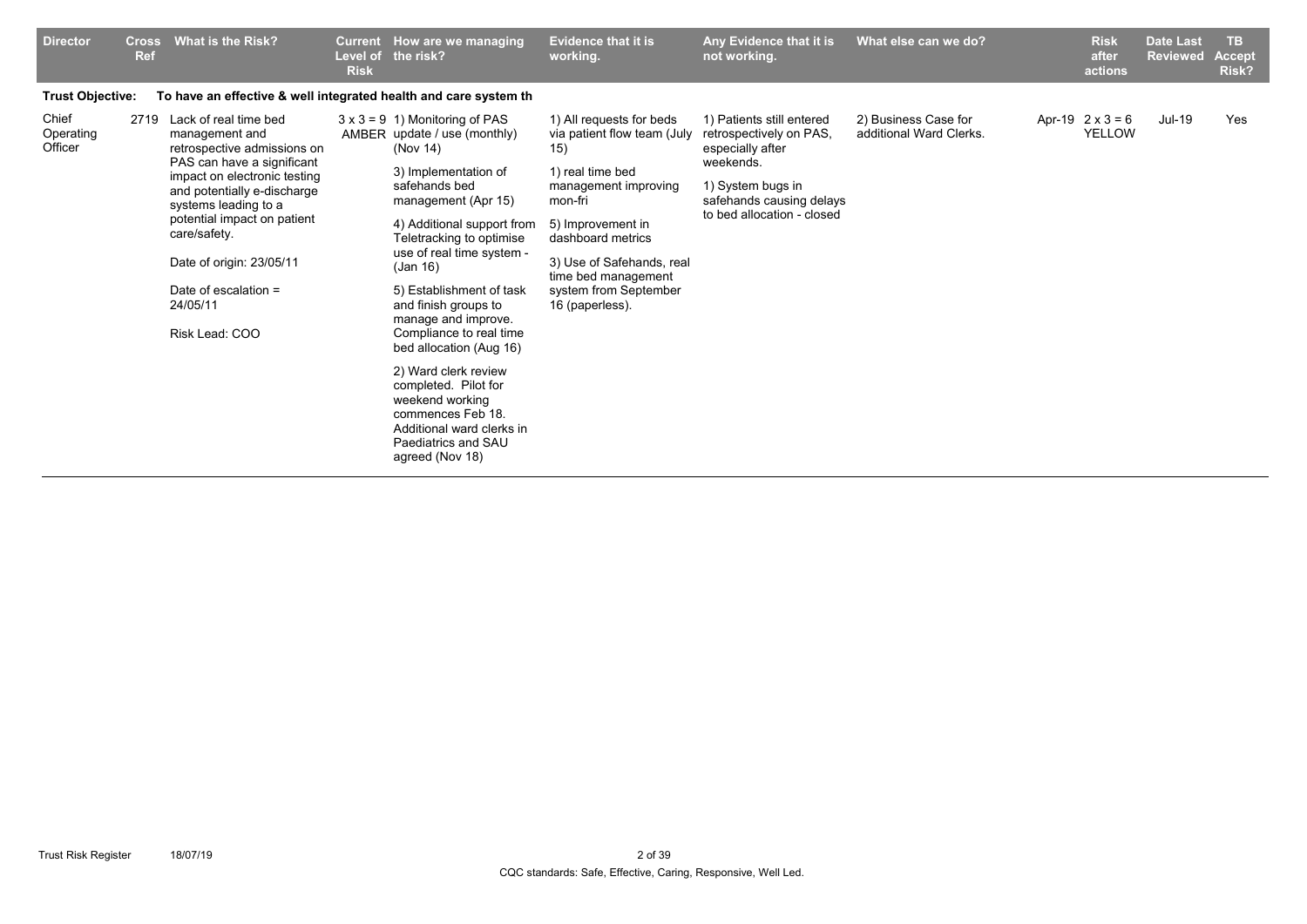| <b>Director</b><br><b>Ref</b> | Cross What is the Risk?                                                                                                                                                                                                                                                                                                                                                                                                                                                                                                                                                                                                                                                                                                                                                                                                                                                                                                                                                                                                                                     | Level of<br><b>Risk</b> | Current How are we managing<br>the risk?                                                                                                                                                                                                                                                                                                                                                                                                                                                                                                                                                                                                                                                                            | <b>Evidence that it is</b><br>working.                                                                                                                                                                                                                                                                                                                                                                                                                                                                                                                                                                                                                                                                                                 | Any Evidence that it is<br>not working.                                                                                                                                                                                                                                                                                                                                                                                                                                                                                                                                                                       | What else can we do?                                                                                                                                                                                                                                   |        | <b>Risk</b><br>after<br>actions         | <b>Date Last</b><br><b>Reviewed</b> | <b>TB</b><br><b>Accept</b><br>Risk? |
|-------------------------------|-------------------------------------------------------------------------------------------------------------------------------------------------------------------------------------------------------------------------------------------------------------------------------------------------------------------------------------------------------------------------------------------------------------------------------------------------------------------------------------------------------------------------------------------------------------------------------------------------------------------------------------------------------------------------------------------------------------------------------------------------------------------------------------------------------------------------------------------------------------------------------------------------------------------------------------------------------------------------------------------------------------------------------------------------------------|-------------------------|---------------------------------------------------------------------------------------------------------------------------------------------------------------------------------------------------------------------------------------------------------------------------------------------------------------------------------------------------------------------------------------------------------------------------------------------------------------------------------------------------------------------------------------------------------------------------------------------------------------------------------------------------------------------------------------------------------------------|----------------------------------------------------------------------------------------------------------------------------------------------------------------------------------------------------------------------------------------------------------------------------------------------------------------------------------------------------------------------------------------------------------------------------------------------------------------------------------------------------------------------------------------------------------------------------------------------------------------------------------------------------------------------------------------------------------------------------------------|---------------------------------------------------------------------------------------------------------------------------------------------------------------------------------------------------------------------------------------------------------------------------------------------------------------------------------------------------------------------------------------------------------------------------------------------------------------------------------------------------------------------------------------------------------------------------------------------------------------|--------------------------------------------------------------------------------------------------------------------------------------------------------------------------------------------------------------------------------------------------------|--------|-----------------------------------------|-------------------------------------|-------------------------------------|
| Chief<br>Operating<br>Officer | 4523 Heater Cooler Units (HCU)<br>used in cardiac surgery can<br>harbour Mycobacterium<br>chimaera (national and<br>international incident). The<br>upgraded cleaning protocol<br>for the HCUs involves<br>powerful bleach, which<br>progressively damages the<br>internal components of the<br>machines. Surgery without<br>an HCU would be very<br>hazardous, so there is a<br>need for at least one spare<br>HCU on any operating day,<br>in case of HCU failure<br>during a case. Experience<br>one year ago was that all<br>HCUs being cleaned under<br>the current protocol<br>sustained similar damage<br>and all failed over a short<br>period. 3 of our 6 HCUs<br>have failed recently, with<br>only 1 being repairable.<br>There is a risk of patient<br>harm if multiple HCUs failed<br>on any day, along with the<br>risk of financial loss if list<br>cancellations became<br>necessary.<br>Date of origin: 28/04/2016<br>Date of escalation $=$<br>17/06/2016<br>Date of re-escalation =<br>27/03/2019<br>Risk Lead: Cardiac Group<br>Manager | 12                      | $3 \times 4 = 1$ . A comprehensive<br>service contract is in<br>AMBER place, which provides a<br>loan machine on<br>breakdown of our<br>machines (May 2016)<br>2. 6 monthly service<br>within comprehensive<br>service (May 2016)<br>3. Patients are informed<br>before every case of the<br>risk and it is documented<br>on the consent form<br>(March 2016)<br>4. All patients who have<br>had valve surgery since<br>January 2013 have been<br>contacted and told of the<br>risk of contracting<br>Mycobacterium Chimera.<br>There is a dedicated<br>national helpline for<br>patients to contact should<br>they have any queries<br>(March 2017)<br>5. Directorate currently<br>has 4 HCU machines.<br>(Mar 19) | 1. Company involved in<br>the upgrading of the<br>machines (08/05/2019)<br>3 & 4. No patients have<br>declined the procedure as<br>a result of being open<br>(08/05/2019)<br>1-5 HCU's are cleaned<br>and water changed with<br>hydrogen peroxide daily<br>(28/03/2019)<br>1-5 HCU's disinfected<br>every 2 weeks as per<br>protocol (08/05/2019)<br>1-5 HCU's are tested for<br>infection monthly<br>(08/05/2019)<br>3 & 4 All HCU use on<br>patients are recorded<br>(08/05/2019)<br>1-5 All HCU cleaning is<br>recorded (08/05/2019)<br>1-5 There have been 3<br>patients infected<br>historically (none from<br>Nov/Dec 17) to date -<br>these infections take up<br>to 5 years (as far as we<br>know) to manifest<br>(08/05/2019) | 5) Potential for list<br>cancellation - None<br>cancelled to date<br>(08/05/2019)<br>5) 3 out of 6 HCU<br>machine have failed<br>recently, 2 of which are<br>irreparable (08/05/2019)<br>5) A gap in HCU<br>availability from<br>manufacturer due to<br>demand nationally<br>(08/05/2019)<br>5) There has been a<br>delay in trialling the<br>company's demo<br>machine - as the<br>company will not loan out<br>the demo machine until<br>we have clear tests from<br>our water sources. May<br>not be allowed to use it<br>clinically for another week<br>until the latest samples<br>are back (16/07/2019) | 5) Approval of Business<br>Case - Need to consider<br>replacement of some if not all<br>machines - minimum of 5<br>machines required<br>1-5) Currently undertaking a<br>trial of company's new demo<br>machine (using 200 bottles of<br>sterile water) | Sep-19 | Sep-19 $1 \times 3 = 3$<br><b>GREEN</b> | Jul-19                              | Yes                                 |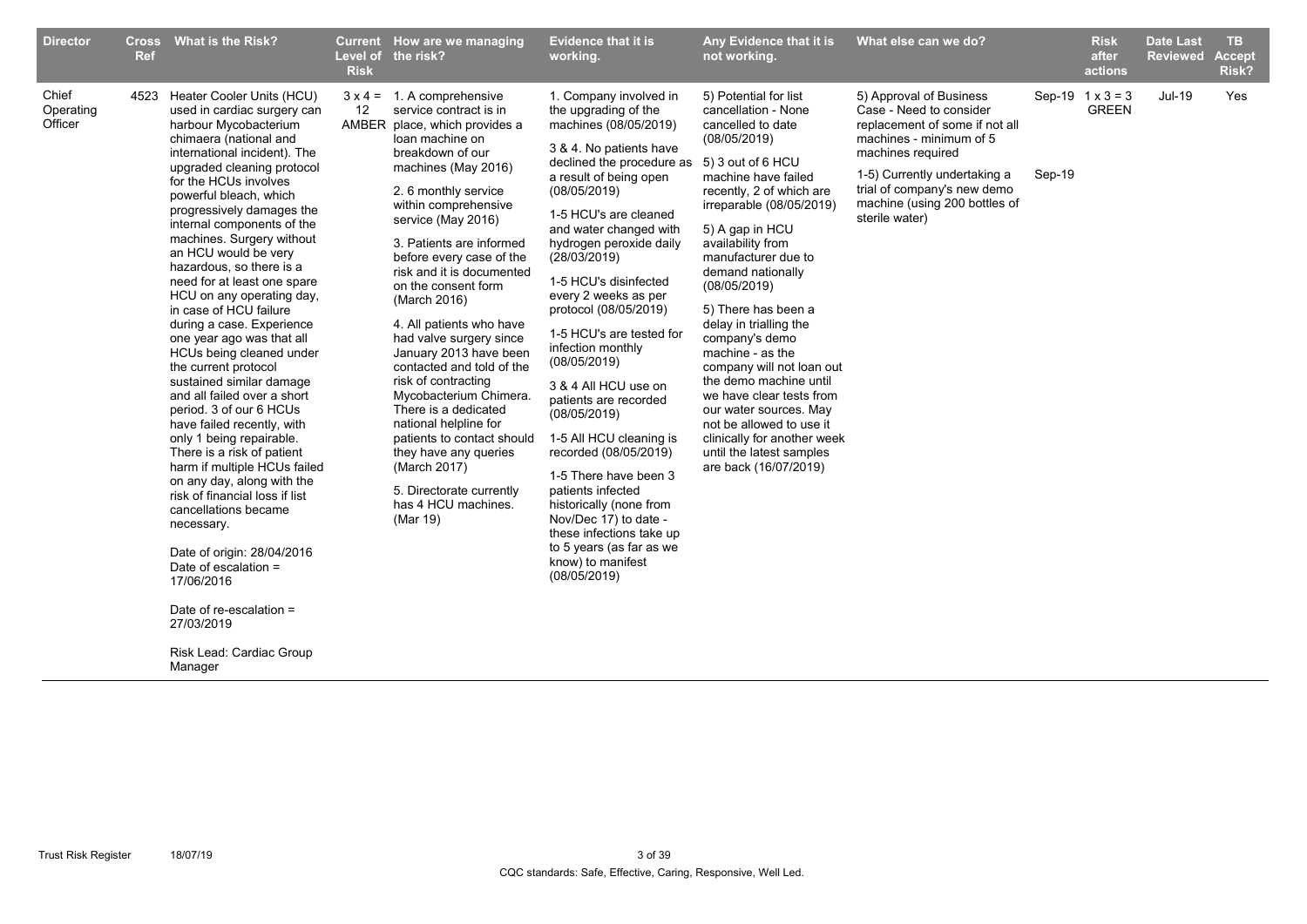| <b>Director</b>               | <b>Cross</b><br><b>Ref</b> | What is the Risk?                                                                                                                                                                                                                                                                                                                                                                                                                                                                                                                                                                                      | <b>Risk</b>                          | Current How are we managing<br>Level of the risk?                                                                                                                                                                                                                                                         | <b>Evidence that it is</b><br>working.                                                                                                                                                                                                                                                                                                                                                                                                                               | Any Evidence that it is<br>not working.                                                                                                                                                                                                                                                                                                                                                                                                                                    | What else can we do?                                                                                                                                                                                                                                                                                                                                                                                                                                                                                                                                                                                                                                    |                                                | <b>Risk</b><br>after<br>actions          | <b>Date Last</b><br><b>Reviewed</b> | <b>TB</b><br><b>Accept</b><br><b>Risk?</b> |
|-------------------------------|----------------------------|--------------------------------------------------------------------------------------------------------------------------------------------------------------------------------------------------------------------------------------------------------------------------------------------------------------------------------------------------------------------------------------------------------------------------------------------------------------------------------------------------------------------------------------------------------------------------------------------------------|--------------------------------------|-----------------------------------------------------------------------------------------------------------------------------------------------------------------------------------------------------------------------------------------------------------------------------------------------------------|----------------------------------------------------------------------------------------------------------------------------------------------------------------------------------------------------------------------------------------------------------------------------------------------------------------------------------------------------------------------------------------------------------------------------------------------------------------------|----------------------------------------------------------------------------------------------------------------------------------------------------------------------------------------------------------------------------------------------------------------------------------------------------------------------------------------------------------------------------------------------------------------------------------------------------------------------------|---------------------------------------------------------------------------------------------------------------------------------------------------------------------------------------------------------------------------------------------------------------------------------------------------------------------------------------------------------------------------------------------------------------------------------------------------------------------------------------------------------------------------------------------------------------------------------------------------------------------------------------------------------|------------------------------------------------|------------------------------------------|-------------------------------------|--------------------------------------------|
| Chief<br>Operating<br>Officer | 4596                       | If a patient with acute<br>cholecystitis does not have<br>cholecystectomy within 1<br>week (as recommended by<br>NICE QS104) and a patient<br>with acute gallstone<br>pancreatitis is does not<br>have cholecystectomy within<br>2 weeks (as recommended<br>by NCEPOD in Treat the<br>Cause) the patient is at<br>increased risk of recurrent<br>admissions with<br>complications of gallstones,<br>potentially serious morbidity<br>and an increased risk of<br>mortality.<br>Date of origin: 09/08/16<br>Date of escalation =<br>06/02/17<br>Risk Lead: General Surgery<br>and Urology Group Manager | $4 \times 3 =$<br>12<br><b>AMBER</b> | 2. SLA with Stoke<br>reversed to bring<br>additional resources from<br>current RWT Consultant<br>and buy service from<br>Stoke (Feb 2018)<br>3 (21/03/19) Additional all<br>day list allocated from 5th<br>March 2019<br>4 (21/03/19) SOP agreed<br>including agreed consent<br>criteria and booking form | 1-3 (03.06.19) From<br>05/03/19 to 21/05/19, 11<br>patients admitted with<br>cholecystitis have been<br>operated on during their<br>index admission on the<br>hot gallbladder list (If<br>there are no hot<br>gallbladders for that day,<br>then the rest of the list<br>has been filled with<br>elective gall bladders or<br>other emergency patients)<br>1-3 (03.06.19) Hot<br>gallbladders undertaken<br>on the CEPOD list by<br>both UGI and non UGI<br>Surgeons | 1 (08.05.19) Patients are<br>presenting with<br>complications of<br>qallstones<br>1 (05.07.18) Local audit<br>showing recurrent<br>admissions<br>1-3 (08.05.19) Highlight<br>as a 'service at risk' to<br>Division and as part of<br><b>Medical Workforce Report</b><br>1-3 (08.05.19) Unable to<br>appoint to the 4th UGI<br>Consultant post<br>1-3 (03.06.19) From<br>05/03/19 to 21/05/19.<br>there have been 6 other<br>patients listed who were<br>unfit for surgery. | (14.06.19) Additional<br>recruitment and training of<br>staff for another half day list<br>per week (Critical Care<br>Services Directorate)<br>(14.06.19) Re-locate UHNM<br>staging lap list on Friday<br>morning to give weekly 3rd<br>session (Critical Care<br>Services Directorate)<br>(14.06.19) Recruit 4th UGI<br>surgeon to enable full<br>utilisation of allocated<br>capacity. Currently being<br>undertaken as additional to<br>job plan<br>(21.03.19) Purchase bile duct<br>exploration kit<br>(21.03.19) Procedure specific<br>consent form<br>(14.06.19) Involvement with<br><b>Surgical Ambulatory</b><br><b>Emergency Care Network.</b> | Jul-19<br>Mar-20<br>Sep-19<br>Sep-19<br>Mar-20 | Jul-19 $2 \times 2 = 4$<br><b>YELLOW</b> | Jul-19                              | Yes                                        |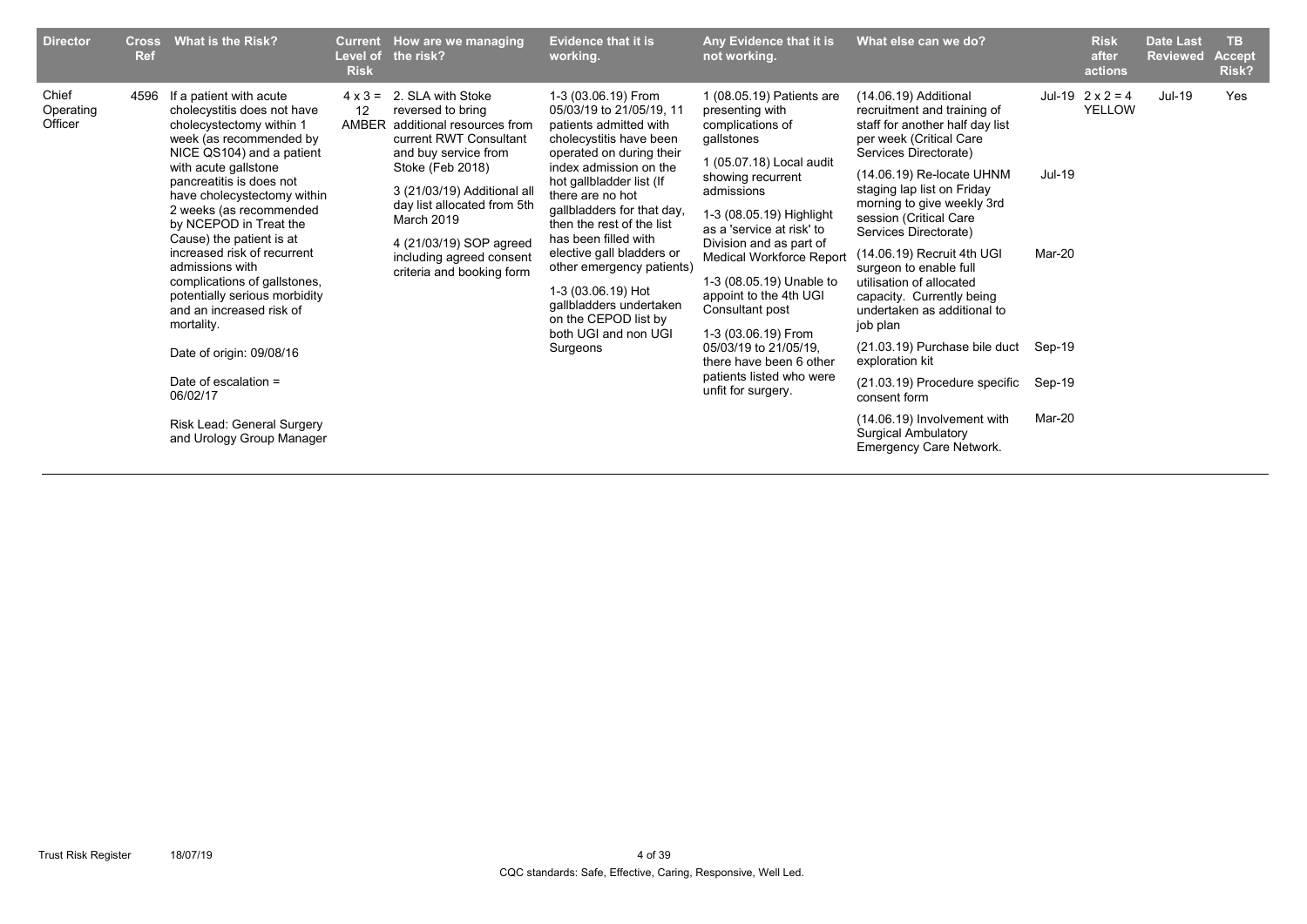| <b>Director</b>               | <b>Cross</b><br><b>Ref</b> | <b>What is the Risk?</b>                                                                                                                                                                                                                                                                                                                                                                                                                                                                                                                                                                                                                                                                                                             | <b>Risk</b>          | Current How are we managing<br>Level of the risk?                                                                                                                                                                                                                                                                                                                                                                                                                                                                                                                                                                                                                                                                                                  | <b>Evidence that it is</b><br>working.                                                                                                                                                                                                                                                                                                                                                                                                                                                                                                                                                                                                                                                                                         | Any Evidence that it is<br>not working.                                                                                                                                                                                                                                                                                                                                                                                                                                                                                                                                        | What else can we do?                                                                                                                                     |        | <b>Risk</b><br>after<br>actions   | <b>Date Last</b><br><b>Reviewed</b> | <b>TB</b><br><b>Accept</b><br>Risk? |
|-------------------------------|----------------------------|--------------------------------------------------------------------------------------------------------------------------------------------------------------------------------------------------------------------------------------------------------------------------------------------------------------------------------------------------------------------------------------------------------------------------------------------------------------------------------------------------------------------------------------------------------------------------------------------------------------------------------------------------------------------------------------------------------------------------------------|----------------------|----------------------------------------------------------------------------------------------------------------------------------------------------------------------------------------------------------------------------------------------------------------------------------------------------------------------------------------------------------------------------------------------------------------------------------------------------------------------------------------------------------------------------------------------------------------------------------------------------------------------------------------------------------------------------------------------------------------------------------------------------|--------------------------------------------------------------------------------------------------------------------------------------------------------------------------------------------------------------------------------------------------------------------------------------------------------------------------------------------------------------------------------------------------------------------------------------------------------------------------------------------------------------------------------------------------------------------------------------------------------------------------------------------------------------------------------------------------------------------------------|--------------------------------------------------------------------------------------------------------------------------------------------------------------------------------------------------------------------------------------------------------------------------------------------------------------------------------------------------------------------------------------------------------------------------------------------------------------------------------------------------------------------------------------------------------------------------------|----------------------------------------------------------------------------------------------------------------------------------------------------------|--------|-----------------------------------|-------------------------------------|-------------------------------------|
| Chief<br>Operating<br>Officer | 4761                       | If there is an inability to<br>recruit Senior Fellows then<br>we will be unable to provide<br>a service without reliance on<br>expensive agency locum<br>doctors and additional shifts<br>at enhanced rates for our<br>existing staff. This will result<br>in a risk to patient safety<br>because the quality of care<br>provided by locums can be<br>variable and also to the<br>health and well being of our<br>existing staff because they<br>are being regularly asked to<br>work more and more extra<br>shifts. Current position:<br>there are 5 Cardiology<br>vacancies, 1 Cardiothoracic<br>vacancy and 3 for<br>Anaesthetics.<br>Date of origin: May 17<br>Date of escalation: May 18<br>Risk Lead: Cardiac Group<br>Manager | $3 \times 4 =$<br>12 | 2. Anaesthetics - Agreed<br>we can recruit 2 training<br>AMBER ACCPs (4.4.18)<br>1. Job Vacancies are<br>being advertised in BMJ<br>as well as on NHS Jobs.<br>(09.17)<br>4. Cardiothoracic - 2<br>agency locums in place.<br>(4.4.18)<br>5. Anaesthetics -<br>Consultants have had to<br>cover middle grade night<br>shifts. (25.4.19)<br>6. Anaesthetics - 1 junior<br>doctor starting 29.4.19<br>and another in 2 weeks<br>time. (25.4.19)<br>7. Cardiology -<br>Recruitment on-going but<br>slow. (18.4.19)<br>8. Cardiology: 1 doctor<br>recruited 3+ months ago<br>still not in post, potential<br>to be here in May 2019.<br>(18.4.19)<br>3. Anaesthetics: Dr Ahuja<br>has agreed we can have<br>some doctors to rotate<br>around. (3.5.19) | 1-3 There have been no<br>incidents recorded to date<br>(08/05/2019)<br>1-3 Training of ACCP's<br>continues and will take a<br>further 12 months<br>(08/05/2019)<br>6. Cardiology: 2<br>candidates soon, Clinical<br>Fellowship Programme.<br>(08/05/2019)<br>1-3 One ACCP going on<br>rota mid August 2019 and<br>the second one going on<br>rota beginning of Oct<br>2019 (01/07/2019)<br>1. Cardiothoracic<br>Surgery - Fully staffed<br>with a Trust locum in<br>place until September<br>2019 when new rotation<br>starts (01/07/2019)<br>6. Cardiology - Awaiting<br>start date for 1 candidate.<br><b>Clinical Fellow</b><br>Programme (01/07/2019)<br>6. Cardiology - Continuing<br>to advertise posts<br>(01/07/2019) | 1 & 2. Anaesthetics - x5<br>vacancies - delays on<br>getting paperwork, GMC<br>through since July 2018<br>)08/05/2019)<br>1. Cardiothoracic vacancy<br>from 1st March 2019<br>(08/05/2019)<br>2. ACCP's x2 being<br>trained, training will take a<br>further 12 months to<br>complete (08/05/2019)<br>6. Cardiology: Very few<br>suitable candidates<br>available, 1 doctor<br>recruited into MTI post<br>has failed IELTS and<br>must resit next month<br>(08/05/2019)<br>6. Cardiology: Staff<br>generally recruited from<br>abroad need IELTs, GMC<br>and visa (08/05/2019) | 2. Training of ACCP's<br>1-8 Directorate to present<br>case to the Divisional<br>Management Team that this<br>risk should remain as a high<br>amber risk | Aug-19 | Aug-19 $2 \times 3 = 6$<br>YELLOW | Jul-19                              |                                     |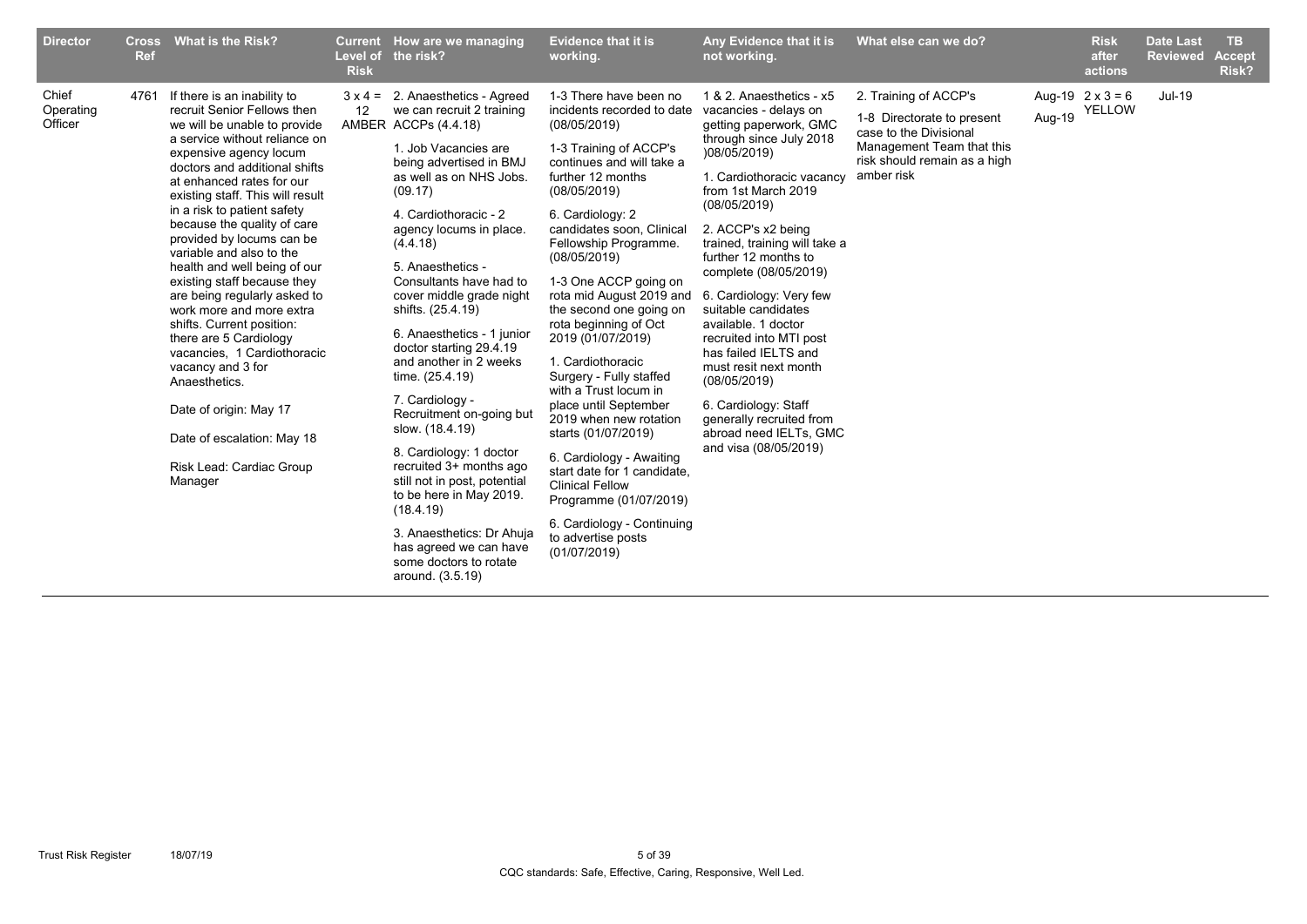| <b>Director</b>               | <b>Cross</b><br>Ref | What is the Risk?                                                                                                                                                                                                                                                                                                                                                                                                                                                                                                                                                                                                                                                                                                                                                                                                                                                                                         | <b>Current</b><br><b>Level of</b><br><b>Risk</b> | How are we managing<br>the risk?                                                                                                                                                                                                                                                                                                                                                                                                                                                                                                                                                                                                                                                | <b>Evidence that it is</b><br>working.                                                                                                                                                                                                                             | Any Evidence that it is<br>not working.                                                                                                                                                                                                                                                                                                                                                                                                                                                                                                                                                                                                      | What else can we do?                                                                                                               |        | <b>Risk</b><br>after<br>actions | <b>Date Last</b><br><b>Reviewed</b> | <b>TB</b><br><b>Accept</b><br>Risk? |
|-------------------------------|---------------------|-----------------------------------------------------------------------------------------------------------------------------------------------------------------------------------------------------------------------------------------------------------------------------------------------------------------------------------------------------------------------------------------------------------------------------------------------------------------------------------------------------------------------------------------------------------------------------------------------------------------------------------------------------------------------------------------------------------------------------------------------------------------------------------------------------------------------------------------------------------------------------------------------------------|--------------------------------------------------|---------------------------------------------------------------------------------------------------------------------------------------------------------------------------------------------------------------------------------------------------------------------------------------------------------------------------------------------------------------------------------------------------------------------------------------------------------------------------------------------------------------------------------------------------------------------------------------------------------------------------------------------------------------------------------|--------------------------------------------------------------------------------------------------------------------------------------------------------------------------------------------------------------------------------------------------------------------|----------------------------------------------------------------------------------------------------------------------------------------------------------------------------------------------------------------------------------------------------------------------------------------------------------------------------------------------------------------------------------------------------------------------------------------------------------------------------------------------------------------------------------------------------------------------------------------------------------------------------------------------|------------------------------------------------------------------------------------------------------------------------------------|--------|---------------------------------|-------------------------------------|-------------------------------------|
| Chief<br>Operating<br>Officer | 5083                | IF staff do not understand<br>their roles/ role boundaries<br>and receive training and<br>maintain competency<br>needed to accurately<br>identify dysphagia needs<br>and manage these<br>appropriately, THEN<br>patients' needs may not be<br>assessed (or inadequately<br>assessed) RESULTING IN<br>aspiration of oral intake and<br>the potential negative effect<br>on the patient's health. This<br>can lead to increased<br>antibiotic usage, increased<br>length of hospital stay,<br>increased likelihood of<br>readmission and - in the<br>most severe cases - the<br>patient's death. Additional<br>potential outcomes could be<br>increased exposure to<br>medical negligence actions<br>for both staff and the Trust.<br>Date of origin: August 2018<br>Accepted onto Divisional<br>Risk Register: August 2018<br>Accepted onto Trust Risk<br>Register: 08/10/18<br>Risk Lead: Head of Therapy | 12                                               | $4 \times 3 =$ (3) Care Pathway and<br>initial guidance published<br>AMBER on intranet (SALT pages)<br>for wards to manage<br>initial presentation of<br>patients with swallowing<br>problems (Aug 2018)<br>(2) Use of swallow<br>screening tool is now for<br>trained/competent Stroke<br>nurses only (Aug 2018)<br>(1) IDDSI (International<br>Dysphagia Diet<br>Standardisation Initiative)<br>fully implemented across<br>Trust (May 19)<br>(4) Under Care Pathway,<br>wards manage initial<br>presentation and then<br>refer to SALT who see<br>patients within 2 working<br>days (Nov 2018).<br>(5) Implementation in<br>progress with<br>NHS/PSA/RE/2018/004<br>(May 19) | (1) Full implementation of<br><b>IDDSI</b> across Trust (May<br>19)<br>(5) Mainly compliant with<br><b>Patient Safety Alert</b><br>(NHS/PSA/RE/2018/004)<br>few remaining local<br>actions being monitored<br>via Nutrition & Hydration<br>Steering Group (May 19) | (1) PHSO C203652<br>aspiration pneumonia in<br>Mar 18 [May 19]<br>(1) RCA 2017/30312<br>aspiration pneumonia in<br>Nov 17 [May 19]<br>$(1)$ 20 x related datix<br>incidents in 2017; 15 x<br>related datix incidents to<br>Nov 2018 [datix reports]<br>Nov18-Apr19 under<br>review] [May 19]<br>(2) Staff who are<br>untrained/ no competency<br>cannot use swallow<br>screening tool (all areas<br>outside Stroke) [May 19]<br>(4) SALT only available<br>on working days, so at<br>Bank Holiday times there<br>could gaps of up to 4<br>additional days (on top of<br>2 day response target)<br>before SALT assess the<br>patient [May 19] | (4) Investigate the possibility<br>of extending the SALT service<br>beyond working days only -<br>business case to be<br>completed | Jul-19 | $x =$                           | Jul-19                              |                                     |

Services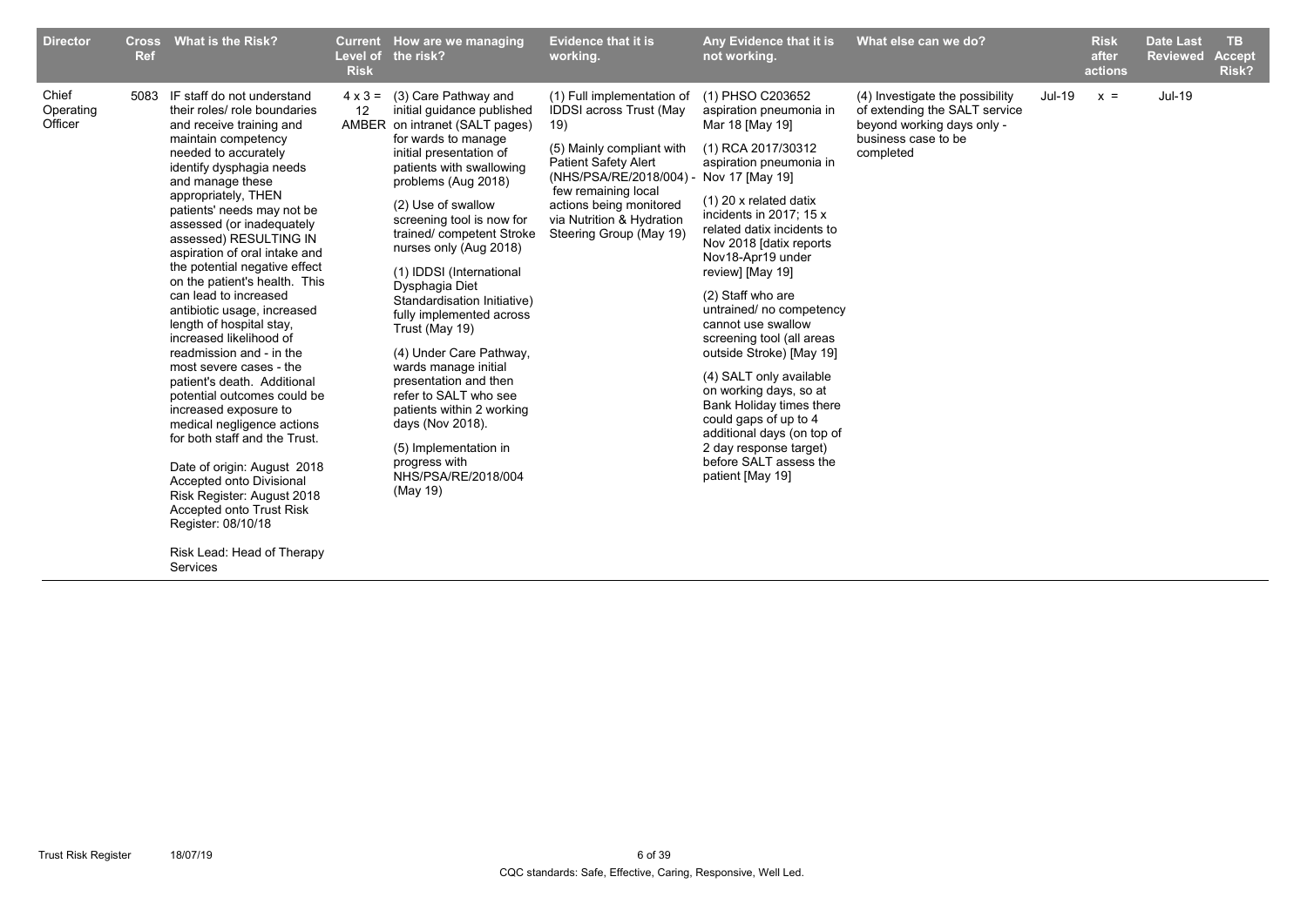| <b>Director</b> |            | <b>Cross</b> What is the Risk? |             | Current How are we managing Evidence that it is |          | Any Evidence that it is What else can we do? |         | Risk Date Last TB     |       |
|-----------------|------------|--------------------------------|-------------|-------------------------------------------------|----------|----------------------------------------------|---------|-----------------------|-------|
|                 | <b>Ref</b> |                                |             | Level of the risk?                              | working. | not working.                                 |         | after Reviewed Accept |       |
|                 |            |                                | <b>Risk</b> |                                                 |          |                                              | actions |                       | Risk? |

**Trust Objective: Maintain financial health - appropriate investment enhancement**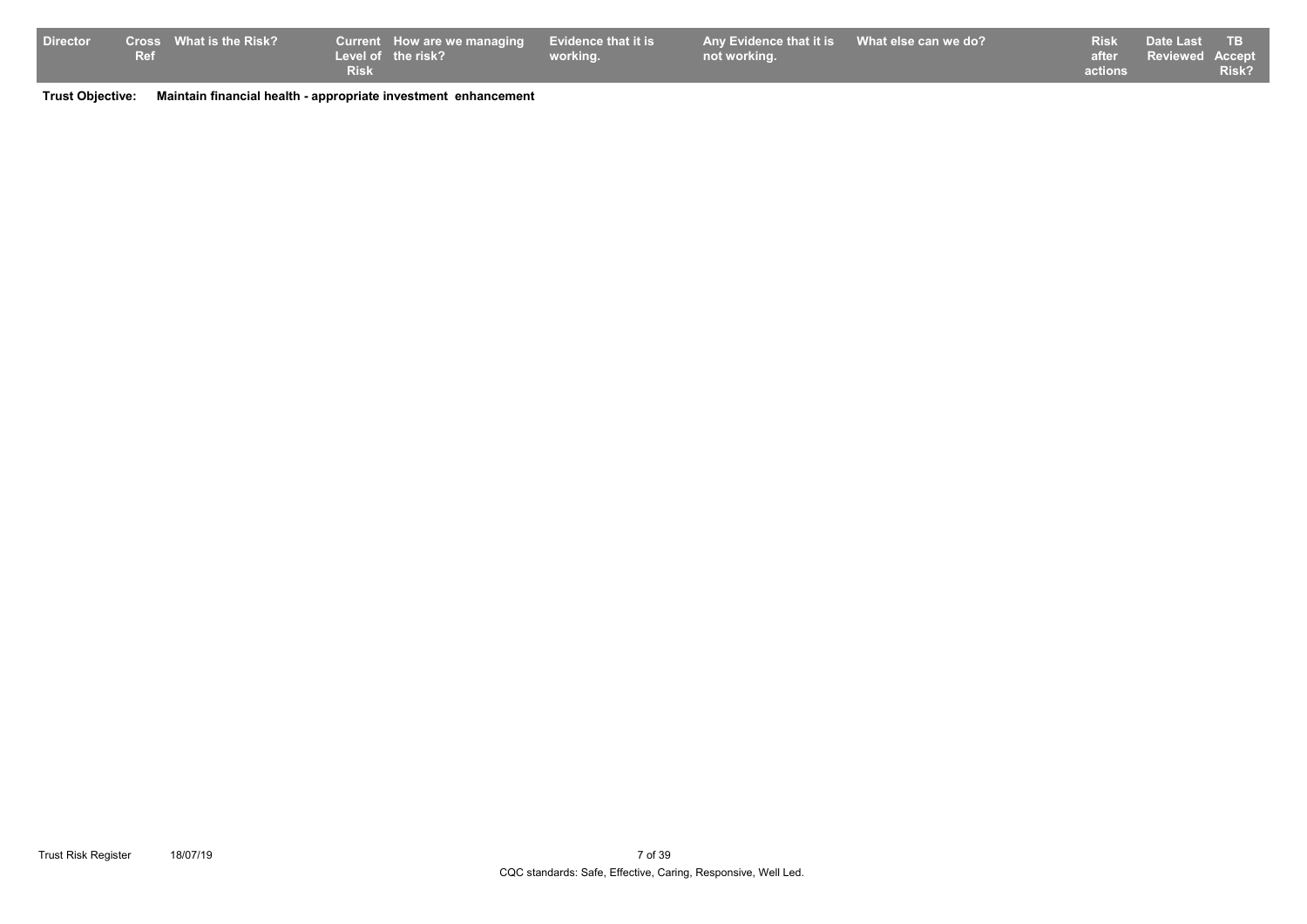| <b>Director</b>               | <b>Ref</b> | Cross What is the Risk?                                                                                                          | <b>Risk</b>                                                                                                                                                                                                                                                                   | Current How are we managing<br>Level of the risk?                                                                                                                   | <b>Evidence that it is</b><br>working.                                                                                   | Any Evidence that it is<br>not working.                                                           | What else can we do?                                                                                                   |                                                                                                                                                   | <b>Risk</b><br>after<br>actions                                                                                                                                                 | Date Last<br><b>Reviewed Accept</b> | TB.<br><b>Risk?</b>                                                           |        |  |  |  |
|-------------------------------|------------|----------------------------------------------------------------------------------------------------------------------------------|-------------------------------------------------------------------------------------------------------------------------------------------------------------------------------------------------------------------------------------------------------------------------------|---------------------------------------------------------------------------------------------------------------------------------------------------------------------|--------------------------------------------------------------------------------------------------------------------------|---------------------------------------------------------------------------------------------------|------------------------------------------------------------------------------------------------------------------------|---------------------------------------------------------------------------------------------------------------------------------------------------|---------------------------------------------------------------------------------------------------------------------------------------------------------------------------------|-------------------------------------|-------------------------------------------------------------------------------|--------|--|--|--|
| Chief<br>Operating<br>Officer |            | 4113 If the Divisions are unable to<br>achieve the identified CIP<br>target for 2019/2020 then<br>there are implications for the |                                                                                                                                                                                                                                                                               | $4 \times 5 = 3$ . Vacancy control panel<br>20 RED in place (Oct 2015) and<br>higher restrictions applied<br>(Jan 17)                                               | 2, 3 & 4. Structure in<br>place to discuss and<br>identify opportunities to<br>create efficiencies and                   | 2 & 3. Unidentified CIP<br>still remains across the<br>divisions (06/19)                          | 1-10) Continue with process<br>to identify and deliver<br>efficiencies                                                 |                                                                                                                                                   | Apr-19 $3 \times 3 = 9$<br>AMBER                                                                                                                                                | <b>Jul-19</b>                       | Yes                                                                           |        |  |  |  |
|                               |            | financial position of the Trust<br>Linked to BAF risk SR8.                                                                       |                                                                                                                                                                                                                                                                               | 2. Financial Forecasting<br>meetings now include                                                                                                                    | business growth (06/19)<br>3. VCP meetings held                                                                          |                                                                                                   | 2) Review of year to date<br>underspends with a view to<br>take non-recurrent to CIP                                   | Apr-19                                                                                                                                            |                                                                                                                                                                                 |                                     |                                                                               |        |  |  |  |
|                               |            | Date of origin: 11/01/19<br>Date of escalation = Dec $18$                                                                        |                                                                                                                                                                                                                                                                               | Confirm & Challenge CIP<br>so that there is a<br>consistent approach to<br>Directorate financial                                                                    | weekly and posts go<br>through this process for<br>all Divsions (06/19)<br>5. If there is a risk that                    |                                                                                                   | 1) Division 1 Management<br>Team to meet with CDs<br>collectively to discuss growing<br>the business, increasing       | Apr-19                                                                                                                                            |                                                                                                                                                                                 |                                     |                                                                               |        |  |  |  |
|                               |            | Risk Lead: All Deputy COO's                                                                                                      |                                                                                                                                                                                                                                                                               | position/challenge (Sept<br>17)<br>1. Increased PMO<br>resources to support                                                                                         | impacts on a team's<br>ability to deliver their CIP<br>schemes then the<br>member of Service Re-<br>deisgn Team would be |                                                                                                   | utilisation of theatres and OPD<br>1-9) Trust commencing roll-<br>out of Clinical Excellence                           | Apr-19                                                                                                                                            |                                                                                                                                                                                 |                                     |                                                                               |        |  |  |  |
|                               |            |                                                                                                                                  |                                                                                                                                                                                                                                                                               | delivery of the Trusts<br>efficiency programme<br>(June 16)                                                                                                         | available to support as<br>and when required at the                                                                      |                                                                                                   | Programme to cover Carter,<br>GIRFT and Model Hospital,<br>led by Deputy Medical Director<br>1-10) Progress to be made | Apr-19                                                                                                                                            |                                                                                                                                                                                 |                                     |                                                                               |        |  |  |  |
|                               |            |                                                                                                                                  | 4. Monitored by the<br>Financial Recovery Board<br>(FRB) (Oct 2017)<br>5. Member of Service Re-<br>design Team aligned to<br>Divisional Programmes to<br>provide structure and                                                                                                | Quality Meetings. (06/19)<br>1-10) CIP partner now in<br>post (06/19)<br>1-10) Division 2<br>overperformance YTD of<br>£0.58m (07/19)<br>1-10) Division 1 - Against |                                                                                                                          | with LOS - drive across all<br>areas<br>1-10) Revised structure for<br>delivery of CIP present to | Apr-19                                                                                                                 |                                                                                                                                                   |                                                                                                                                                                                 |                                     |                                                                               |        |  |  |  |
|                               |            |                                                                                                                                  |                                                                                                                                                                                                                                                                               |                                                                                                                                                                     |                                                                                                                          | TMC/Trust Board.<br>Recruitment commencing<br>Dec 18 - Jan 19.                                    |                                                                                                                        |                                                                                                                                                   |                                                                                                                                                                                 |                                     |                                                                               |        |  |  |  |
|                               |            |                                                                                                                                  |                                                                                                                                                                                                                                                                               | targeted support to<br>operational teams in their<br>delivery of CIP<br>6. Operating Theatre                                                                        | a target of £192k, £64k of<br>CIP has been achieved in<br>month (06/19)                                                  |                                                                                                   | 1-10) Service Delivery &<br>Design to develop plan in<br>conjunction with Div 2                                        | <b>Jul-19</b>                                                                                                                                     |                                                                                                                                                                                 |                                     |                                                                               |        |  |  |  |
|                               |            |                                                                                                                                  |                                                                                                                                                                                                                                                                               |                                                                                                                                                                     |                                                                                                                          |                                                                                                   |                                                                                                                        | Efficiency Group (OTEG)<br>set-up and running for 12<br>months. Each Directorate<br>has 'Local' sub-groups<br>(Sept 17)<br>7. All agency requests | 1-10) Division 1 - CIP<br>target for 19/20 is £9.3m,<br>the Division has achieved<br>£602k YTD. 6% of the<br>target in year).<br>Recurrently £579k has<br>been achieved (06/19) |                                     | 1-10) Endoscopy PID scheme<br>for increased utilisation of<br>Endoscopy rooms | Oct-19 |  |  |  |
|                               |            |                                                                                                                                  | above £100 P.H to be<br>1-10) Div 3 position at<br>approved by COO/CEO<br>month 2 - £309k achieved<br>against plan of £91k<br>8. Divisions involved in<br><b>Financial Recovery Board</b><br>1-10) Division 2 - £0.5m<br>chaired by CEO (Nov<br>CIP acheived (07/19)<br>2017) |                                                                                                                                                                     |                                                                                                                          |                                                                                                   |                                                                                                                        |                                                                                                                                                   |                                                                                                                                                                                 |                                     |                                                                               |        |  |  |  |
|                               |            |                                                                                                                                  |                                                                                                                                                                                                                                                                               | 9. PIDs are forthcoming<br>to the Finance team (Dec<br>2018)                                                                                                        |                                                                                                                          |                                                                                                   |                                                                                                                        |                                                                                                                                                   |                                                                                                                                                                                 |                                     |                                                                               |        |  |  |  |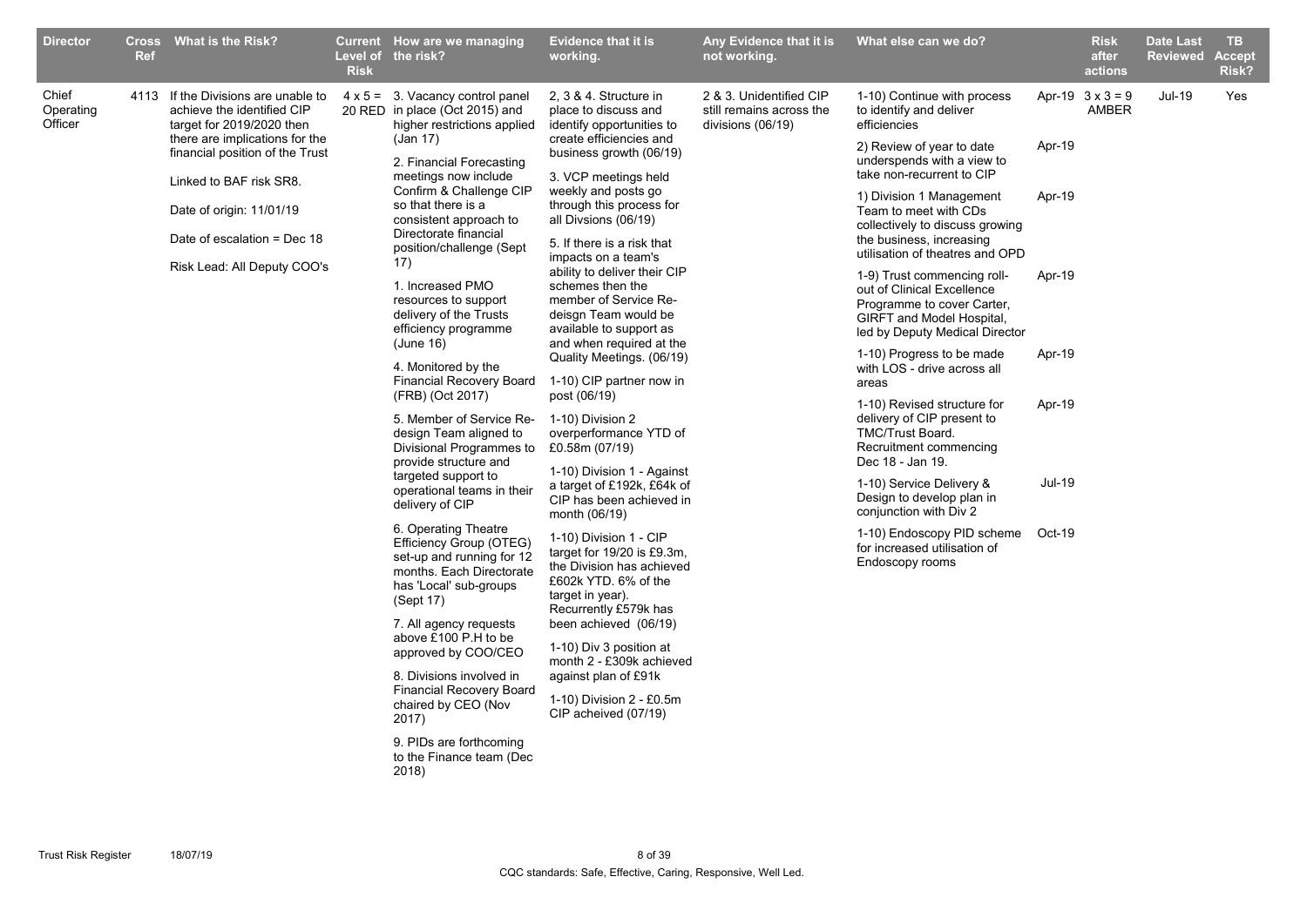| <b>Director</b>    | <b>Cross</b><br><b>Ref</b> | What is the Risk?                                                                                                                                                                                                                                                                                                                                        | <b>Current</b><br><b>Risk</b>       | How are we managing<br>Level of the risk?                                                                                                                                                                                                                                                                                                                                         | <b>Evidence that it is</b><br>working.                                                                                                                                                                                                                                                                                                | Any Evidence that it is<br>not working.                                                                                                                             | What else can we do?                                       |        | <b>Risk</b><br>after<br>actions   | <b>Date Last</b><br><b>Reviewed</b> | TB.<br><b>Accept</b><br>Risk? |
|--------------------|----------------------------|----------------------------------------------------------------------------------------------------------------------------------------------------------------------------------------------------------------------------------------------------------------------------------------------------------------------------------------------------------|-------------------------------------|-----------------------------------------------------------------------------------------------------------------------------------------------------------------------------------------------------------------------------------------------------------------------------------------------------------------------------------------------------------------------------------|---------------------------------------------------------------------------------------------------------------------------------------------------------------------------------------------------------------------------------------------------------------------------------------------------------------------------------------|---------------------------------------------------------------------------------------------------------------------------------------------------------------------|------------------------------------------------------------|--------|-----------------------------------|-------------------------------------|-------------------------------|
|                    |                            |                                                                                                                                                                                                                                                                                                                                                          |                                     | 10. Outpatient efficiencies<br>continue to be identified<br>via OPEG (Outpatient)<br>Dec 18                                                                                                                                                                                                                                                                                       |                                                                                                                                                                                                                                                                                                                                       |                                                                                                                                                                     |                                                            |        |                                   |                                     |                               |
| Chief<br>Operating | 4903                       | If the Directorate are unable<br>to meet the new NHSE                                                                                                                                                                                                                                                                                                    | $3 \times 4 =$<br>$12 \overline{ }$ | 1. Medical Director held<br>discussions with Walsall                                                                                                                                                                                                                                                                                                                              | 5. Thoracic ANP has<br>been recruited and in post                                                                                                                                                                                                                                                                                     | 1. Referrals have not<br>increased, this has been                                                                                                                   | 1-4 Plan further approaches<br>to Walsall Hospital         |        | Aug-19 $1 \times 5 = 5$<br>YELLOW | Jul-19                              |                               |
| Officer            |                            | service specification for<br>thoracic work then thoracic<br>work will no longer be<br>commissioned at this Trust<br>from April 2019. This will<br>result in a loss of income<br>circa £2,000,000 of income<br>for the Trust per year.<br>Date of origin: 16th Nov<br>2017<br>Date of escalation: 18th Dec<br>2017<br>Risk Lead: Cardiac Group<br>Manager | AMBER                               | Manor Hospital to<br>increase referral cases to<br><b>RWT</b> (Jan 18)<br>2. Recruitment strategy in<br>place (April 2018)<br>3. Group Manager and<br><b>Thoracic Consultant have</b><br>met with Worcester<br>colleagues and pathways<br>agreed (Sept 18)<br>4. Thoracic specification<br>states that a Thoracic<br><b>ANP and Consultant</b><br>should be employed<br>(Sept 18) | (08/05/2019)<br>5. Consultant Thoracic<br>Surgeon recruited and in<br>post (08/05/2019)<br>5. Locum in post and<br>contract has been<br>extended for a further 6<br>months (08/05/2019)<br>1-4 Continue to approach<br>other Trusts for referrals<br>(08/05/2019)<br>1-4 Walsall plan to agree<br><b>SLA with RWT</b><br>(08/05/2019) | escalated to DCOO and<br>COO (08/05/19)<br>1-4. Despite agreed<br>referral pathway with<br>Walsall they are unwilling<br>to move forward at<br>present (01/07/2019) | 2. Locum Thoracic Surgeon<br>post out to advert 01/07/2019 | Aug-19 |                                   |                                     |                               |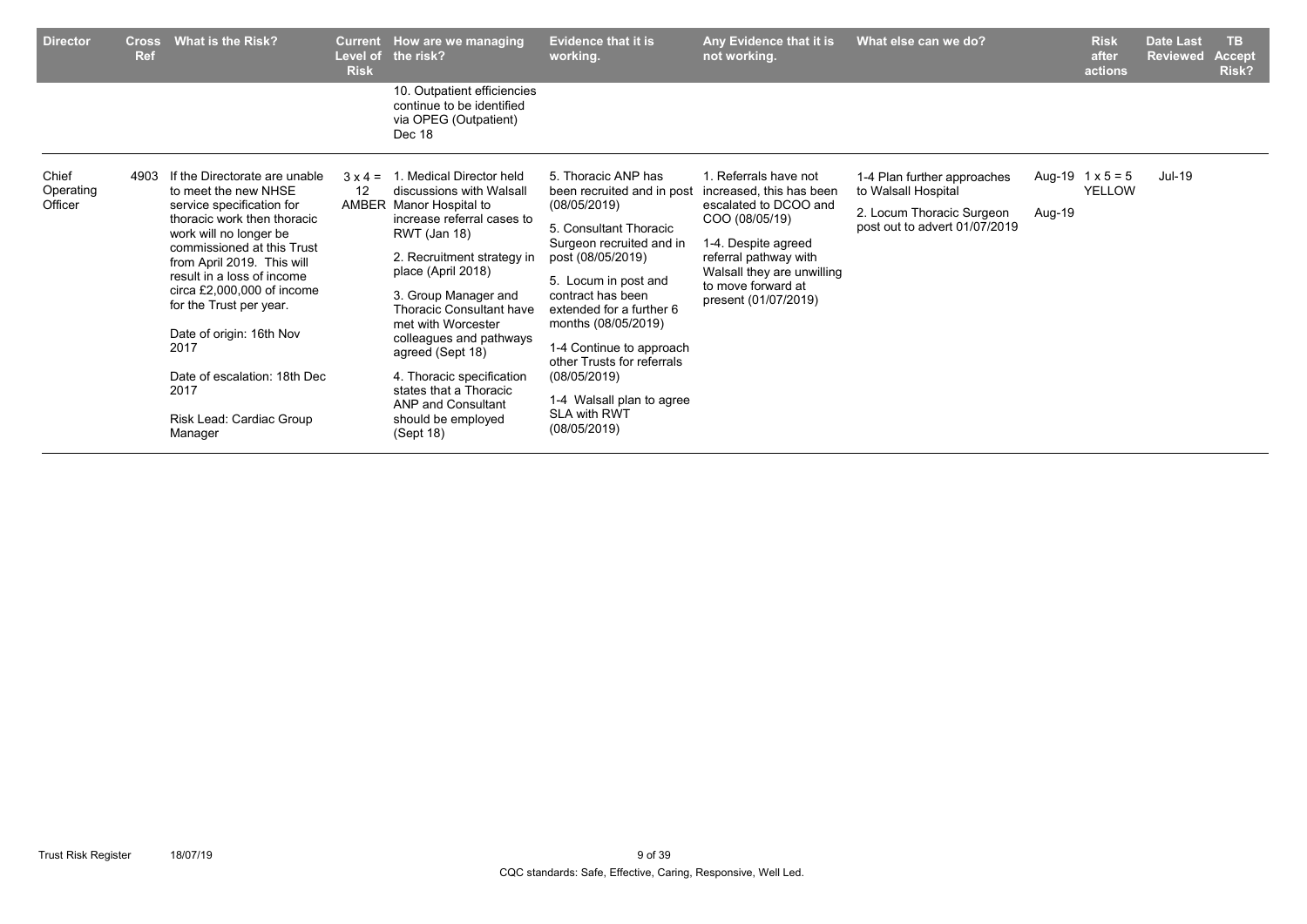| <b>Director</b>               | <b>Cross</b><br><b>Ref</b> | <b>What is the Risk?</b>                                                                                                                                                                                                                         | <b>Risk</b> | Current How are we managing<br>Level of the risk?                                                                                                                                                                                                                                                                                                                                                                                                                                                                                                                                                                                                                                                                                                                      | <b>Evidence that it is</b><br>working.                                                                                                                                                                                                                                                    | Any Evidence that it is<br>not working.                                                                             | What else can we do?                                                                                                                                                                                                                |                  | <b>Risk</b><br>after<br>actions          | <b>Date Last</b><br><b>Reviewed</b> | <b>TB</b><br><b>Accept</b><br>Risk? |
|-------------------------------|----------------------------|--------------------------------------------------------------------------------------------------------------------------------------------------------------------------------------------------------------------------------------------------|-------------|------------------------------------------------------------------------------------------------------------------------------------------------------------------------------------------------------------------------------------------------------------------------------------------------------------------------------------------------------------------------------------------------------------------------------------------------------------------------------------------------------------------------------------------------------------------------------------------------------------------------------------------------------------------------------------------------------------------------------------------------------------------------|-------------------------------------------------------------------------------------------------------------------------------------------------------------------------------------------------------------------------------------------------------------------------------------------|---------------------------------------------------------------------------------------------------------------------|-------------------------------------------------------------------------------------------------------------------------------------------------------------------------------------------------------------------------------------|------------------|------------------------------------------|-------------------------------------|-------------------------------------|
| <b>Trust Objective:</b>       |                            | Attract, retain & develop our staff & improve employee engagemen                                                                                                                                                                                 |             |                                                                                                                                                                                                                                                                                                                                                                                                                                                                                                                                                                                                                                                                                                                                                                        |                                                                                                                                                                                                                                                                                           |                                                                                                                     |                                                                                                                                                                                                                                     |                  |                                          |                                     |                                     |
| Chief<br>Operating<br>Officer |                            | 1713 Failure to effectively<br>maximise workforce<br>productivity; failure to<br>routinely review consultant<br>job plans.<br>Date of origin: 03/06/08<br>Date of escalation $=$<br>11/05/11<br>Risk Lead: COO/Deputy<br><b>Medical Director</b> | 12          | $4 \times 3 = 2$ ) Areas to be contained<br>with SPA allocation have<br>AMBER been agreed<br>4) Usage reports for<br>medical bank - Dec 17<br>3) RAG rated tool to<br>monitor compliance<br>against Job Plans has<br>been developed and now<br>shared with directorates<br>Sept 17.<br>1) Job plans continue to<br>be reviewed and sign off<br>by DMD / MD- sign off<br>committee established<br>(Apr-Aug18)<br>1) New Job Planning<br>Policy agreed by LNC<br>Mar 17<br>5) Job Planning updates<br>to be presented to clinical<br>excellence group (Jan 18)<br>6) Job Planning<br><b>Consistency Panel</b><br>established 18/19 (May<br>18 first one).<br>7) Business case for<br>Allocate approved.<br>Implementation plan<br>agreed at Workforce<br>group (Jan 18). | 1) Job Planning Audit<br>indicated a number of<br>actions now addressed<br>1) Training commenced<br>on new job planning<br>process - Feb 16<br>4) Medical agency costs<br>reducing Dec 18.<br>1) Increase in number of<br>'signed off' job plans<br>October 2017 + April<br>2018 + Sep 18 | 1) Sign off of all job plans<br>not complete (Dec 2018)<br>1) Audit review still raised<br>concerns - closed Dec 17 | 1) Internal audit to review<br>progress made on job<br>planning 19/20<br>5) Further update to Audit<br>Committee in progress.<br>1) Continue to work with<br>NHSI on development of job<br>planning tools and sign off<br>processes | Feb-19<br>Apr-19 | Sep-19 $3 \times 2 = 6$<br><b>YELLOW</b> | Jul-19                              | Yes                                 |
|                               |                            |                                                                                                                                                                                                                                                  |             | Implementation expected<br>Apr/May 19                                                                                                                                                                                                                                                                                                                                                                                                                                                                                                                                                                                                                                                                                                                                  |                                                                                                                                                                                                                                                                                           |                                                                                                                     |                                                                                                                                                                                                                                     |                  |                                          |                                     |                                     |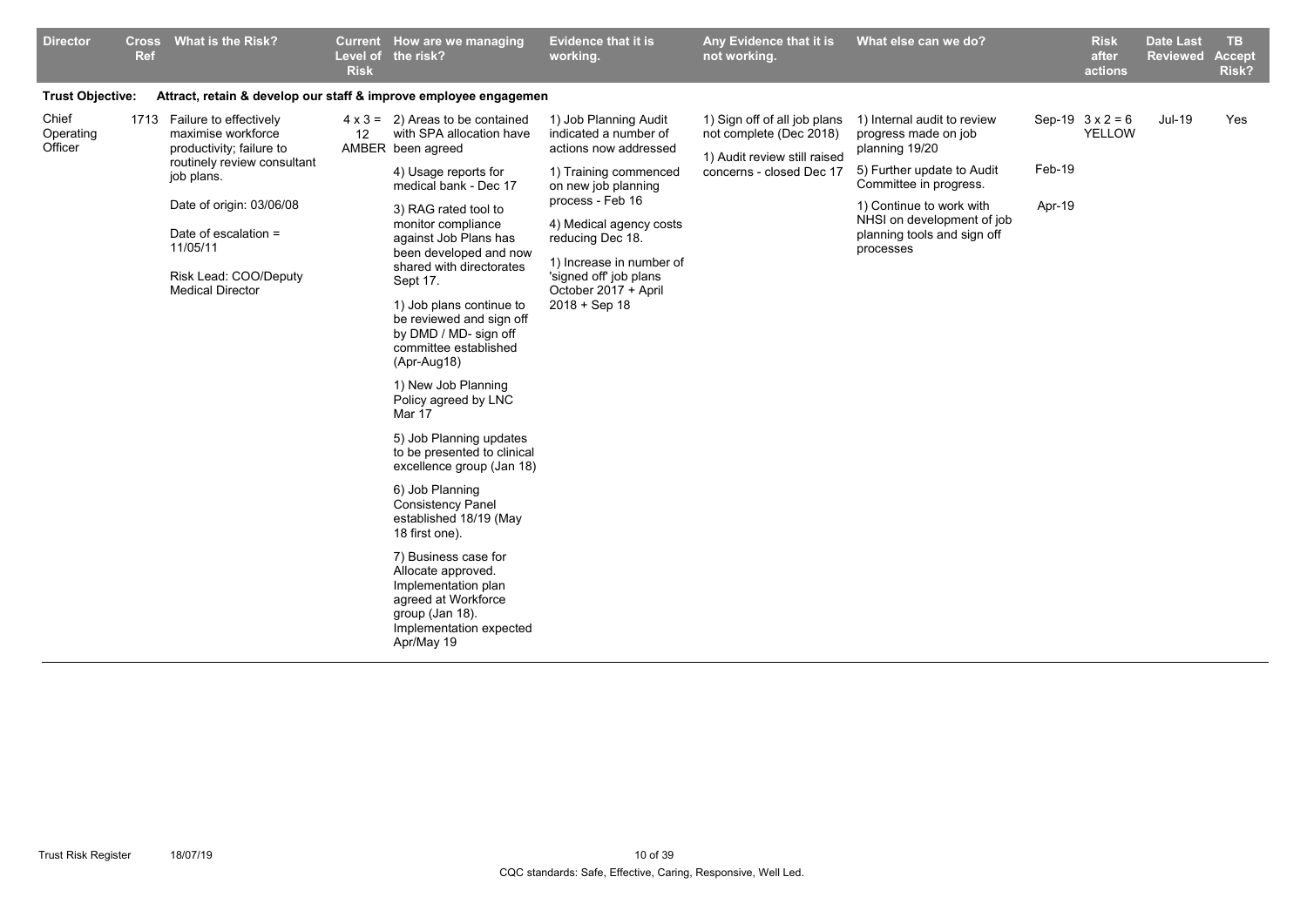| <b>Director</b>               | <b>Ref</b> | Cross What is the Risk?                                                                                                                                                                                                                                                                                                                                                                                                                                                                                                              | <b>Risk</b> | Current How are we managing<br>Level of the risk?                                                                                                                                                                                                                                                                                                                                                                                                                                            | <b>Evidence that it is</b><br>working.                                                                                                                                                                                                                                                                                                                                                                                                                                                                                                                                                                                                                                                                                                                                                                                                                                                                                                                                                                                                                                                                     | Any Evidence that it is<br>not working.                                                                                                                                                                                                                                                                                                                                                                                                                                                                                                                                                                                                                      | What else can we do?                                                                                                                                                                                                                                                                 |                  | <b>Risk</b><br>after<br>actions          | <b>Date Last</b><br><b>Reviewed</b> | TB.<br><b>Accept</b><br><b>Risk?</b> |
|-------------------------------|------------|--------------------------------------------------------------------------------------------------------------------------------------------------------------------------------------------------------------------------------------------------------------------------------------------------------------------------------------------------------------------------------------------------------------------------------------------------------------------------------------------------------------------------------------|-------------|----------------------------------------------------------------------------------------------------------------------------------------------------------------------------------------------------------------------------------------------------------------------------------------------------------------------------------------------------------------------------------------------------------------------------------------------------------------------------------------------|------------------------------------------------------------------------------------------------------------------------------------------------------------------------------------------------------------------------------------------------------------------------------------------------------------------------------------------------------------------------------------------------------------------------------------------------------------------------------------------------------------------------------------------------------------------------------------------------------------------------------------------------------------------------------------------------------------------------------------------------------------------------------------------------------------------------------------------------------------------------------------------------------------------------------------------------------------------------------------------------------------------------------------------------------------------------------------------------------------|--------------------------------------------------------------------------------------------------------------------------------------------------------------------------------------------------------------------------------------------------------------------------------------------------------------------------------------------------------------------------------------------------------------------------------------------------------------------------------------------------------------------------------------------------------------------------------------------------------------------------------------------------------------|--------------------------------------------------------------------------------------------------------------------------------------------------------------------------------------------------------------------------------------------------------------------------------------|------------------|------------------------------------------|-------------------------------------|--------------------------------------|
| Chief<br>Operating<br>Officer |            | 2080 If the Trust is unable to<br>recruit and retain sufficient<br>nursing staff across Division<br>2 then there will be reduced<br>quality of care for patients,<br>including increased risk of<br>harm, late observations and<br>treatment. As well as<br>increased levels of staff<br>stress and complaints.<br>(Linked to local risks 2780)<br>CHU, 4164 Renal, 4272<br>Therapy Svs, 4321 DN's,<br>3431 CofE)<br>Date of origin: 02/01/09<br>Date of escalation =<br>12/01/16<br>Risk Lead: Div 2 Deputy<br><b>COO</b><br>On BAF |             | $5 \times 4 = 1$ ) Ongoing active<br>20 RED recruitment exercises -<br>including overseas (Jul<br>2018)<br>8) Use of Nurse Bank<br>when required (Jan 16)<br>3) Defined minimum safe<br>staffing levels now in<br>place revised October<br>2017<br>5) Modified dependency<br>tool for inpatient areas<br>commenced (Jan 16)<br>9) Staffing incidents<br>reviewed on monthly<br>basis (Jan 16)<br>10) Closed Ward 3 at<br>West Park Hospital (June<br>16)<br>4) Closed ward B7 (June<br>2017) | 8) HCA's are available via<br>Bank (07/19)<br>1) Proactive recruitment<br>approach continuing<br>(07/19)<br>1) 72.65 wte trained<br>nursing vacancies<br>remain, 39 roles offered,<br>but not in post (07/19)<br>1) Continued recruitment<br>to nursing clinical fellows<br>(07/19)<br>1-10) Matrons meeting<br>every Friday to ensure<br>hospital is staffed over<br>the weekend (07/19)<br>3) Snr Srs and Charge<br>nurses meeting daily to<br>ensure wards are safe<br>(07/19)<br>1) 12 offers made<br>following Phillipines<br>recruitment, 20 from SA<br>and 4 from Nigeria -<br>seeking clarity re<br>acceptance numbers and<br>arrival dates (07/19)<br>3) 30 students offered<br>roles to start in Sept 19 -<br>awaiting confirmation of<br>accptance numbers<br>(07/19)<br>3) 1 bay remains closed<br>on C25 - this is having a<br>beneficial impact (07/19)<br>1) Recruitment for Bd5's<br>has now come back to<br>local areas - 4 places<br>offered for C19 (07/19)<br>3) Weekly meetings to<br>address vacancies as<br>part of the Renal action<br>plan - Twitter/Facebook<br>campaign (07/19) | 8) Insufficient RN's<br>available on Bank,<br>backfilled by HCA (07/19)<br>1) Nationallly we are an<br>outlier re safe staffing<br>levels (07/19)<br>1) Recruited staff are<br>newly qualified which can<br>lead to mentorship and<br>training pressures<br>(07/19)<br>1) All wards are 'Amber'<br>re safe staffing levels on<br>daily basis (07/19)<br>3) Issue remains in<br>relation to ability to<br>provide accurate staffing<br>figures (07/19)<br>3) Breaches in minimum<br>safe staffing levels (07/19)<br>3) Significant nursing<br>shortages on C16, C24<br>and C25, working with<br>50% vacancies at Bd 5<br>level. C19 also a concern<br>(07/19) | 1) Continue with proactive<br>recruitment approach<br>1) UK recruitment for Clinical<br>Nurse Fellow posts - ongoing<br>recruitment<br>3) Local recruitment in place - Aug-19<br>await outcome<br>1-10) Investigate use of<br>Pharmacists in drug admin to<br>free up trained nurses | Aug-19<br>Aug-19 | Jun-19 $4 \times 3 = 12$<br><b>AMBER</b> | <b>Jul-19</b>                       | Yes                                  |
|                               |            |                                                                                                                                                                                                                                                                                                                                                                                                                                                                                                                                      |             |                                                                                                                                                                                                                                                                                                                                                                                                                                                                                              |                                                                                                                                                                                                                                                                                                                                                                                                                                                                                                                                                                                                                                                                                                                                                                                                                                                                                                                                                                                                                                                                                                            |                                                                                                                                                                                                                                                                                                                                                                                                                                                                                                                                                                                                                                                              |                                                                                                                                                                                                                                                                                      |                  |                                          |                                     |                                      |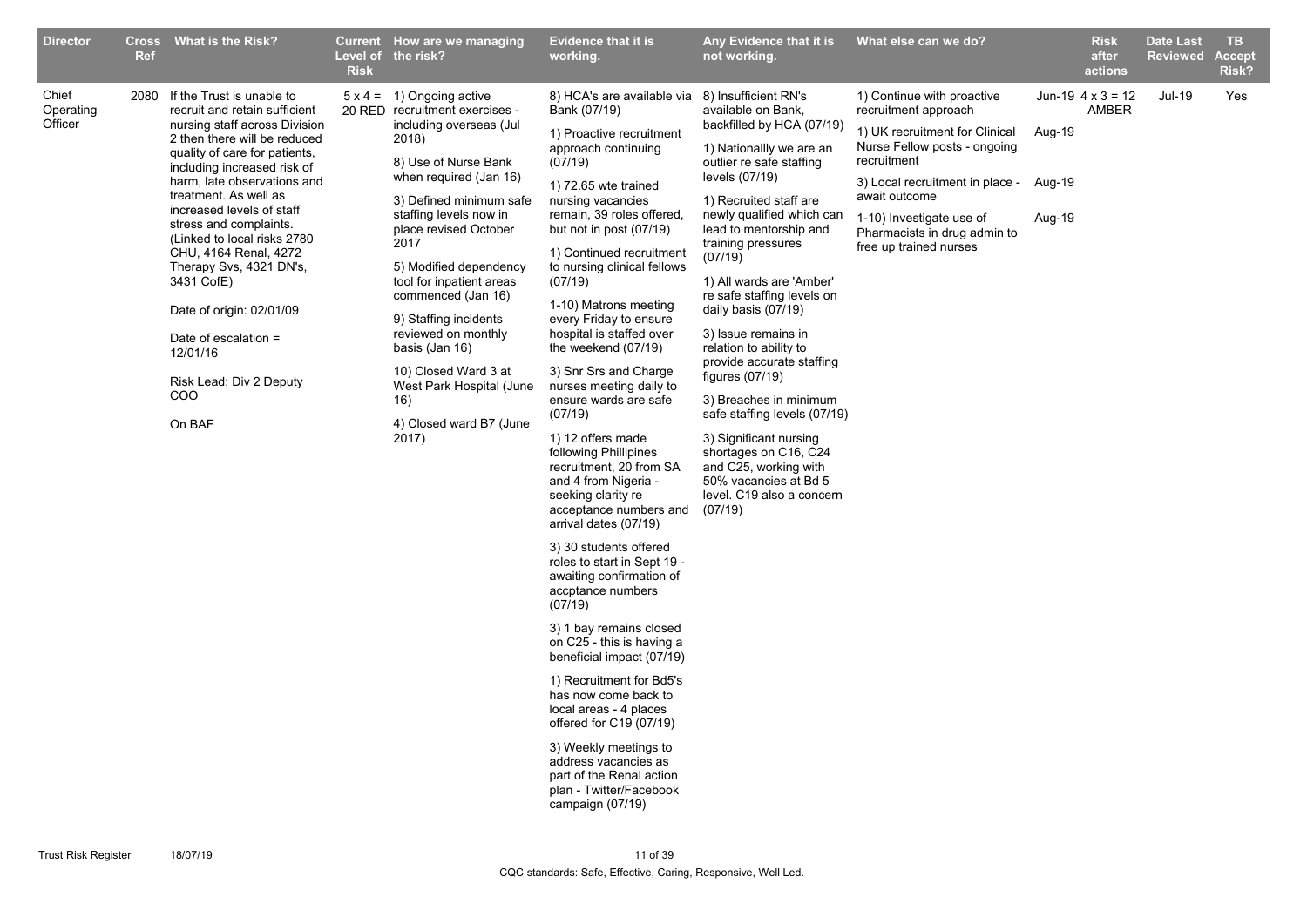| <b>Director</b> | <b>Ref</b> | Cross What is the Risk? $^{\prime}$ | <b>Risk</b> | Current How are we managing<br>Level of the risk? | <b>Evidence that it is</b><br>working.              | Any Evidence that it is What else can we do?<br>not working. | <b>Risk</b><br>after<br>actions | Date Last<br><b>Reviewed Accept</b> | <b>TB</b><br>Risk? |
|-----------------|------------|-------------------------------------|-------------|---------------------------------------------------|-----------------------------------------------------|--------------------------------------------------------------|---------------------------------|-------------------------------------|--------------------|
|                 |            |                                     |             |                                                   | 3) Renal open day taking<br>place 11th July (07/19) |                                                              |                                 |                                     |                    |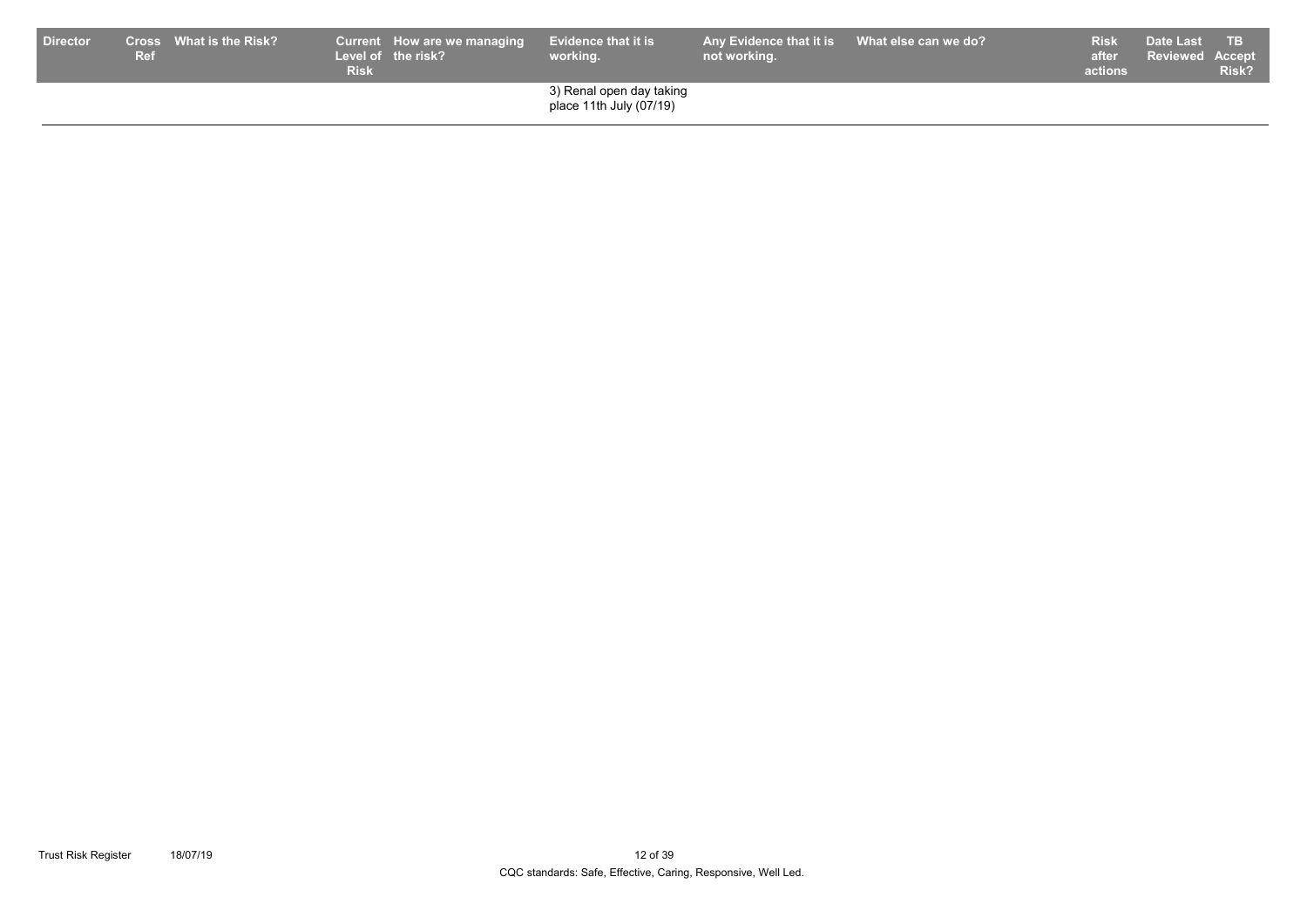| <b>Director</b>               | <b>Ref</b> | Cross What is the Risk?                                                                                                                                                                                                                                                                                                                                                                                                                                                                                                                                                                                                                                                                                                                                                                                                                                                                                                                                                                                  | <b>Risk</b> | Current How are we managing<br>Level of the risk?                                                                                                                                                                                                                                                                                                                                                                                                                                                                                                                                                                                                                                                                                                                                                                                                                                                                                                                                      | Evidence that it is<br>working.                                                                                                                                                                                                                                                                                                                                                                                                                                                                                                                                                                                                                                                                                                                                                                                                                                                                                                                                                                          | Any Evidence that it is<br>not working.                                                                                                                                                                                                                                                                                                                                                                                                        | What else can we do?                                                                                                                                                                                                                                                                                                                                                                                                                                                                                                                                                                                                                                                                                                                                                                                                                                     |                                                                          | <b>Risk</b><br>after<br>actions   | <b>Date Last</b><br><b>Reviewed</b> | TB.<br><b>Accept</b><br>Risk? |
|-------------------------------|------------|----------------------------------------------------------------------------------------------------------------------------------------------------------------------------------------------------------------------------------------------------------------------------------------------------------------------------------------------------------------------------------------------------------------------------------------------------------------------------------------------------------------------------------------------------------------------------------------------------------------------------------------------------------------------------------------------------------------------------------------------------------------------------------------------------------------------------------------------------------------------------------------------------------------------------------------------------------------------------------------------------------|-------------|----------------------------------------------------------------------------------------------------------------------------------------------------------------------------------------------------------------------------------------------------------------------------------------------------------------------------------------------------------------------------------------------------------------------------------------------------------------------------------------------------------------------------------------------------------------------------------------------------------------------------------------------------------------------------------------------------------------------------------------------------------------------------------------------------------------------------------------------------------------------------------------------------------------------------------------------------------------------------------------|----------------------------------------------------------------------------------------------------------------------------------------------------------------------------------------------------------------------------------------------------------------------------------------------------------------------------------------------------------------------------------------------------------------------------------------------------------------------------------------------------------------------------------------------------------------------------------------------------------------------------------------------------------------------------------------------------------------------------------------------------------------------------------------------------------------------------------------------------------------------------------------------------------------------------------------------------------------------------------------------------------|------------------------------------------------------------------------------------------------------------------------------------------------------------------------------------------------------------------------------------------------------------------------------------------------------------------------------------------------------------------------------------------------------------------------------------------------|----------------------------------------------------------------------------------------------------------------------------------------------------------------------------------------------------------------------------------------------------------------------------------------------------------------------------------------------------------------------------------------------------------------------------------------------------------------------------------------------------------------------------------------------------------------------------------------------------------------------------------------------------------------------------------------------------------------------------------------------------------------------------------------------------------------------------------------------------------|--------------------------------------------------------------------------|-----------------------------------|-------------------------------------|-------------------------------|
| Chief<br>Operating<br>Officer |            | 4529 If there continues to be<br>vacancies in consultant and<br>training grade medical posts<br>across Division 1 alongside<br>an increase in elective<br>activity (in some<br>directorates) then this will<br>result in the need to engage<br>agency and locum staff in<br>order to deliver a safe and<br>effective elective service<br>and to safely staff on-call<br>rotas. Agency and locum<br>staff are often engaged at<br>premium rates which places<br>an enhanced pressure on<br>the divisional staffing<br>budget; it is also recognised<br>that locum/agency staff may<br>not be familiar with the Trust<br>procedures and that this<br>unfamiliarity may have a<br>detrimental impact on the<br>quality and continuity of<br>patient care.<br>Please note: Risk 4239<br>(Obs & Gynae) staffing risk<br>has been linked to this<br>overarching Divisional<br>medical staffing risk.<br>Date of origin: 23/04/16<br>Date of escalation =<br>17/05/16<br>Risk Level: Div 1 Deputy<br><b>COO</b> | 12          | $4 \times 3 = 2$ . Baseline resourcing<br>meetings continue to be<br>AMBER held to review vacancies<br>and expenditure, identify<br>recruitment opportunities<br>within Directorates<br>explore alternative<br>solutions including future<br>workforce planning and<br>forecasting (Sept 17)<br>3. Trust continues to be<br>part of West Mid's Project<br>to reduce Locum Agency<br>use and Pay (Dec 2017)<br>4. Trust part of Junior<br>Doctors in-training<br>streamlining group (Dec<br>2017)<br>1. Recruitment Strategy in<br>place for Consultant and<br>Middle Grade vacant<br>posts - this is ongoing<br>(Dec 17)<br>5. Overseas recruitment<br>continuing membership to<br><b>Clinician's Connected</b><br>(June 18)<br>6. Utilisation of the<br>Fellowship Programme<br>(Sept 18)<br>7. Agency spend<br>reviewed monthly at<br>Directorate/Divisional<br>meetings via the<br>dashboard (Dec 18)<br>8. Business cases being<br>developed for overseas<br>recruitment (Sept 18) | 1-8) Medical staffing<br>spend - increasing<br>positive - filling posts<br>(June 19)<br>1-8) Medical staffing<br>divisional vacancy rate - 9<br>consultants vacant,<br>improving as 40 medical<br>vacancies overall in Jan<br>vacancy % reduced by<br>1.5% to 7.97% in March<br>(Apr 19)<br>1-8) Agency and Locum<br>spend reduced in May<br>19 - In month bank spend<br>reduced by 200k since<br>May 2018 (June 19)<br>7) There has been no<br>agency used in nursing<br>for the last 19 months<br>(June 19)<br>7) Achieved forecasted<br>year end agency cap set<br>for April 19 new cap set<br>for April 20 (Apr 19)<br>2) Baseline meetings are<br>still continuing on-going<br>on a regular basis (June<br>19)<br>3) Project ongoing -<br>recent engagement<br>meeting at Sandwell<br>individual agencies are<br>supplying at reasonable<br>rates why preferential<br>rates at other Trust, two<br>meetings with agencies<br>have been scheduled for<br>April (Apr 19)<br>1) Recruitment is ongoing | remain across Division 1<br>(June19)<br>1-8) Still vacancies and<br>locum expenditure<br>remains high (June 19)<br>4) Last Meeting March<br>2019 - Still attending not<br>achieving what it set out<br>to, ease of transition -<br>OH.training etc, finance<br>work withdrawn more a<br>forum for issues and<br>concerns (Mar 19)<br>4) Group not held for the<br>last two months, due to re-<br>scheduled again on the<br>21/05/2019 (May 19) | 1-5) Number of vacancies 5. Fellowship Programme<br>ongoing<br>1. Continuing campaign with<br>regular adverts<br>1. Continuing to develop roles Sep-19<br>to support medical rota (ANPs<br>and ACCPs)<br>6. Review of CVs by<br>Clinician's Connected to fill<br>Consultant vacancies<br>7. Focus on reducing<br>continuous locum and agency<br>spend HR to review monthly<br>workforce report and discuss<br>with directorates<br>1. Continue to implement<br>recruitment strategy<br>8. Human Resources to work<br>with directorates to discuss<br>annualised contracts to<br>explore bringing locums onto<br>permanent contracts.<br>(Meeting with ophthalmic<br>Locum scheduled in April,<br>Group Manager Cardiology to<br>meet with locum to discuss)<br>2. HR working with<br>Anaesthetics and<br>Ophthalmology to optimise<br>rota configuration | Sep-19<br>$May-19$<br><b>Jul-19</b><br><b>Jul-19</b><br>Sep-19<br>Oct-19 | Sep-19 $2 \times 2 = 4$<br>YELLOW | <b>Jul-19</b>                       | Yes                           |
|                               |            |                                                                                                                                                                                                                                                                                                                                                                                                                                                                                                                                                                                                                                                                                                                                                                                                                                                                                                                                                                                                          |             |                                                                                                                                                                                                                                                                                                                                                                                                                                                                                                                                                                                                                                                                                                                                                                                                                                                                                                                                                                                        | (June 19)                                                                                                                                                                                                                                                                                                                                                                                                                                                                                                                                                                                                                                                                                                                                                                                                                                                                                                                                                                                                |                                                                                                                                                                                                                                                                                                                                                                                                                                                |                                                                                                                                                                                                                                                                                                                                                                                                                                                                                                                                                                                                                                                                                                                                                                                                                                                          |                                                                          |                                   |                                     |                               |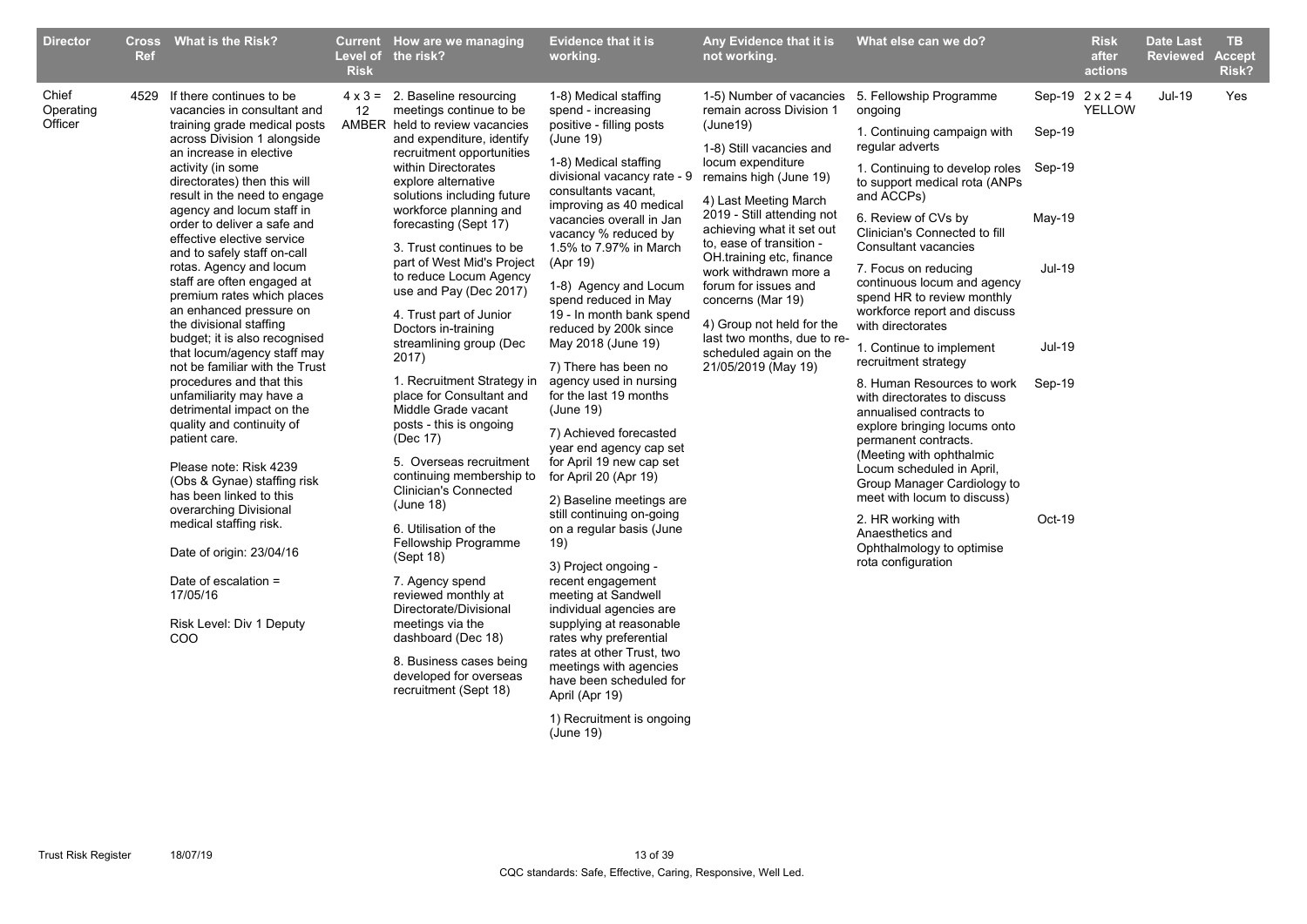| <b>Director</b> | <b>Ref</b> | Cross What is the Risk? | <b>Risk</b> | Current How are we managing<br>Level of the risk? | Evidence that it is<br>working.                                                                                                                                                                                                  | Any Evidence that it is<br>not working. | What else can we do? | <b>Risk</b><br>after<br>actions | <b>Date Last</b><br><b>Reviewed</b> | TB.<br><b>Accept</b><br>Risk? |
|-----------------|------------|-------------------------|-------------|---------------------------------------------------|----------------------------------------------------------------------------------------------------------------------------------------------------------------------------------------------------------------------------------|-----------------------------------------|----------------------|---------------------------------|-------------------------------------|-------------------------------|
|                 |            |                         |             |                                                   | 3) Following a meeting in<br>April, engagement with<br>the top provider (Medacs)<br>has increased and we are<br>working closer with them,<br>provision for locum<br>workers via this agency<br>has improved slightly<br>(May 19) |                                         |                      |                                 |                                     |                               |
|                 |            |                         |             |                                                   | 1-8) Ongoing T&O<br>medical vacancies sent<br>20 CVs as were<br>struggling to recruit, 4<br>T&O Jnr Med<br>appointments should be<br>in place for July 2019<br>(June 19)                                                         |                                         |                      |                                 |                                     |                               |
|                 |            |                         |             |                                                   | 1-8) 4 x O&G Consultants<br>posts have been<br>accepted, the first one is<br>due to commence in July<br>2019 (June 19)                                                                                                           |                                         |                      |                                 |                                     |                               |
|                 |            |                         |             |                                                   | 1-8) Agency usage in<br>early 2019/20 months has<br>nearly halved what it was<br>at the start of 2018/9<br>financial year (June 19)                                                                                              |                                         |                      |                                 |                                     |                               |
|                 |            |                         |             |                                                   | 3) Have not met with any<br>further agencies since the<br>two in April 2019 however<br>received better rates from<br>one of the agencies<br>following the meeting<br>(June 2019)                                                 |                                         |                      |                                 |                                     |                               |
|                 |            |                         |             |                                                   |                                                                                                                                                                                                                                  |                                         |                      |                                 |                                     |                               |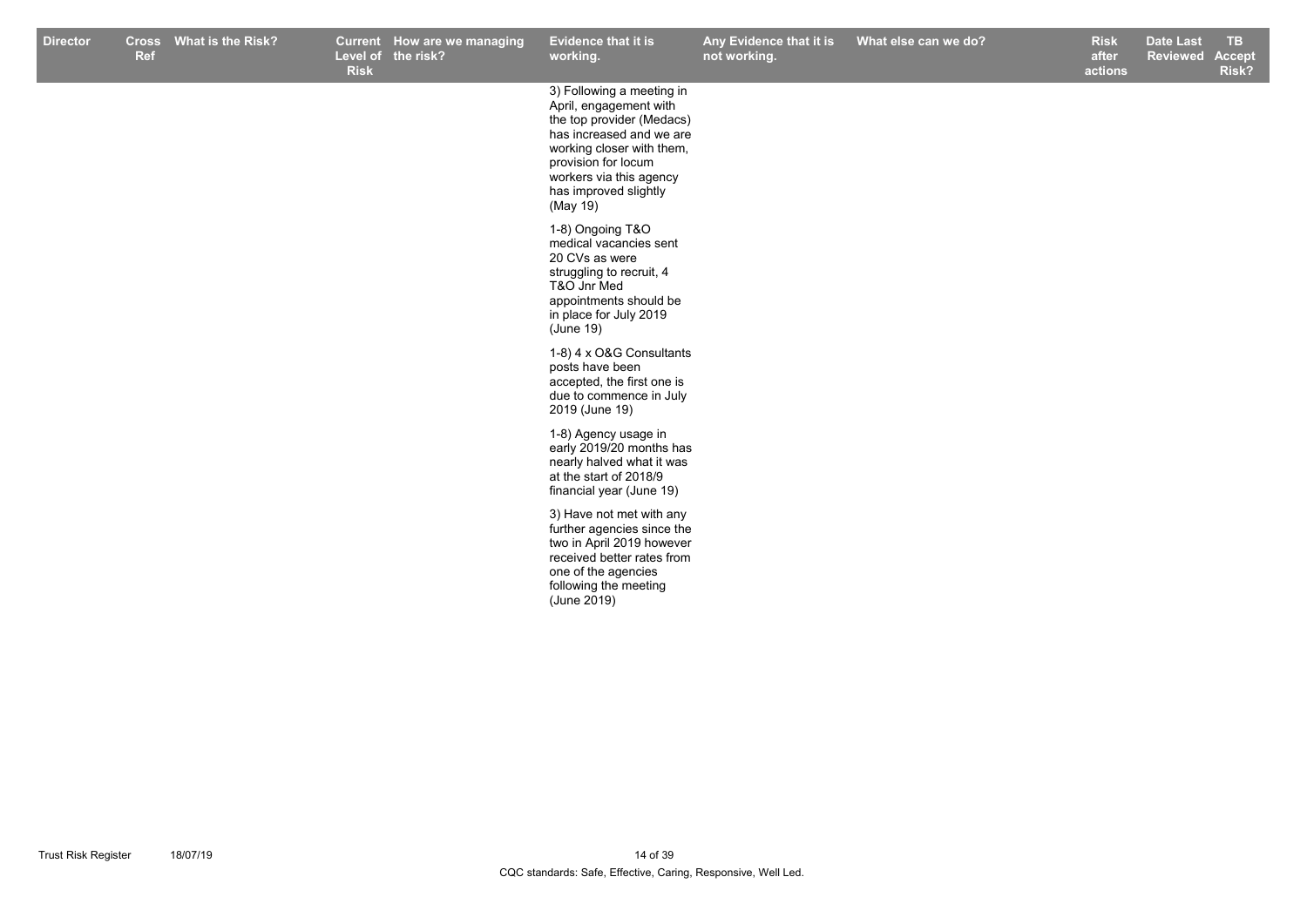| <b>Director</b> |     | Cross What is the Risk? |             | Current How are we managing Evidence that it is |          | Any Evidence that it is What else can we do? |         | Risk Date Last TB     |              |
|-----------------|-----|-------------------------|-------------|-------------------------------------------------|----------|----------------------------------------------|---------|-----------------------|--------------|
|                 | Ref |                         |             | Level of the risk?                              | working. | not working.                                 |         | after Reviewed Accept |              |
|                 |     |                         | <b>Risk</b> |                                                 |          |                                              | actions |                       | <b>Risk?</b> |

**Trust Objective: Create a culture of compassion, safety & quality**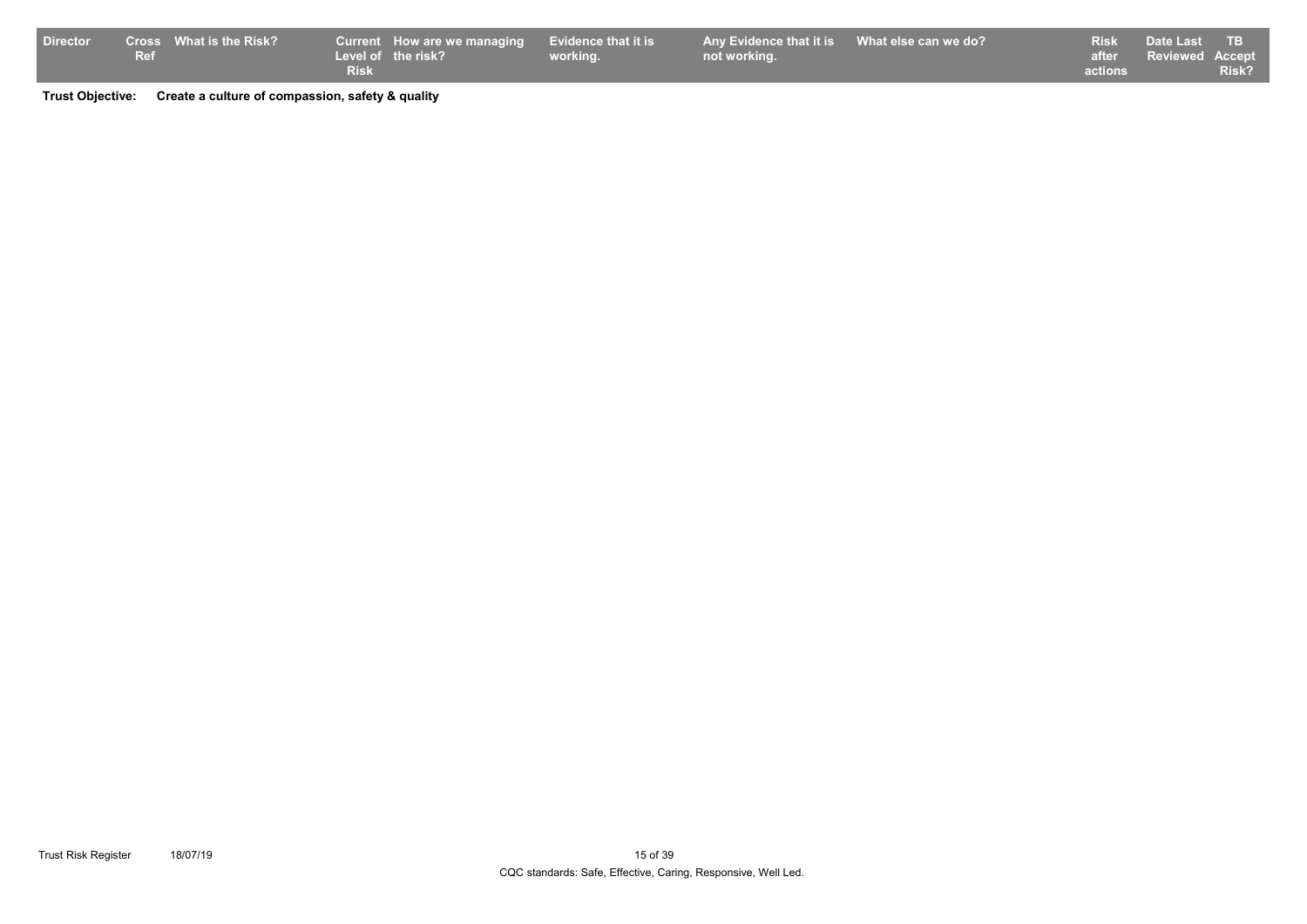| <b>Director</b>               | <b>Ref</b> | Cross What is the Risk?                                                            | <b>Risk</b> | <b>Current</b> How are we managing<br>Level of the risk?                                                                                                                                                                                                                                                                                                                                                                                                                                                                                                                                                           | <b>Evidence that it is</b><br>working.                                                                                                                                                                                                                                                                                                                                                                                                                                                                                                                                                                                                                    | Any Evidence that it is<br>not working.                                                                                                                                                                                                                                                                                                                                                                                                                                                                                                                                                                                                                                            | What else can we do?                                                                                              |        | <b>Risk</b><br>after<br>actions  | <b>Date Last</b><br><b>Reviewed</b> | <b>TB</b><br><b>Accept</b><br>Risk? |
|-------------------------------|------------|------------------------------------------------------------------------------------|-------------|--------------------------------------------------------------------------------------------------------------------------------------------------------------------------------------------------------------------------------------------------------------------------------------------------------------------------------------------------------------------------------------------------------------------------------------------------------------------------------------------------------------------------------------------------------------------------------------------------------------------|-----------------------------------------------------------------------------------------------------------------------------------------------------------------------------------------------------------------------------------------------------------------------------------------------------------------------------------------------------------------------------------------------------------------------------------------------------------------------------------------------------------------------------------------------------------------------------------------------------------------------------------------------------------|------------------------------------------------------------------------------------------------------------------------------------------------------------------------------------------------------------------------------------------------------------------------------------------------------------------------------------------------------------------------------------------------------------------------------------------------------------------------------------------------------------------------------------------------------------------------------------------------------------------------------------------------------------------------------------|-------------------------------------------------------------------------------------------------------------------|--------|----------------------------------|-------------------------------------|-------------------------------------|
| Chief<br>Operating<br>Officer |            | 3069 If a Never Event occurs<br>within Division 1 this may<br>result in an adverse | 12          | $3 \times 4 = 5$ . Monitoring and<br>circulation of incident<br>AMBER notification reports to all                                                                                                                                                                                                                                                                                                                                                                                                                                                                                                                  | 10. Human Factors has<br>been identified as a trend<br>(July 19)                                                                                                                                                                                                                                                                                                                                                                                                                                                                                                                                                                                          | 4. There have been 3 x<br>Never Event incidents 2 x<br>Wrong Site Surgery and 1                                                                                                                                                                                                                                                                                                                                                                                                                                                                                                                                                                                                    | 2. Programme of Human<br><b>Factors Training for Theatre</b><br>Staff under-development                           |        | Oct-19 $2 \times 4 = 8$<br>AMBER | <b>Jul-19</b>                       | Yes                                 |
|                               |            | outcome, there is potential<br>for severe harm and/or<br>patient death and also    |             | senior staff for review<br>6. Trustwide learning via                                                                                                                                                                                                                                                                                                                                                                                                                                                                                                                                                               | 6. Lessons Learnt<br>included within IGR                                                                                                                                                                                                                                                                                                                                                                                                                                                                                                                                                                                                                  | x Retained foreign object)<br>reported and investigated<br>during 2015                                                                                                                                                                                                                                                                                                                                                                                                                                                                                                                                                                                                             | 1-11. Staff continue to<br>undertake PCM training                                                                 | Oct-19 |                                  |                                     |                                     |
|                               |            | reputational impact<br>including increased external<br>monitoring                  |             | a "Lessons Learned"<br>sheet in the monthly IGR,<br><b>Risky Business</b><br>Newsletter and the CLIP                                                                                                                                                                                                                                                                                                                                                                                                                                                                                                               | Lesson Learnt page and<br>circulated across the<br>Directorates. Risky<br><b>Business newsletter</b>                                                                                                                                                                                                                                                                                                                                                                                                                                                                                                                                                      | 4. 5 x NE in 16/17<br>reported to CCG - 1.<br>Maternity NE (retained                                                                                                                                                                                                                                                                                                                                                                                                                                                                                                                                                                                                               | 1-13 Implementation of<br>remaining x 2 actions<br>(10,000ft and Human Factors)<br>training) as identified on the | Oct-19 |                                  |                                     |                                     |
|                               |            | Date of origin: 19/07/12                                                           |             | Group.<br>8. Regular scrutiny of                                                                                                                                                                                                                                                                                                                                                                                                                                                                                                                                                                                   | contained lesson learnt<br>from incident. Quarterly                                                                                                                                                                                                                                                                                                                                                                                                                                                                                                                                                                                                       | tampon) reported (Datix<br>ID: 158830), 2. Radiology                                                                                                                                                                                                                                                                                                                                                                                                                                                                                                                                                                                                                               | action plan following the NE<br>Leicester Conference                                                              |        |                                  |                                     |                                     |
|                               |            | Date of escalation =<br>17/11/15                                                   |             | Directorate risk registers<br>and minutes of                                                                                                                                                                                                                                                                                                                                                                                                                                                                                                                                                                       | reporting to CLIP Group<br>continues (Oct 17)                                                                                                                                                                                                                                                                                                                                                                                                                                                                                                                                                                                                             | NE (wrong ankle injected)<br>reported (Datix 165455),<br>3. Opthalmology (wrong                                                                                                                                                                                                                                                                                                                                                                                                                                                                                                                                                                                                    | 6. RCA Investigation to be<br>undertaken into the NE                                                              | Sep-19 |                                  |                                     |                                     |
|                               |            | Risk Level: Div 1 Deputy<br>COO                                                    |             | Directorate governance<br>meetings at the Quality<br>Meetings                                                                                                                                                                                                                                                                                                                                                                                                                                                                                                                                                      | 11. Staff supported to<br>undertake PCM training in<br>Maternity & T&O (Dec 17)                                                                                                                                                                                                                                                                                                                                                                                                                                                                                                                                                                           | eye injected) reported<br>(Datix 166680) 4.<br>Theatres (retained foreign                                                                                                                                                                                                                                                                                                                                                                                                                                                                                                                                                                                                          | Wrong Site Surgery - Wrong<br>Side Fascia Iliaca Block<br>(Datix 218936)                                          |        |                                  |                                     |                                     |
|                               |            |                                                                                    |             | 2. Review completed of<br>all documentation and<br>Theatre<br>protocols/procedures<br>amalgamating where<br>possible<br>1. Perioperative care<br>plans are in place across<br>the Trust<br>9. Agreed communication<br>strategy with Division 2 to<br>share/raise awareness of<br>never events and lessons<br>learnt<br>3. Monitoring of Policy<br>OP100 and monthly audit<br>of WHO Checklist for<br>agreed procedures.<br>Directorates providing<br>assurance of the<br>shortfalls in performance<br>at Directorate<br>Governance Meetings<br>and Quality Meetings.<br>4. New NE Guidance<br>(published Jan 2018) | 12. Audit of LocSSIPs are<br>being presented to<br>Division before<br>presentation at QSIG<br>(June 2018)<br>1 - 8. Meeting between<br>CCG and Trust (April 18)<br>to provide assurance and<br>context regarding<br>reported NEs was largely<br>positive. Actions being<br>taken by the Trust were<br>recognised to be<br>proportionate and timely<br>in response. (June 18)<br>13. Over 5 AfPP training<br>days - approx. 240 staff<br>members have been<br>trained (July 19)<br>3. Monthly monitoring<br>data of compliance with<br>WHO checklist and<br><b>Procedural Safety</b><br>Checklist - 100% for full<br>completion<br>(documentation) in June | object) reported (Datix ID:<br>169339) 5. Theatres/T&O<br>Cannock (wrong<br>prosthesis) reported<br>(Datix ID: 174038)<br>occured Mar 2017<br>4.5 x NE incidents<br>reporting in 17/18<br>reported to CCG from<br>April 2017<br>(175581,179911,181941,1<br>85875 186479) (Dec 17)<br>4.4 x NE in 18/19<br>reported to CCG - 2 x<br><b>Wrong Site Surgery</b><br>incidents (Neonates Datix<br>194205 and H&N Datix<br>194977 - both in April<br>2018). There has been<br>and 2 Retained Foreign<br>Object incidents<br>(Theatres 197654 and<br>Obstetrics 197996 - both<br>in June 2018) (June 19)<br>3. Monthly monitoring and<br>compliance with WHO<br>checklist use - There has |                                                                                                                   |        |                                  |                                     |                                     |
|                               |            |                                                                                    |             | being used for NE<br>classification                                                                                                                                                                                                                                                                                                                                                                                                                                                                                                                                                                                | 2019 (July 19)                                                                                                                                                                                                                                                                                                                                                                                                                                                                                                                                                                                                                                            | been 90% compliance<br>achieved during June 19<br>(July 19)                                                                                                                                                                                                                                                                                                                                                                                                                                                                                                                                                                                                                        |                                                                                                                   |        |                                  |                                     |                                     |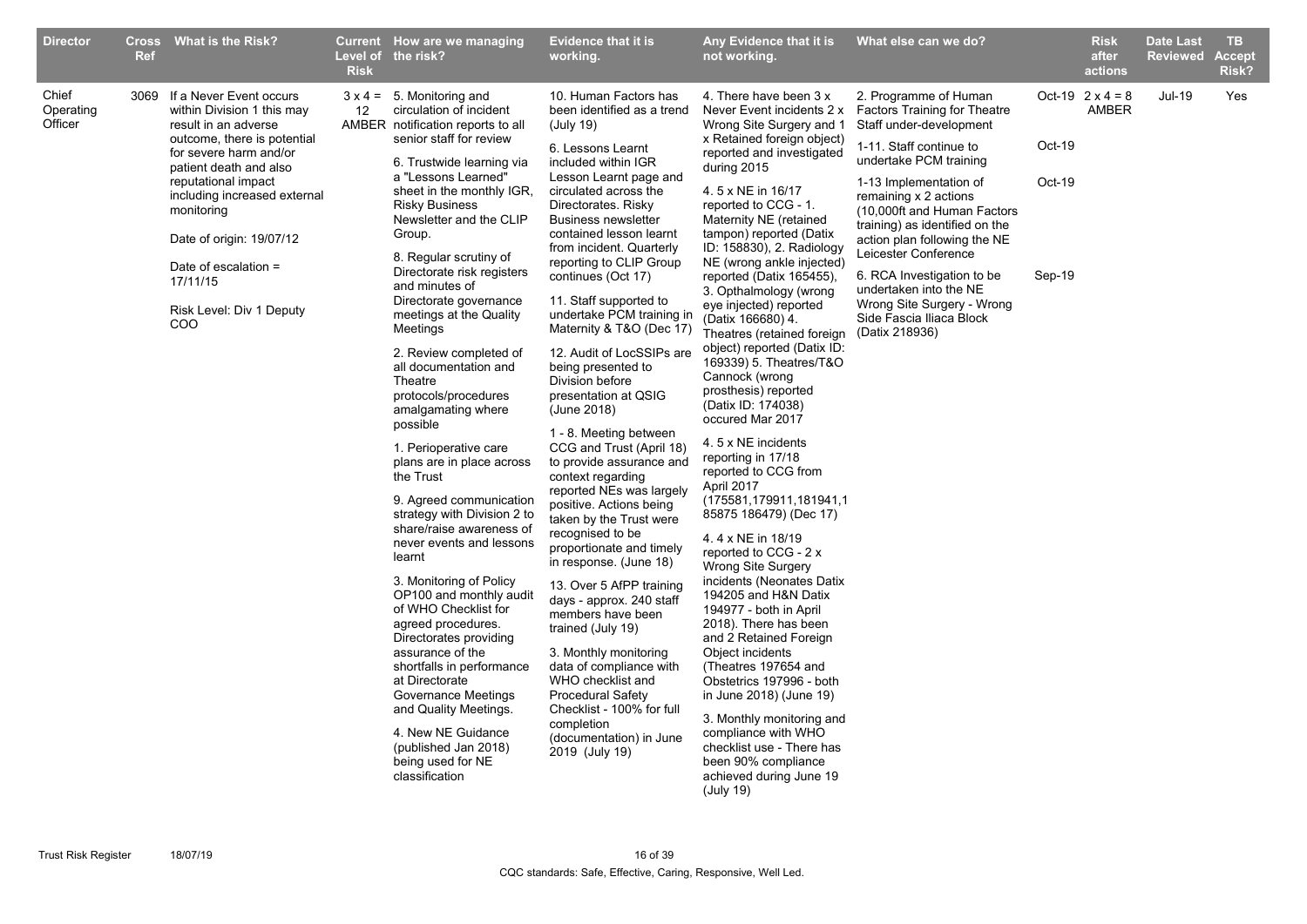| <b>Director</b> | Cross<br><b>Ref</b> | What is the Risk? | <b>Risk</b> | Current How are we managing<br>Level of the risk?                                                                                                                                                                                                                                                                                                                                                    | <b>Evidence that it is</b><br>working. | Any Evidence that it is<br>not working.                                                                                                                          | What else can we do? | <b>Risk</b><br>after<br>actions | <b>Date Last</b><br>Reviewed Accept | TB.<br>Risk? |
|-----------------|---------------------|-------------------|-------------|------------------------------------------------------------------------------------------------------------------------------------------------------------------------------------------------------------------------------------------------------------------------------------------------------------------------------------------------------------------------------------------------------|----------------------------------------|------------------------------------------------------------------------------------------------------------------------------------------------------------------|----------------------|---------------------------------|-------------------------------------|--------------|
|                 |                     |                   |             | 7. Policy for the<br>management of retained<br>swabs in place<br>10. New qualitative and<br>observational WHO<br>checklist being used in<br>Theatres (Oct 17)<br>11. Continue to support<br>the Sign up to Safety<br>campaign - T&O and<br>Maternity participation<br>(Oct 17)<br>12. LocSSIPs developed<br>by Directorates auditing<br>underway and presented<br>to Division and QSIG (Jan<br>2018) |                                        | 4. 1 x NE in 19/20<br>reported to CCG (June<br>2019) - 1 x Wrong Site<br>Surgery - Wrong Side<br>Fascia Iliaca Block<br>(T&O/Theatres Datix<br>218936) (July 19) |                      |                                 |                                     |              |
|                 |                     |                   |             | 13. AFFP Peer Review<br>and Training undertaken                                                                                                                                                                                                                                                                                                                                                      |                                        |                                                                                                                                                                  |                      |                                 |                                     |              |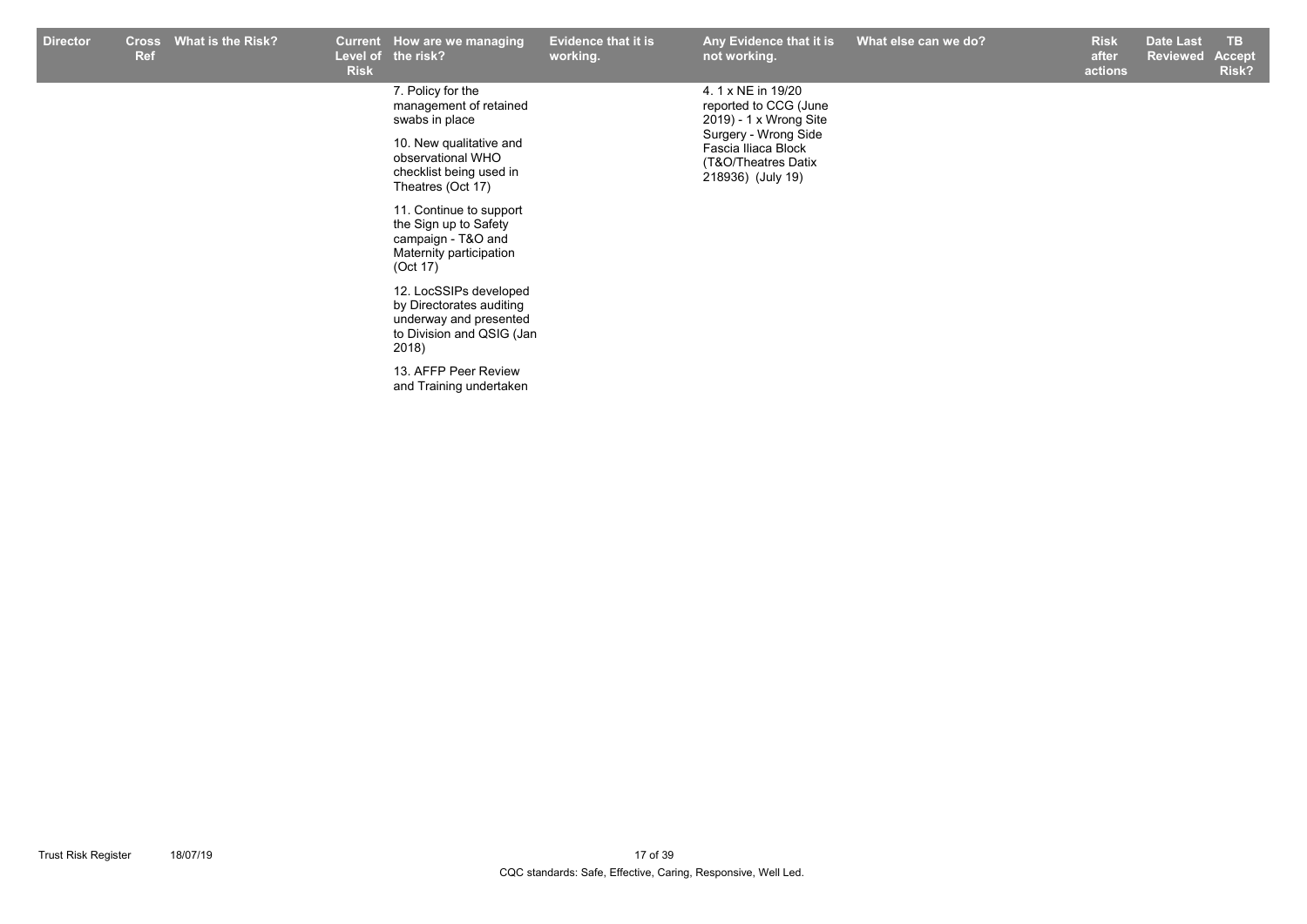| <b>Director</b>             | <b>Ref</b> | Cross What is the Risk?                                                                                                                                                                                                                                               | <b>Risk</b> | Current How are we managing<br>Level of the risk?                                                                                                                                                                                                                                                                                                                                                                                                                                                                                                                                                                                                                                                                                                                                                                                                                                                                                                                                                                                                                                                                                                                             | <b>Evidence that it is</b><br>working.                                                                                                                                                                                                                                                                                                                                                                                                                                                                                                                                                                                                                                                                                                                                                             | Any Evidence that it is<br>not working.                                                                                                                                                                                                                                                                                                                                                                                                                                                                                                                                                                                           | What else can we do?                                                                                                                                 |                  | <b>Risk</b><br>after<br>actions   | <b>Date Last</b><br><b>Reviewed</b> | TB.<br><b>Accept</b><br><b>Risk?</b> |
|-----------------------------|------------|-----------------------------------------------------------------------------------------------------------------------------------------------------------------------------------------------------------------------------------------------------------------------|-------------|-------------------------------------------------------------------------------------------------------------------------------------------------------------------------------------------------------------------------------------------------------------------------------------------------------------------------------------------------------------------------------------------------------------------------------------------------------------------------------------------------------------------------------------------------------------------------------------------------------------------------------------------------------------------------------------------------------------------------------------------------------------------------------------------------------------------------------------------------------------------------------------------------------------------------------------------------------------------------------------------------------------------------------------------------------------------------------------------------------------------------------------------------------------------------------|----------------------------------------------------------------------------------------------------------------------------------------------------------------------------------------------------------------------------------------------------------------------------------------------------------------------------------------------------------------------------------------------------------------------------------------------------------------------------------------------------------------------------------------------------------------------------------------------------------------------------------------------------------------------------------------------------------------------------------------------------------------------------------------------------|-----------------------------------------------------------------------------------------------------------------------------------------------------------------------------------------------------------------------------------------------------------------------------------------------------------------------------------------------------------------------------------------------------------------------------------------------------------------------------------------------------------------------------------------------------------------------------------------------------------------------------------|------------------------------------------------------------------------------------------------------------------------------------------------------|------------------|-----------------------------------|-------------------------------------|--------------------------------------|
| Chief<br>Nursing<br>Officer |            | 3644 If the Trust fails to sustain<br>improved compliance with<br>CQC standards the rating of<br>Good could decline and<br>progress will not be made<br>towards Outstanding.<br>Date of origin: 14/01/14<br>Date of escalation =<br>14/01/14<br>Risk Lead: Deputy CNO |             | $3 \times 3 = 9$ 1) Monitor recruitment<br>AMBER and retention via WODG<br>and Board monthly (July<br>19)<br>1) Monitor monthly<br>performance through the<br>nursing midwifery KPIs<br>reported to QSIG (July 19)<br>1) Environmental<br>Standards are monitored<br>via the environmental<br>group monthly (July 19)<br>1) Daily staffing (safe<br>staffing, Skill mix) is<br>monitored via the<br>Divisional ops meetings<br>(July 19)<br>1) Fundamental<br>standards are reviewed &<br>monitored by the<br>designated specialist<br>groups and bi annually by<br>the sponsor which then<br>reports to COG (July 19)<br>1) 2018 CQC Action Plan<br>is monitored via the<br><b>Divisional Performance</b><br>monitoring process and<br>relevant sub board<br>speciality groups<br>reporting to TMC on a<br>quarterly basis (July 19)<br>1) Mortality QI plan is<br>monitored via Programme<br>Board monthly and<br>learning outcomes via<br>MRG (July 19)<br>1) EOL strategy with TOR<br>has been developed and<br>milestones monitored via<br>the EOL group monthly<br>(July 19)<br>1) Monitoring of the<br><b>Nursing System</b><br>Framework monthly via<br>TMC (July 19) | 1) Nursing and Midwifery<br>KPIs are on Health<br>Assure reporting and<br>emailed out to ward<br>sisters/matrons and HoNs<br>monthly. (July 19)<br>1) QRV process is now<br>embedded and refined,<br>plan formulated for<br>ongoing inspections<br>2019/20 (July 19)<br>1) Lord Carter metrics<br>monitored monthly via<br><b>Divisional Performance</b><br>meetings (July 19)<br>1) Divisions monitor<br>performance via monthly<br>Governance meetings<br>(July 19)<br>1) Improved staff survey<br>results ((July 19)<br>1) There is a system of<br>nursing audits taking<br>place monthly (July 19)<br>1) There an no<br><b>Registered Midwife</b><br>Vacancies (July 19)<br>1) The number of nursing<br>staff leavers is low 13<br>RN/RM and 7<br>unregistered members in<br>June 19 (July 19) | 1) Vacancy rates remain<br>high in Medinine (July 19)<br>1) Safer staffing fill rates<br>remain transient<br>particularly for nights<br>(July 19)<br>1) Outliers for Mortality<br>HSMR and SHMI rates in<br>National data sets (July<br>19)<br>1) Inpatient survey results<br>show an average score of<br>76.7 which is a<br>deterioration from 2015.<br>Scoring is in the bottom<br>20% on 11 questions<br>(July 19)<br>1) System change to<br>Health Assure meant<br>delay with nursing audit<br>data was not available<br>until March 2019 (July 19)<br>1) Registerd Nurse<br>vacancies are 123.66 and<br>HCA's 32.56 (July19) | Review Intranet to ensure<br>current content<br>Undertake ongoing<br>recruitment campaign<br>Ratify & publish Patient<br>Quality and safety strategy | Jul-19<br>Aug-19 | Nov-19 $2 \times 2 = 4$<br>YELLOW | Jul-19                              | Yes                                  |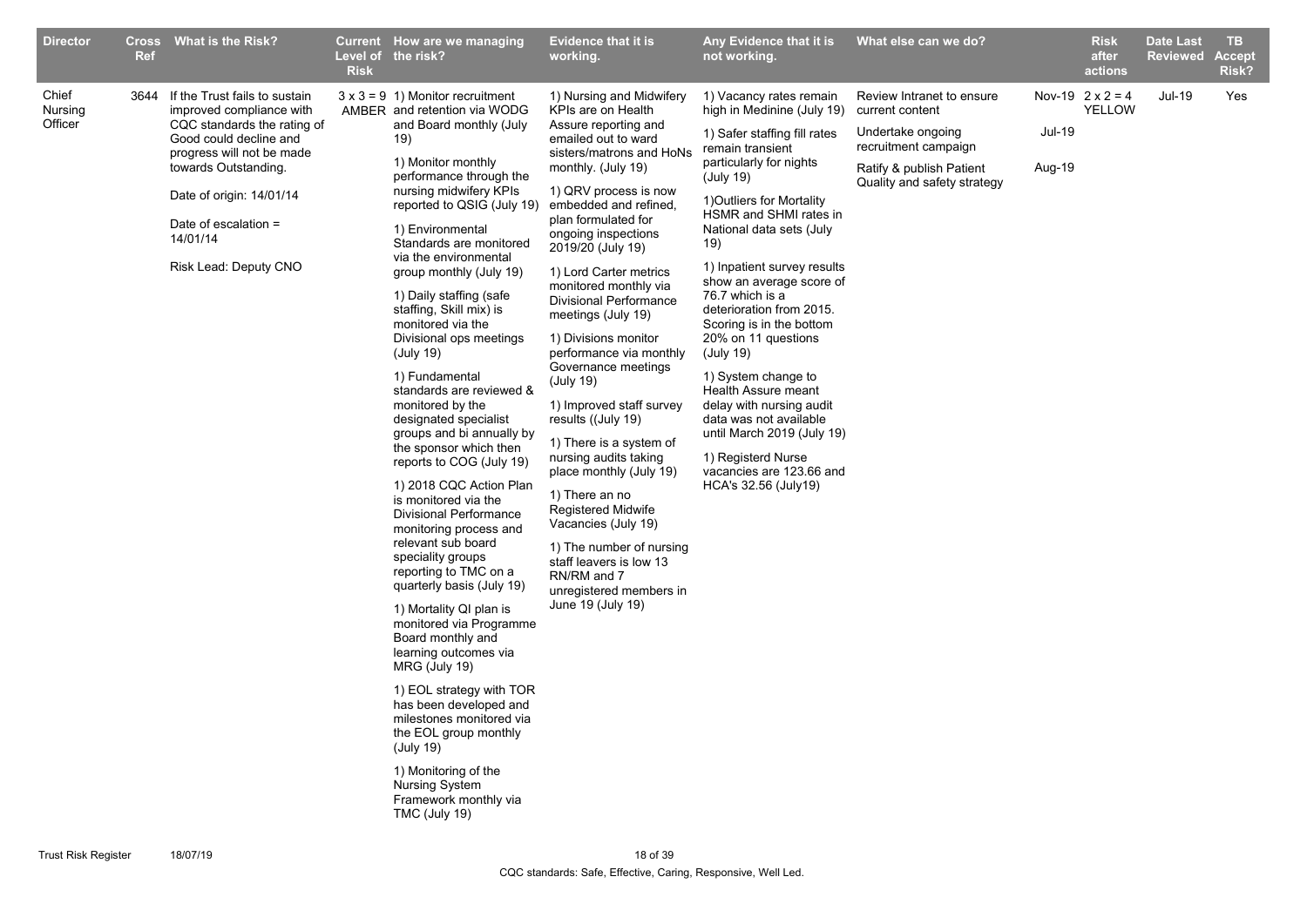| <b>Director</b> | <b>Cross</b><br><b>Ref</b> | What is the Risk? | <b>Risk</b> | Current How are we managing<br>Level of the risk?                                                                          | <b>Evidence that it is</b><br>working. | Any Evidence that it is<br>not working. | What else can we do? | <b>Risk</b><br>after<br>actions | <b>Date Last</b><br><b>Reviewed</b> | <b>TB</b><br><b>Accept</b><br>Risk? |
|-----------------|----------------------------|-------------------|-------------|----------------------------------------------------------------------------------------------------------------------------|----------------------------------------|-----------------------------------------|----------------------|---------------------------------|-------------------------------------|-------------------------------------|
|                 |                            |                   |             | 1) Monitoring via Quality<br>review visit and re-visit<br>programme to assess<br>CQC compliance (July 19)                  |                                        |                                         |                      |                                 |                                     |                                     |
|                 |                            |                   |             | 1) NEWS2 implemented<br>Trust-wide (July 19)                                                                               |                                        |                                         |                      |                                 |                                     |                                     |
|                 |                            |                   |             | 1) Information provided in<br>PIR according to<br>timescales (July 19)                                                     |                                        |                                         |                      |                                 |                                     |                                     |
|                 |                            |                   |             | 1) Series of Board<br>development sessions<br>sharing learning from<br>other insepections and<br>risks completed (July 19) |                                        |                                         |                      |                                 |                                     |                                     |
|                 |                            |                   |             | 1) comunication of Trust<br>Stragey including visions<br>and vaultes commenced<br>(July 19)                                |                                        |                                         |                      |                                 |                                     |                                     |
|                 |                            |                   |             | 1) Evidence on PIR<br>triangulated with KLOEs<br>(July 19)                                                                 |                                        |                                         |                      |                                 |                                     |                                     |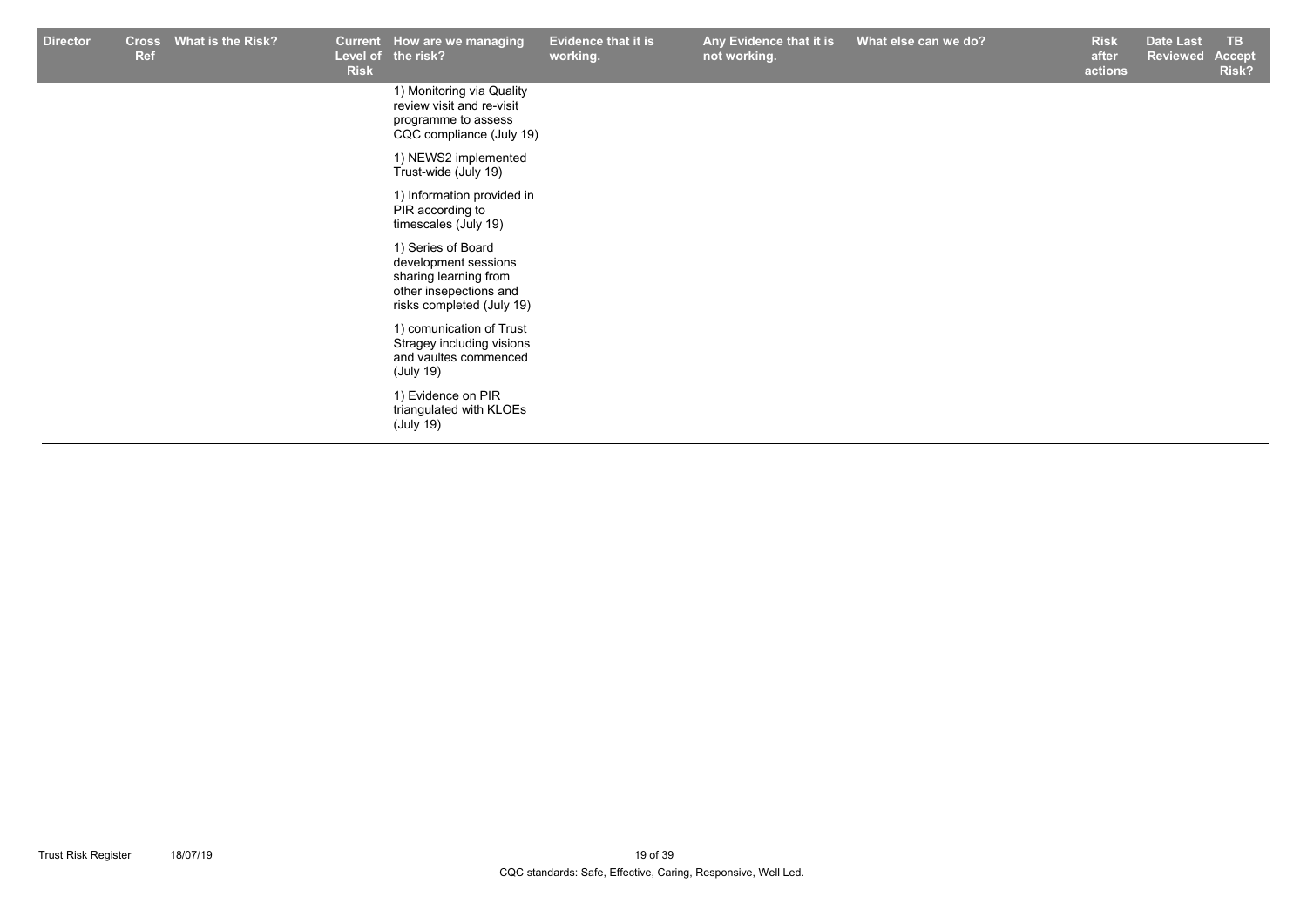| <b>Director</b>               | Cross<br><b>Ref</b> | What is the Risk?                                                                                                                                                                                                                                                                                                                                                                                                                                                                                                                                                                                                                                                               | <b>Risk</b>       | Current How are we managing<br>Level of the risk?                                                                                                                                                                                                                                                                                                                                                                                                                                                                                                                                                                                                                                          | <b>Evidence that it is</b><br>working.                                                                                                                                                                                                                                                                                                                                                                                                                           | Any Evidence that it is<br>not working.                                                                                                                                                                                                                                                                                                                                                                                                                                                                                                                                                                                                                                                                                                                                                                                                                                                                                                                                                                                                                                                                                                   | What else can we do?                                                                                                                                                                                                                                                                                                                                                                                                                                                                                                                                                                                                                                                                                                                                                                                                                                                                                                                                                                                                                                                                                                                                                                                                                                                                                                                                                                    |                                                                              | <b>Risk</b><br>after<br>actions  | <b>Date Last</b><br><b>Reviewed Accept</b> | TB<br>Risk? |
|-------------------------------|---------------------|---------------------------------------------------------------------------------------------------------------------------------------------------------------------------------------------------------------------------------------------------------------------------------------------------------------------------------------------------------------------------------------------------------------------------------------------------------------------------------------------------------------------------------------------------------------------------------------------------------------------------------------------------------------------------------|-------------------|--------------------------------------------------------------------------------------------------------------------------------------------------------------------------------------------------------------------------------------------------------------------------------------------------------------------------------------------------------------------------------------------------------------------------------------------------------------------------------------------------------------------------------------------------------------------------------------------------------------------------------------------------------------------------------------------|------------------------------------------------------------------------------------------------------------------------------------------------------------------------------------------------------------------------------------------------------------------------------------------------------------------------------------------------------------------------------------------------------------------------------------------------------------------|-------------------------------------------------------------------------------------------------------------------------------------------------------------------------------------------------------------------------------------------------------------------------------------------------------------------------------------------------------------------------------------------------------------------------------------------------------------------------------------------------------------------------------------------------------------------------------------------------------------------------------------------------------------------------------------------------------------------------------------------------------------------------------------------------------------------------------------------------------------------------------------------------------------------------------------------------------------------------------------------------------------------------------------------------------------------------------------------------------------------------------------------|-----------------------------------------------------------------------------------------------------------------------------------------------------------------------------------------------------------------------------------------------------------------------------------------------------------------------------------------------------------------------------------------------------------------------------------------------------------------------------------------------------------------------------------------------------------------------------------------------------------------------------------------------------------------------------------------------------------------------------------------------------------------------------------------------------------------------------------------------------------------------------------------------------------------------------------------------------------------------------------------------------------------------------------------------------------------------------------------------------------------------------------------------------------------------------------------------------------------------------------------------------------------------------------------------------------------------------------------------------------------------------------------|------------------------------------------------------------------------------|----------------------------------|--------------------------------------------|-------------|
| Chief<br>Operating<br>Officer |                     | 4170 If there is a lack of physical<br>and staffing capacity in the<br>Durnall unit, then this will<br>impact on the ability to<br>effectively triage and treat<br>sick patients. This will result<br>in neutropenic sepsis<br>patients not receiving<br>treatment within the 'golden<br>hour', patients receiving line<br>care and other interventions<br>having significant delays<br>and long waiting times,<br>including pts with life limiting<br>conditions. Clinics over<br>running significantly leading<br>to poor patient experience.<br>Date of origin: May 2015<br>Date of escalation: April<br>2019<br>Risk lead: Group Manager<br>for Oncology and<br>Haematology | $12 \overline{ }$ | $3 \times 4 = 4$ . Staff in unit actively<br>support triage area staff<br>AMBER (07/19)<br>5. Morbidity & Mortality<br>Reviews (07/19)<br>7. Capacity Reviews,<br><b>Weekly Community</b><br>clinics (Weds weekly, Fri<br>alternate weeks) (07/19)<br>3. Staff from ward and<br><b>Educational facilitators</b><br>used to provide support at<br>times of increased<br>demand (07/19)<br>1. Door to needle times<br>monitored for sepsis<br>patients. Summary of 2<br>monthly Sepsis Audit<br>findings (07/19)<br>2. Actively monitoring<br>PALS feedback about the<br>Durnall Unit (07/19)<br>9. Facilitate transfer to<br>Deanesly and CHU within<br>department opening times<br>(07/19) | 6) Approx 40% of nurses<br>now trained to take blood<br>cultures (07/19)<br>1-9) Service Improvement<br>Team undertaking<br>demand v activity v<br>capacity (07/19)<br>7) Positive feedback from<br>patients about the weekly<br>community clinics (07/19)<br>1-7) 1st and 2nd process<br>map of patient journey<br>through the Durnall Unit<br>undertaken (07/19)<br>2. No Further PALS<br>concerns this month<br>(07/19)<br>1-9) New Band 7 started<br>(07/19) | 7) Overspend for<br>Directorate (07/19)<br>7) Capacity review means<br>some patients may have<br>to attend hospital every<br>other week (07/19)<br>6) Approx 60% of nurses<br>still to be trained to take<br>blood cultures. Training<br>postponed (07/19)<br>9) Inadequate floor space<br>found by H&S Health<br>Building Note 00-03<br>review. This stated that<br>for ambulant persons and<br>3.0m2 for wheelchair<br>users. Effectively the<br>space currently seating<br>15 should realistically<br>seat 6 ambulant and may<br>be 1 wheelchair (07/19)<br>5) Recent RCA<br>investigation has<br>highlighted human factors<br>linked to capacity and<br>environment (07/19)<br>8. SEPSIS 6 Rolled out in<br>dept reduction in door to<br>needle time compliance<br>and compatability with<br>vitalpac $(07/19)$<br>6. Nurses trained to take<br>blood cultures (07/19)<br>10) Decrease in patients<br>treated within "Golden<br>Hour" . (07/19)<br>9) Patients stranded on<br>Durnall Unit after 7pm in<br>month (07/19)<br>3.4) Staff transfer has<br>been required in this<br>month (07/19)<br>6) Nurse training on hold<br>(07/19) | 1) Training for PGD antibiotics<br>and competencies, PEF's to<br>be included in competency<br>training, facilitator. Currently<br>with MMC. No suitable<br>facilitator due to poor sepsis<br>compliance<br>7) Business Case to be<br>finalised by Group Manager<br>and to be formalised for<br>increased nursing allowing for<br>Community clinics and<br>increased staffing in Durnell-<br>13.05.2019 to be finalised<br>post process mapping<br>1.5m2 should be provided 1) AOS nurse to undertake<br>RCA to review 'golden hour'<br>patients. For any patients<br>who do not get antibiotis<br>within the hour AOS nurse to<br>review-ongoing<br>1-9) Update for demand and<br>capacity project ongoing. -<br><b>Manx Baker Servive</b><br>Improvement<br>6) Ongoing training for nurses Sep-19<br>to take blood cultures- 13/06<br>on hold until workforce more<br>stable<br>9) Utilising Discharge Lounge<br>for appropriate patients<br>9) Monitoring of Patient waits<br>on Durnall<br>9) Scheduling of patients<br>attending Durnall Review<br>1) Meeting with estates to<br>access alternative areas to<br>accommodate Durnall day<br>case area. Various options<br>discussed Group Manager to<br>escalate to divisional<br>management April 2019<br>1-8) Trust AOS Low risk<br>sepsis service to consider<br>community reviews, daily<br>follow ups and weekend<br>follow ups | Sep-19<br>Sep-19<br>Sep-19<br>Sep-19<br>Sep-19<br>Sep-19<br>Mar-21<br>Sep-19 | Sep-19 $3 \times 3 = 9$<br>AMBER | <b>Jul-19</b>                              |             |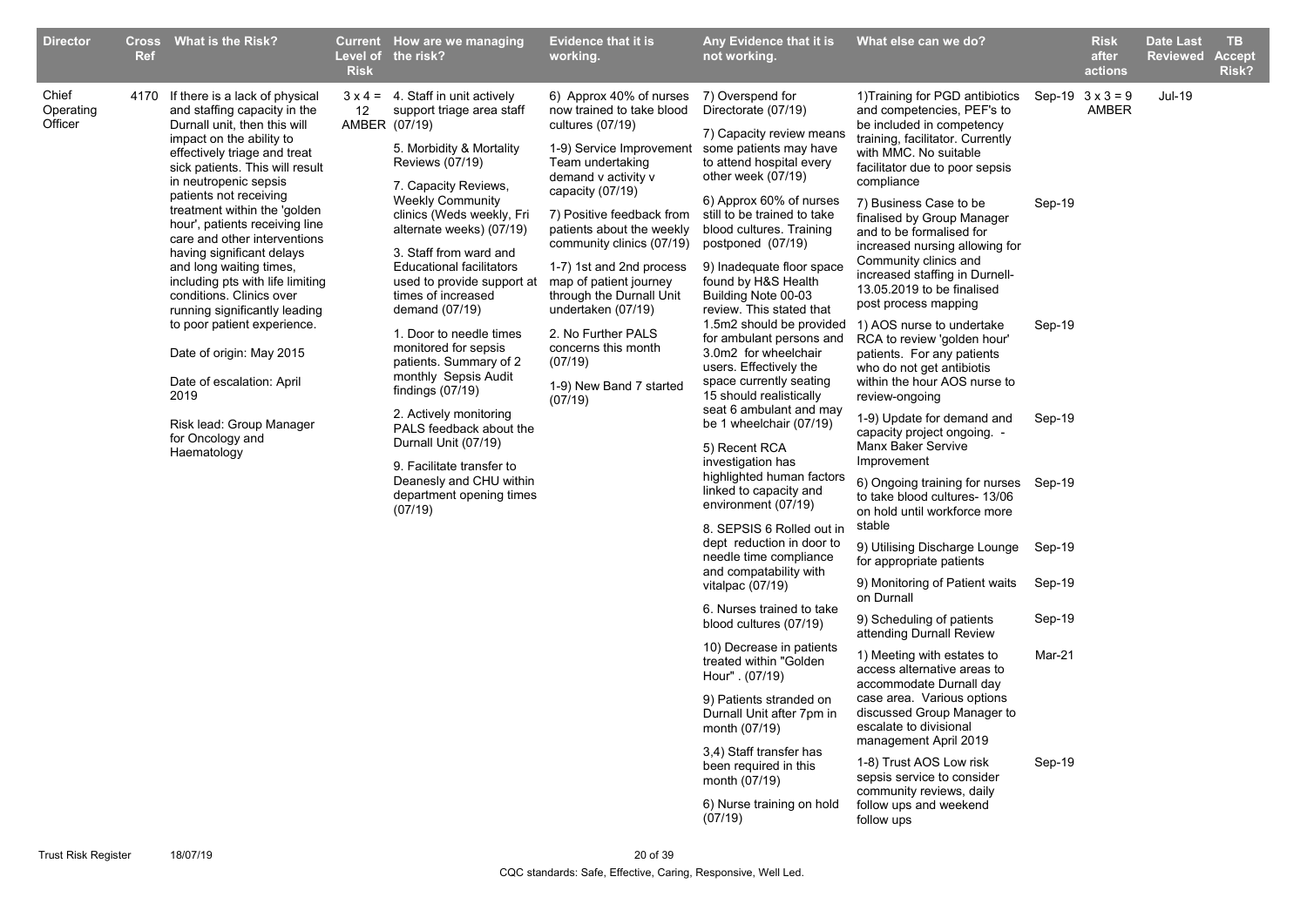| <b>Director</b> | <b>Cross</b><br><b>Ref</b> | What is the Risk? | <b>Current</b><br><b>Risk</b> | How are we managing<br>Level of the risk? | <b>Evidence that it is</b><br>working. | Any Evidence that it is<br>not working. | What else can we do?                                                                                                                                |        | <b>Risk</b><br>after<br>actions | Date Last<br><b>Reviewed Accept</b> | <b>TB</b><br>Risk? |
|-----------------|----------------------------|-------------------|-------------------------------|-------------------------------------------|----------------------------------------|-----------------------------------------|-----------------------------------------------------------------------------------------------------------------------------------------------------|--------|---------------------------------|-------------------------------------|--------------------|
|                 |                            |                   |                               |                                           |                                        |                                         | 1-8) 95% staff to attend<br>sepsis study day and online<br>training - study day<br>11.06.2019 well attended<br>remainder of staff to be<br>captured | Aug-19 |                                 |                                     |                    |
|                 |                            |                   |                               |                                           |                                        |                                         | 1-8) Post non compliance<br>sepsis investigation staff to<br>reflect on findings - ongoing                                                          | Sep-19 |                                 |                                     |                    |
|                 |                            |                   |                               |                                           |                                        |                                         | 5) Implement actions from<br>RCA re documentation in<br>Durnall and development of<br>SOP for direct ward<br>admissions from end of PCM<br>process  | Aug-19 |                                 |                                     |                    |
|                 |                            |                   |                               |                                           |                                        |                                         | 7) VCP required for additional Sep-19<br>AOS nurses requires BC                                                                                     |        |                                 |                                     |                    |
|                 |                            |                   |                               |                                           |                                        |                                         | 1-9) Audit underway of coding Sep-19<br>and capturing of patient<br>activity - ongoing                                                              |        |                                 |                                     |                    |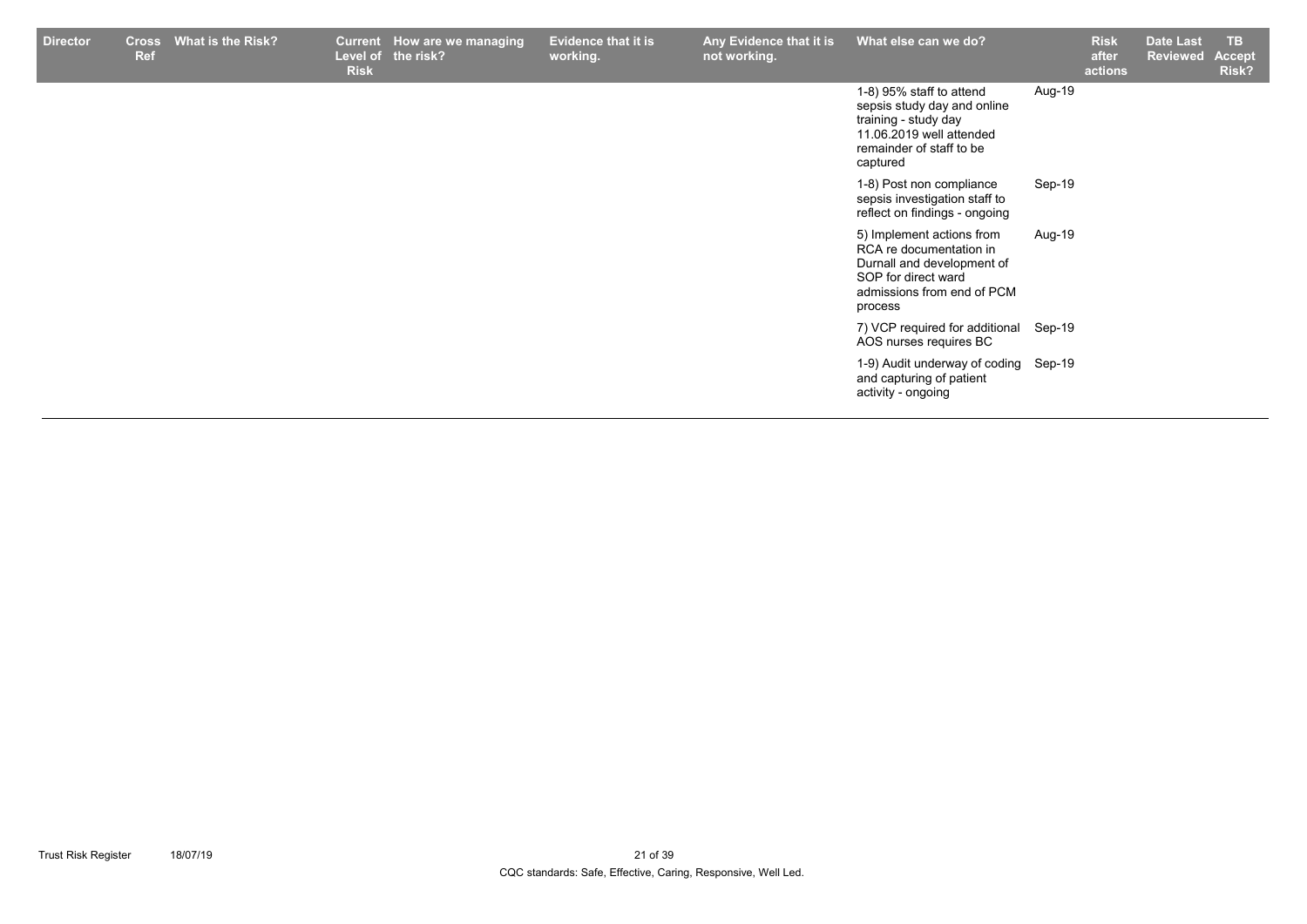| <b>Director</b>               | <b>Cross</b><br><b>Ref</b> | <b>What is the Risk?</b>                                                                                                                                                                                                                                                                                                                                                                                                                             | <b>Risk</b>  | Current How are we managing<br>Level of the risk?                                                                                                                                                                                                                                                                                                                                                                                                                                                                                                                                                                                                                            | <b>Evidence that it is</b><br>working.                                                                                                                                                                                                                                                                                                                                                                                                                                                                                                                                                                                                                                                                                                                                                                                                                                                                                 | Any Evidence that it is<br>not working.                                          | What else can we do?                                                                                                                                                                                                                                                                      | <b>Risk</b><br>after<br>actions | <b>Date Last</b><br><b>Reviewed</b> | <b>TB</b><br><b>Accept</b><br>Risk? |
|-------------------------------|----------------------------|------------------------------------------------------------------------------------------------------------------------------------------------------------------------------------------------------------------------------------------------------------------------------------------------------------------------------------------------------------------------------------------------------------------------------------------------------|--------------|------------------------------------------------------------------------------------------------------------------------------------------------------------------------------------------------------------------------------------------------------------------------------------------------------------------------------------------------------------------------------------------------------------------------------------------------------------------------------------------------------------------------------------------------------------------------------------------------------------------------------------------------------------------------------|------------------------------------------------------------------------------------------------------------------------------------------------------------------------------------------------------------------------------------------------------------------------------------------------------------------------------------------------------------------------------------------------------------------------------------------------------------------------------------------------------------------------------------------------------------------------------------------------------------------------------------------------------------------------------------------------------------------------------------------------------------------------------------------------------------------------------------------------------------------------------------------------------------------------|----------------------------------------------------------------------------------|-------------------------------------------------------------------------------------------------------------------------------------------------------------------------------------------------------------------------------------------------------------------------------------------|---------------------------------|-------------------------------------|-------------------------------------|
| Chief<br>Operating<br>Officer | 4375                       | (NX87) Heart Centre - Fire<br>Safety:<br>As a consequence of<br>shortfalls in structural fire<br>protection (including<br>emergency lighting) and the<br>recent failure of external<br>ACM cladding, fire could<br>spread both externally and<br>internally throughout the<br>building, compromising life<br>safety.<br>Date of origin: July 2017<br>Date of escalation: Sep 17<br>Risk Lead: Estates and<br><b>Facilities Divisional</b><br>Manager | $3x4=$<br>12 | Implementation of a 4<br><b>Stage Risk Mitigation</b><br>AMBER Plan; details include<br>1) Restricted parking of<br>vehicles to 6m<br>2) Management of waste<br>in the external compound<br>3) Increased security and<br>surveillance<br>4) Augmented Fire<br>Service reponse<br>5) Increased Trust Fire<br>Response<br>6) Additional Fire<br>Wardens trained<br>7) Additional fire<br>exercises and drills<br>8) Review of fire risk<br>assessments (15<br>completed, local risks<br>managed by Directorates)<br>9) Building &<br>Maintenance risks<br>managed by Estates via<br>Planet FM<br>10) Statutory fire alarm<br>testing (weekly), Fire<br>Damper Testing (Annual) | 10) 0 incidents relating to<br>Reportable Fire's within<br>June 2019<br>3) Additional Security Fire<br>Patrols undertaken and<br>recorded<br>9) Priority Planned<br>Preventative<br>Maintenance undertaken<br>2) Waste compound has<br>been relocated<br>7) Third Floor Fire<br>Evacuation Exercise on<br>31.05.18<br>9) Automatic Fire<br>Detection (AFD) in<br>identified areas has been<br>upgraded with Tri-State<br>Detectors, Areas<br>identified from UwFS<br>10) Break-glass over-ride<br>facility for 3rd floor<br>installed to enable lifts to<br>be used in the event of an<br>evacuation.<br>1-10) Construction work<br>underway in removing<br>ACM cladding. Approx<br>70% has been removed<br>from outer building. Inner<br>courtyards had been<br>resolved.<br>4) WMFSvisited site,<br>agreed security patrols<br>and WMFS attendance to<br>continue<br>10) 0 unwanted fire<br>signals during June 2019 | 9) Outstanding fire<br>stopping required<br>following<br>compartmentation survey | 7) Further Evacuation<br>Exercises to be completed for<br>Wards<br>1-10) Approval for ACM to be<br>removed from designated<br>areas. This will commence<br>January 2019 with a<br>prorgramme of works being<br>agreed by Trust Management<br>1) WMFS to approve 4 stage<br>Plan following | $2 \times 2 = 4$<br>YELLOW      | <b>Jul-19</b>                       |                                     |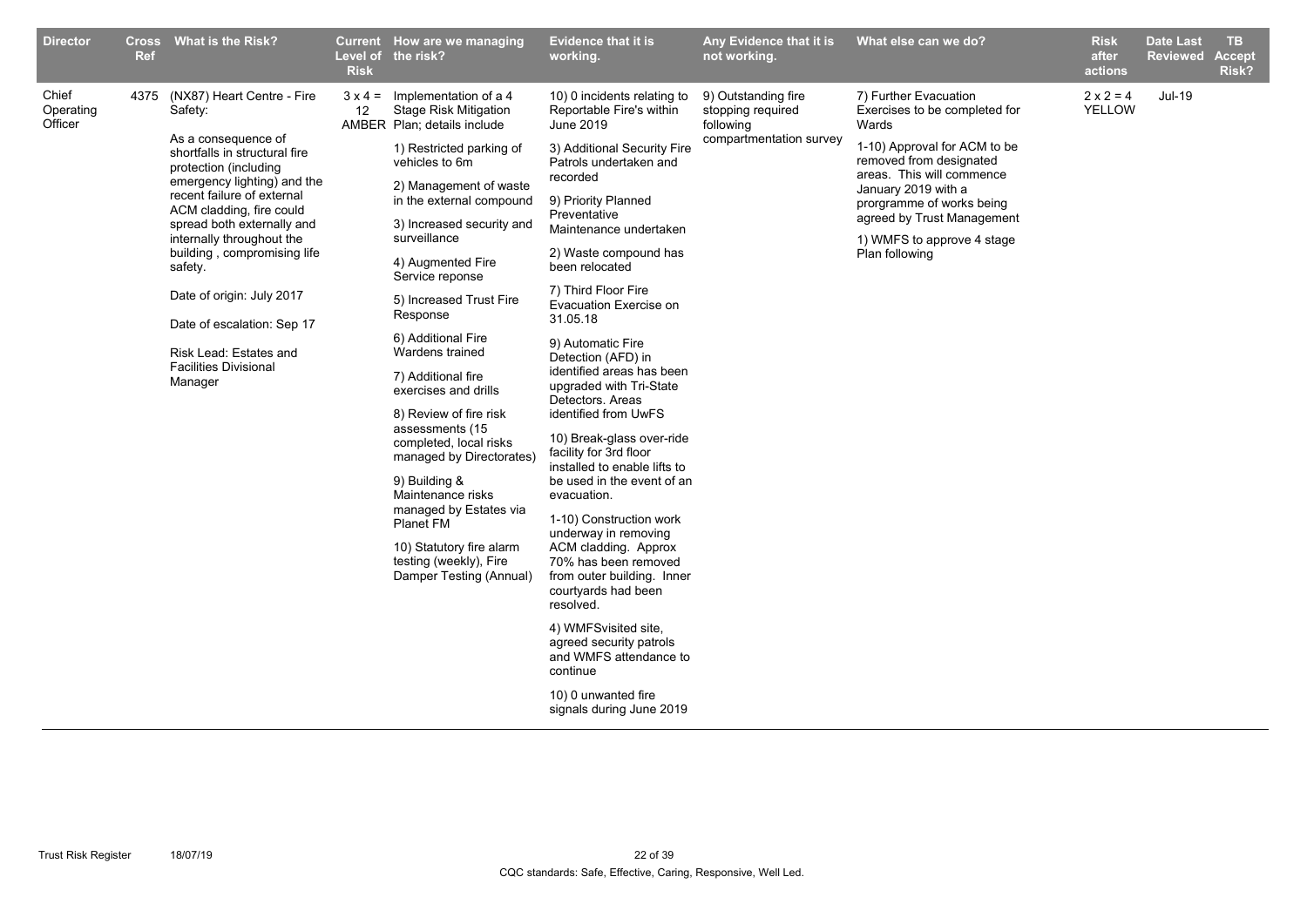| <b>Director</b>               | <b>Cross</b><br><b>Ref</b> | What is the Risk?                                                                                                                                                                                                                                                                                                  | <b>Current</b><br>Level of<br><b>Risk</b> | How are we managing<br>the risk?                                                                                                                                                                                                                                                                                                                                                                                                                                             | <b>Evidence that it is</b><br>working.                                                                                                                                                                                                                                         | Any Evidence that it is<br>not working.                                                                                                                                                                                                                     | What else can we do?                                                   | <b>Risk</b><br>after<br>actions   | <b>Date Last</b><br><b>Reviewed</b> | TB.<br><b>Accept</b><br>Risk? |
|-------------------------------|----------------------------|--------------------------------------------------------------------------------------------------------------------------------------------------------------------------------------------------------------------------------------------------------------------------------------------------------------------|-------------------------------------------|------------------------------------------------------------------------------------------------------------------------------------------------------------------------------------------------------------------------------------------------------------------------------------------------------------------------------------------------------------------------------------------------------------------------------------------------------------------------------|--------------------------------------------------------------------------------------------------------------------------------------------------------------------------------------------------------------------------------------------------------------------------------|-------------------------------------------------------------------------------------------------------------------------------------------------------------------------------------------------------------------------------------------------------------|------------------------------------------------------------------------|-----------------------------------|-------------------------------------|-------------------------------|
| Chief<br>Operating<br>Officer |                            | 4382 NX55 (Main Theatres,<br>Wards A12, A14, Admin,<br>Plant Rooms) - Fire Safety:<br>As a consequence of<br>shortfalls in structural fire<br>protection (including fire<br>alarm), fire could spread<br>uncontrolled through wards<br>and departments,<br>compromising life safety.<br>Date of Origin: 09/12/2015 | $3 \times 4 =$<br>12<br>AMBER             | 1. Statutory fire alarm<br>testing (weekly), fire<br>damper testing (annual)<br>2. Departmental Fire Risk<br>Assessments<br>undertaken. Main<br>Theatres frequency<br>increased to 6 monthly<br>due to risk<br>3. Statutory Planned<br>Preventative<br>4. Bespoke Fire Warden<br>Training<br>5. Additional Fire<br><b>Exercises and Drills</b><br>7. Revised Management<br>of External Waste in the<br>Compound<br>6. Departmental Fire<br>Warden Daily Checks<br>undertaken | 1. 0 incidents relating to<br>Reportable Fire's within<br>June 2019<br>3. Fire strategy has been<br>approved and money set<br>aside.<br>1.0 Unwanted Fire<br>Signals within June 2019<br>1. Fire Alarm is being<br>upgraded to L1. Being<br>montiored via Fire Safety<br>Group | 2. Compartmentation<br>Survey to be completed<br>3. Operational issues<br>have meant the fire<br>strategy work will take<br>longer to complete with<br>some work on hold<br>1. Fire alarm & ancilliary<br>systems do not comply<br>with current regulations | 1. monitor and work towards<br>completion of fire stategy for<br>block | $2 \times 2 = 4$<br><b>YELLOW</b> | Jul-19                              |                               |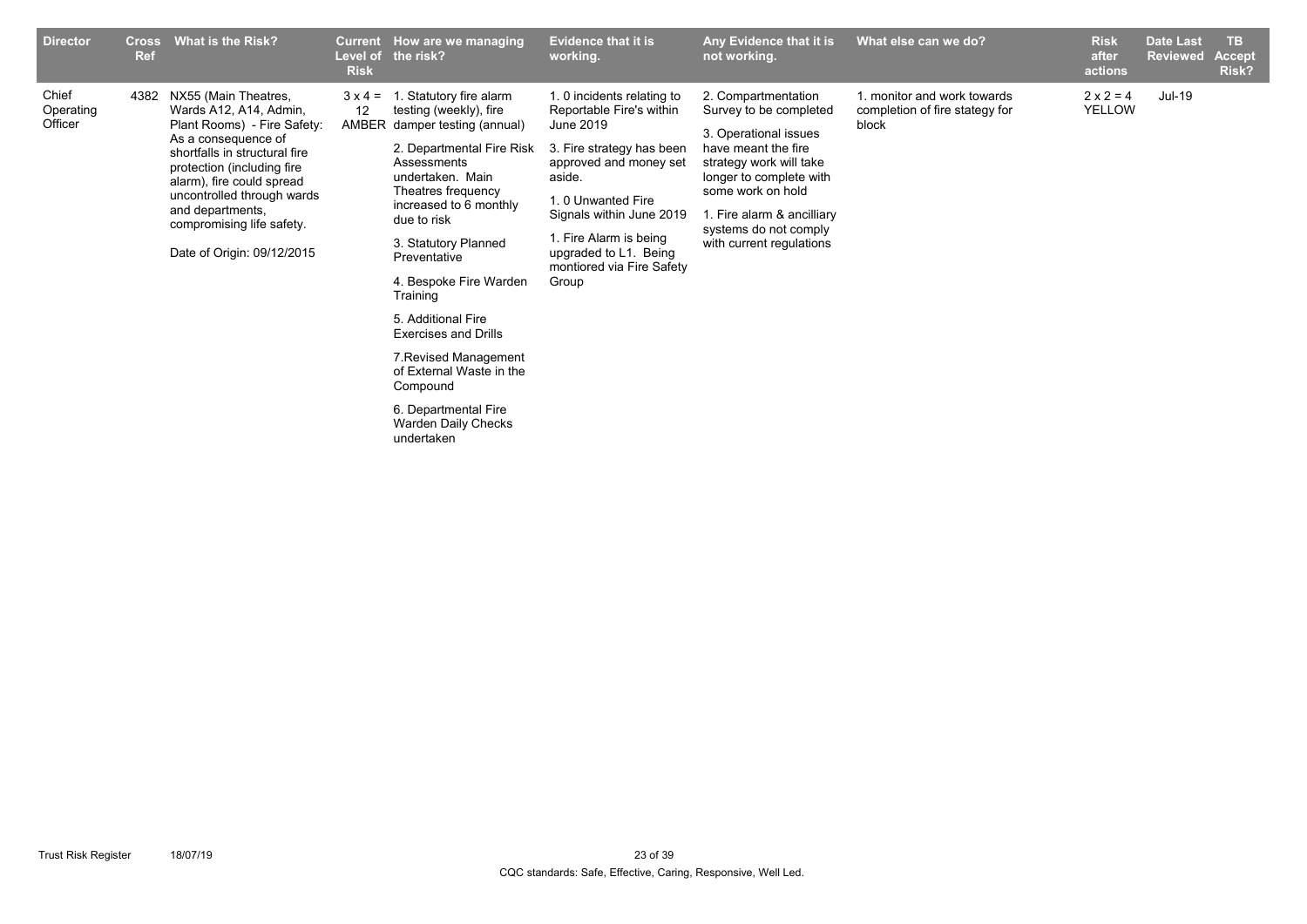| <b>Director</b>               | <b>Cross</b><br><b>Ref</b> | What is the Risk?                                                                                                                                                                                                                                                                                                                                                                                                                                                                                               | <b>Level of</b><br><b>Risk</b>               | <b>Current</b> How are we managing<br>the risk?                                                                                                                                                                                                                                                                                                                                                                                                                                                                                                                              | <b>Evidence that it is</b><br>working.                                                                                                                                                                                                                                                                                                                                                                                                                                                                                                                           | Any Evidence that it is<br>not working. | What else can we do?                                                                                                                                 | <b>Risk</b><br>after<br>actions   | <b>Date Last</b><br><b>Reviewed</b> | <b>TB</b><br><b>Accept</b><br>Risk? |
|-------------------------------|----------------------------|-----------------------------------------------------------------------------------------------------------------------------------------------------------------------------------------------------------------------------------------------------------------------------------------------------------------------------------------------------------------------------------------------------------------------------------------------------------------------------------------------------------------|----------------------------------------------|------------------------------------------------------------------------------------------------------------------------------------------------------------------------------------------------------------------------------------------------------------------------------------------------------------------------------------------------------------------------------------------------------------------------------------------------------------------------------------------------------------------------------------------------------------------------------|------------------------------------------------------------------------------------------------------------------------------------------------------------------------------------------------------------------------------------------------------------------------------------------------------------------------------------------------------------------------------------------------------------------------------------------------------------------------------------------------------------------------------------------------------------------|-----------------------------------------|------------------------------------------------------------------------------------------------------------------------------------------------------|-----------------------------------|-------------------------------------|-------------------------------------|
| Chief<br>Operating<br>Officer | 4411                       | (NX08/09) McHale - Fire<br>Safety:<br>As a consequence of<br>shortfalls in structural fire<br>protection and the<br>identification of polystyrene<br>foam insulation installed<br>between metal cladding, fire<br>could spread uncontrolled<br>throughout the building<br>effecting critical operational<br>services that could<br>compromise hospital<br>business continuity.<br>Date of origin: 14/02/2018<br>Date of escalation: Sep 17<br>Risk Lead: Estates and<br><b>Facilities Divisional</b><br>Manager | $3 \times 4 =$<br>$12 \overline{ }$<br>AMBER | 1. Statutory fire alarm<br>testing (weekly)<br>2. Departmental Fire Risk<br>Assessments undertaken<br>3. Statutory Planned<br>Preventative<br>4. Waste Management<br>6. Fire Evacuation Drill<br>due 13th June 2018<br>5. Departmental Fire<br><b>Warden Daily Checks</b><br>undertaken<br>7. Tugway Safety &<br><b>Environmental Group</b><br>commenced May 2018<br>4. Implementation of<br>robust waste<br>management controls to<br>reduce the risk of a fire<br>occurring.<br>7. Basement area<br>(Tugway) now being<br>monitored following the<br>Installation of CCTV. | 1.0 Unwanted Fire<br>Signals within June 2019<br>1. 0 incidents relating to<br>Reportable Fire's within<br>June 2019<br>2. Combustible items<br>located in the Tugway<br>have been removed. The<br>area is being monitored<br>by Estates Department<br>via the Tugway Group<br>7. Structural fire safety<br>repairs carried out to<br>minimise risk fire spread<br>from the Basement<br>(Tugway) into the building<br>above.<br>7. Implementation of<br>robust management<br>controls<br>4. Environmental Audit<br>Group carry out 3 monthly<br>audits of Tugway |                                         | 2. Departmental Business<br>Continuity Plans need to be<br>updated<br>4. Tugway Safety<br><b>Environmental Audit Group</b><br>monitoring action plan | $2 \times 2 = 4$<br><b>YELLOW</b> | Jul-19                              |                                     |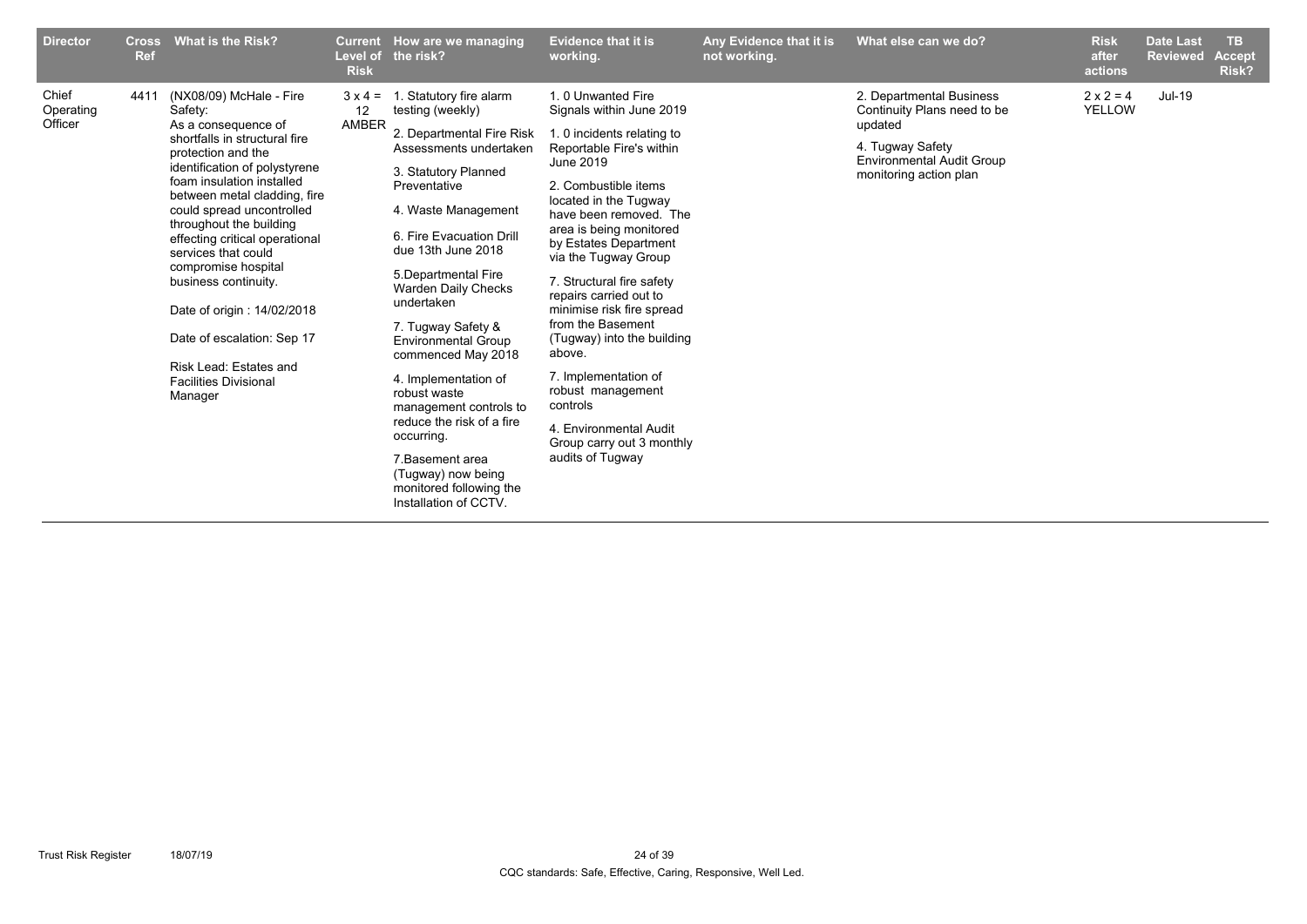| Chief<br><b>Jul-19</b><br>4472 If patients wait over 15<br>$3 \times 4 = 1$ ) National guidance in<br>8) Acute Physician<br>1, 2) Inability to achieve<br>7) Continue with recruitment of<br>Jul-19 $1 \times 4 = 4$<br>Yes<br>Operating<br>minutes for triage and 2<br>place (15 minutes for<br>support continues to work<br>15 minute triage<br>medical staff<br>YELLOW<br>12<br>Officer<br>hours for assessment by a<br>AMBER triage & 2 hours for<br>well (07/19)<br>consistently breaches<br>1) GIRFT Visit completed<br><b>Jul-19</b><br>Dr in the Emergency<br>assessment) (6/3/19)<br>mainly in minors, at<br>September 2018. Report<br>4-5) Reallocation of staff<br>Department, then an urgent<br>1.5hrs at points in month<br>received, Group Manager<br>2) Use of MSS to monitor<br>working well to help<br>clinical need may not be<br>(07/19)<br>reviewing report (Winter<br>times for triage and<br>reduce wait times during<br>identified within appropriate<br>pressures July completion<br>assessment (6/3/19)<br>pressured times (07/19)<br>4,5) Staff not always<br>timescale's, which could<br>date) monitoring actions<br>available to be<br>compromise patient care.<br>4) Reallocation of doctors<br>15) Urgent treatment<br>through Governance meetings<br>reallocated (07/19)<br>doctor is making an<br>to areas with high waiting<br>Date of Origin: 24/02/2016<br><b>Jul-19</b><br>1) External agency to map<br>times if appropriate<br>improvement to patients<br>7) Medical and nursing<br>rota against patient no's and<br>(6/3/19)<br>recieving appropiate<br>vacancies and<br>Date of escalation =<br>develop workforce plan<br>emergency treatment<br>sickness/annual leave<br>5) Reallocation of nurse<br>15/04/16<br>(07/19)<br>resulting in gaps in rota.<br>1-21) LEAN Project (28/06/19<br>Sep-19<br>to support triage nurse<br>Link to risk 4496 and<br>& 19/07/19) to look at<br>17) Additional triage room<br>Risk Lead: Emergency<br>(6/3/19)<br>2374 (07/19)<br>processes and flow in Zone B<br>Department Group Manager<br>helping to reduce triage<br>6) Bed meetings held 3<br>wait times $(07/19)$<br>9) UCC minimum impact<br>1-20) Awaiting outcome of<br>Aug-19<br>times a day everyday<br>on pt numbers and delays<br>internal interviews for Bd 7<br>where status of<br>in assessments (07/19)<br>development programme<br><b>Emergency Department is</b><br>discussed with<br>5) Await outcome of plan for<br>Aug-19<br>7) Continued use of long<br>second Bd 7 for Zone B<br>representatives of both<br>term locums (07/19)<br>Divisions to facilitate flow<br>1) Inability to acheive 2 hr<br>(6/3/19)<br>target in month,<br>significant delays<br>7) Monthly review with<br>Recruitment and Finance<br>experienced (07/19)<br>department of staffing<br>ratios and man-power<br>plans (6/3/19)<br>8) Acute Physician team<br>available to support<br>department from 10am<br>until 21.30 every day<br>(6/3/19)<br>9) UCC opened on 1st<br>April 2016 and joint<br>triage model in place.<br>(6/3/19)<br>10) Powerpoint<br>presentation around<br>National ED standards<br>included in new starters<br>induction and within | <b>Director</b> | <b>Ref</b> | Cross What is the Risk? | <b>Risk</b> | <b>Current</b> How are we managing<br>Level of the risk? | <b>Evidence that it is</b><br>working. | Any Evidence that it is<br>not working. | What else can we do? | <b>Risk</b><br>after<br>actions | <b>Date Last</b><br><b>Reviewed</b> | TB.<br><b>Accept</b><br>Risk? |
|--------------------------------------------------------------------------------------------------------------------------------------------------------------------------------------------------------------------------------------------------------------------------------------------------------------------------------------------------------------------------------------------------------------------------------------------------------------------------------------------------------------------------------------------------------------------------------------------------------------------------------------------------------------------------------------------------------------------------------------------------------------------------------------------------------------------------------------------------------------------------------------------------------------------------------------------------------------------------------------------------------------------------------------------------------------------------------------------------------------------------------------------------------------------------------------------------------------------------------------------------------------------------------------------------------------------------------------------------------------------------------------------------------------------------------------------------------------------------------------------------------------------------------------------------------------------------------------------------------------------------------------------------------------------------------------------------------------------------------------------------------------------------------------------------------------------------------------------------------------------------------------------------------------------------------------------------------------------------------------------------------------------------------------------------------------------------------------------------------------------------------------------------------------------------------------------------------------------------------------------------------------------------------------------------------------------------------------------------------------------------------------------------------------------------------------------------------------------------------------------------------------------------------------------------------------------------------------------------------------------------------------------------------------------------------------------------------------------------------------------------------------------------------------------------------------------------------------------------------------------------------------------------------------------------------------------------------------------------------------------------------------------------------------------------------------------------------------------------------------------------------------------------------------------------------------|-----------------|------------|-------------------------|-------------|----------------------------------------------------------|----------------------------------------|-----------------------------------------|----------------------|---------------------------------|-------------------------------------|-------------------------------|
| sessions (6/3/19)                                                                                                                                                                                                                                                                                                                                                                                                                                                                                                                                                                                                                                                                                                                                                                                                                                                                                                                                                                                                                                                                                                                                                                                                                                                                                                                                                                                                                                                                                                                                                                                                                                                                                                                                                                                                                                                                                                                                                                                                                                                                                                                                                                                                                                                                                                                                                                                                                                                                                                                                                                                                                                                                                                                                                                                                                                                                                                                                                                                                                                                                                                                                                                    |                 |            |                         |             | annual mandatory training                                |                                        |                                         |                      |                                 |                                     |                               |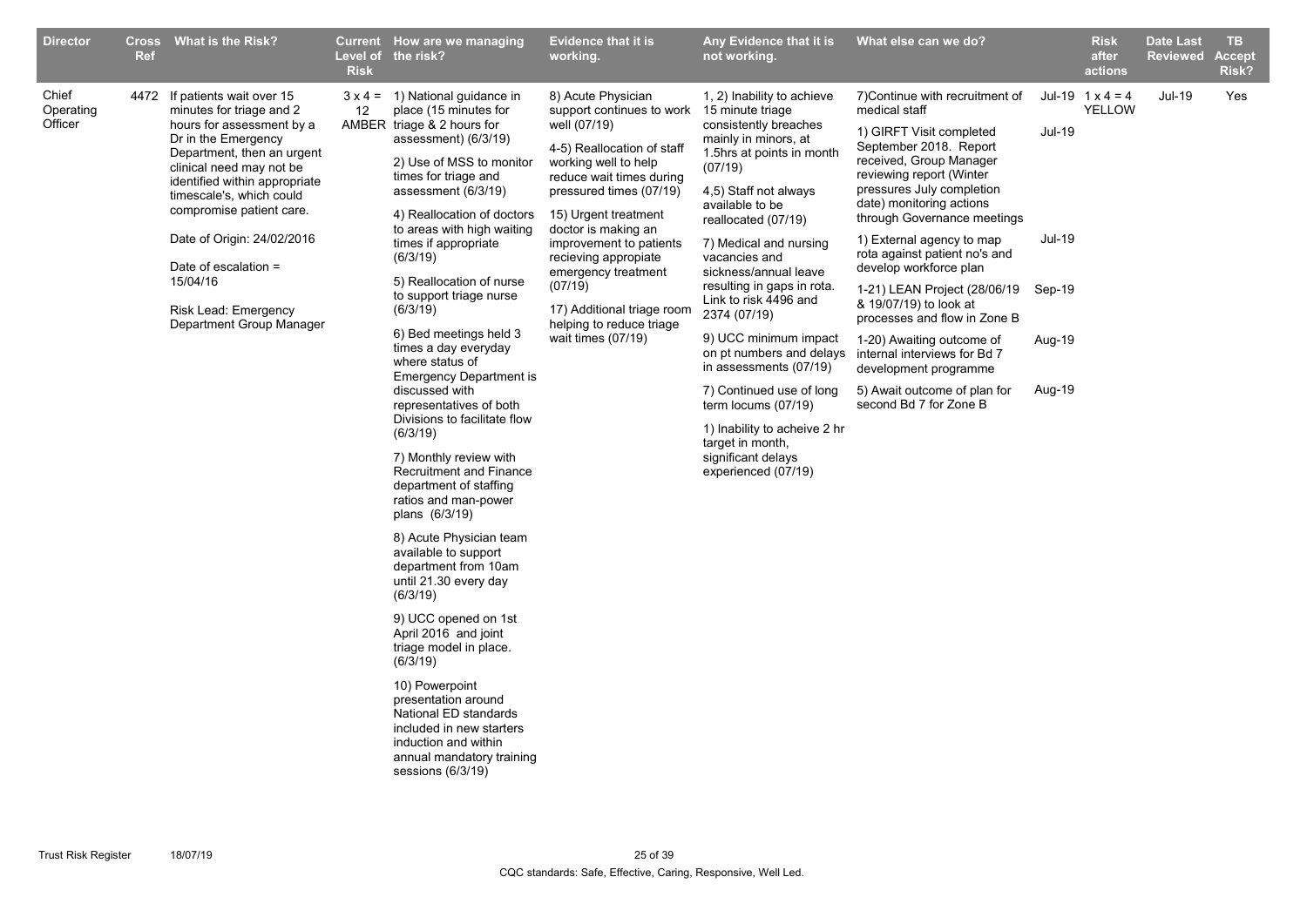**Evidence that it is working.**

**How are we managing TB Any Evidence that it is not working.**

**Risk** 11) Human factors review completed and resulted in department restructure. All staff provided with human factors training and rapid improvement events [6/3/19] 12) Medical and nurse staffing managed via the risk regsiter (risk 2374 & 4496) [5/3/19] 13) Nurse led RAT and SOP ratified and in place (5/3/19) 14) Where possible, newly qualified starters have their last student placement transferred to RWT ED [5/3/19] 15) System in place to ensure that Cat 2 patients are shown red at 15 minutes. Urgent treatment Doctor role developed to see cat 2 patients [5/3/19] 16) Use of internal bank rather than locum agencies where possible [5/3/19] 17) Extra Triage room and escalation process in place [5/3/19] 18) Escalation tool developed and identifies pressure points with agreed action [5/3/19] 19) Appointed Specialty Doctor in November 18 (5/3/19) 20) GIRFT Visit to be reviewed by end of July (7/19)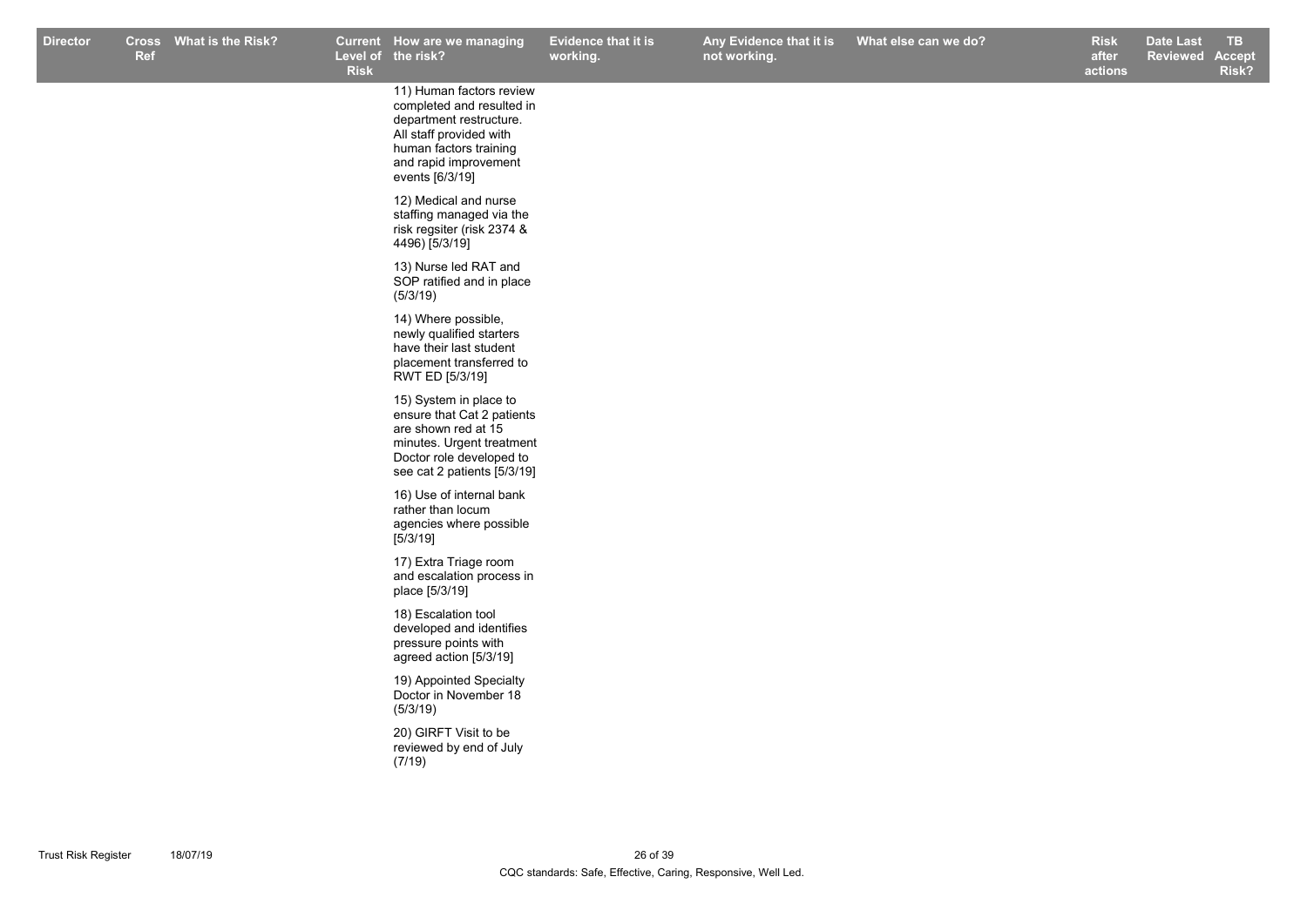| <b>Director</b> | <b>Cross</b><br><b>Ref</b> | What is the Risk? | <b>Risk</b> | Current How are we managing<br>Level of the risk?                                                                                                           | <b>Evidence that it is</b><br>working. | Any Evidence that it is<br>not working. | What else can we do? | <b>Risk</b><br>after<br>actions | <b>Date Last</b><br>Reviewed Accept | <b>TB</b><br>Risk? |
|-----------------|----------------------------|-------------------|-------------|-------------------------------------------------------------------------------------------------------------------------------------------------------------|----------------------------------------|-----------------------------------------|----------------------|---------------------------------|-------------------------------------|--------------------|
|                 |                            |                   |             | 3) A management<br>consultant from Industry<br>visited the Trust at the<br>beginning of February to<br>look at flow in Minors<br>awaiting feedback (6/3/19) |                                        |                                         |                      |                                 |                                     |                    |
|                 |                            |                   |             | 21) Every member of staff<br>has additional training 1<br>day per year $(6/3/19)$                                                                           |                                        |                                         |                      |                                 |                                     |                    |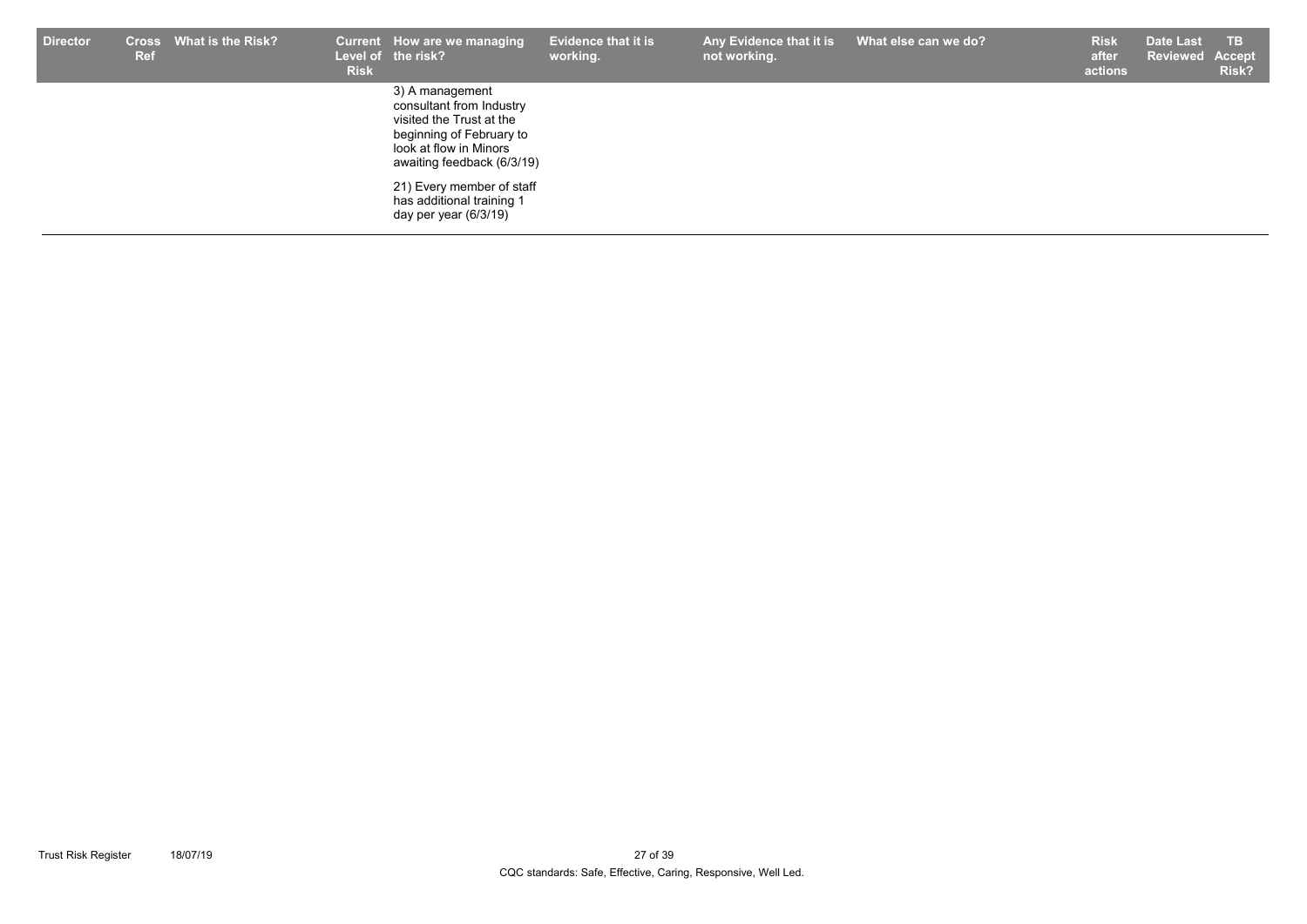| <b>Director</b>               | Ref | Cross What is the Risk?                                                                                                                                                                                                                                                                                                                                                                                                                                                                                                                                                                                                       | Current<br>Level of<br><b>Risk</b> | How are we managing<br>the risk?                                                                                                                                                                                                                                                                                                 | <b>Evidence that it is</b><br>working.                                                                                                                                                                                                                                     | Any Evidence that it is<br>not working.                                                                                                                                                                                                                                                                                                                                                                                                                                                                                                                                                                                                                                                                                                                                                                                                                                                                                                                                                                                           | What else can we do?                                                                                                                  |               | <b>Risk</b><br>after<br>actions   | Date Last<br><b>Reviewed</b> | TB.<br><b>Accept</b><br>Risk? |
|-------------------------------|-----|-------------------------------------------------------------------------------------------------------------------------------------------------------------------------------------------------------------------------------------------------------------------------------------------------------------------------------------------------------------------------------------------------------------------------------------------------------------------------------------------------------------------------------------------------------------------------------------------------------------------------------|------------------------------------|----------------------------------------------------------------------------------------------------------------------------------------------------------------------------------------------------------------------------------------------------------------------------------------------------------------------------------|----------------------------------------------------------------------------------------------------------------------------------------------------------------------------------------------------------------------------------------------------------------------------|-----------------------------------------------------------------------------------------------------------------------------------------------------------------------------------------------------------------------------------------------------------------------------------------------------------------------------------------------------------------------------------------------------------------------------------------------------------------------------------------------------------------------------------------------------------------------------------------------------------------------------------------------------------------------------------------------------------------------------------------------------------------------------------------------------------------------------------------------------------------------------------------------------------------------------------------------------------------------------------------------------------------------------------|---------------------------------------------------------------------------------------------------------------------------------------|---------------|-----------------------------------|------------------------------|-------------------------------|
| Chief<br>Operating<br>Officer |     | 4528 If Clinical Web Portal does<br>not contain full copies of<br>patient's notes/health<br>records (if seen before<br>2013) as well as all<br>Paediatric<br>admissions/Badgernet<br>information then clincians<br>will only have access to an<br>incomplete health record<br>for inpatient and outpatient<br>encounters. Lack of a<br>comprehensive record may<br>impact on the accuracy<br>and/or timeliness of clinical<br>decision making. NHSI link<br>NE's to lack of complete<br>clinical records in OPD<br>clinics.<br>Date of origin: 29/04/16<br>Date of escalation =<br>17/05/16<br>Risk Lead: Div 1 Deputy<br>COO | 12<br>AMBER                        | $4 \times 3 = 1$ . Ability to request paper<br>notes (May 16)<br>2. Process for both<br>access to patient records<br>aswell as the process for<br>when there is a need to<br>have a complete patient<br>scanned has been<br>circulated by Patient<br>Access (Dec 16)<br>3. Badgernet System in<br>place in Maternity (Feb<br>19) | 1. No continuous Datix<br>incidents (July 19)<br>3. The Badgenet System<br>reamins embedded within<br>the Maternity department<br>(July 19)<br>2. Procedures continue to<br>be in place to access<br>paper records/request<br>scanning of records onto<br>portal (July 19) | 1. Datix Incident<br>reported - Non STEIS<br>RCA 185209: Awaiting<br>Division 3 Medical<br>Director's approval. There<br>has been identification<br>that the information<br>included in hospital notes<br>not available via clinical<br>web-portal (May 19)<br>1. Records are not always<br>available for elective<br>clinics, even if they are<br>available this creates a<br>time lag within the clinic<br>(July 19)<br>1. Further incident<br>identified re:186645 -<br>Unexpected<br>Injury/Extravasation injury<br>to neonate - removed<br>from STEIS (Apr 2018)<br>1. Inability to access<br>medical records is also<br>impacting upon the Legal<br>Services Dept, slowing<br>down legal services work<br>(July 19)<br>3. Restricted access to<br>the Badgernet System -<br>no immediate access to<br>Maternity notes (May19)<br>1. Another incident<br>identified Non STEIS<br>RCA 215719 Treatment<br>Procedure - Leadless<br>pacemaker not required -<br>Old paper notes of<br>relevance were not<br>available (June 19) | 1-2. Monitor ongoing incidents<br>1-2. Approval process<br>commenced for Non-STEIS<br>investigation being<br>undertaken Datix: 185209 | <b>Jul-19</b> | Dec-19 $2 \times 2 = 4$<br>YELLOW | <b>Jul-19</b>                | Yes                           |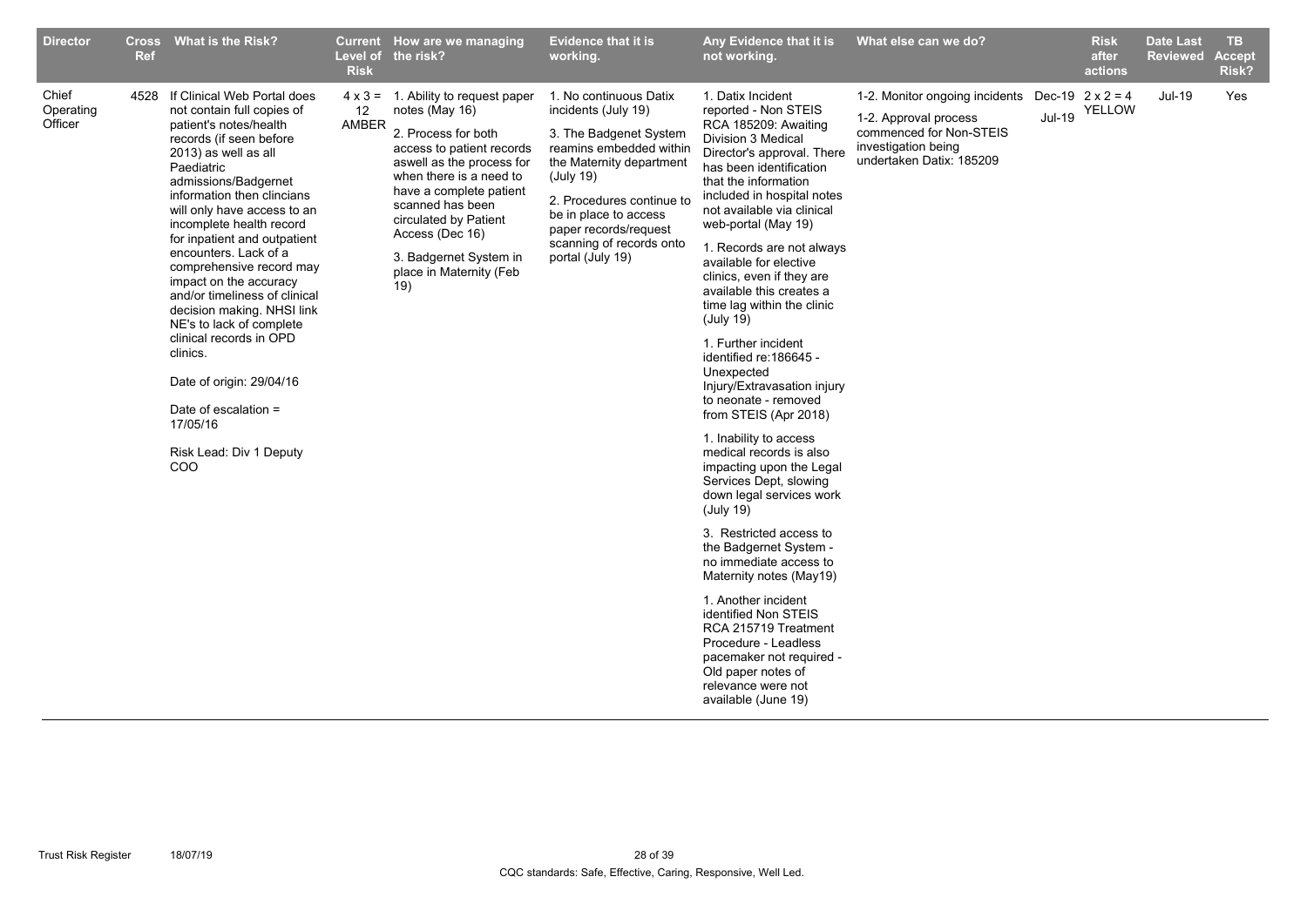| <b>Director</b>     | <b>Ref</b> | Cross What is the Risk?                                                                                                                                                                                                                                                                                                                                                                                                                                                                         | <b>Risk</b> | Current How are we managing<br>Level of the risk?                                                                                                                                                                                                                                                                                                                                                                                                                                                                                                                                                                                                                                                              | <b>Evidence that it is</b><br>working.                                                                                                                                                                                                                                                                                                                                                                                                                                                                                                                                                                                                                                                                                                                                                                                                                                                                                                                                                                                                                                                                                                                                                                        | Any Evidence that it is<br>not working.                                                                                                                                                                                                                                                                                                                                                                                                                                                                                                                                                                                                                                                                                                                                                                                                                                                                                                                                                                                                                           | What else can we do?                                                                                                                                                                                                                                                                                                                                                                                                                                                                                                                                                                                                                                                                                                                                                        |                                      | <b>Risk</b><br>after<br>actions | <b>Date Last</b><br><b>Reviewed</b> | TB.<br><b>Accept</b><br><b>Risk?</b> |
|---------------------|------------|-------------------------------------------------------------------------------------------------------------------------------------------------------------------------------------------------------------------------------------------------------------------------------------------------------------------------------------------------------------------------------------------------------------------------------------------------------------------------------------------------|-------------|----------------------------------------------------------------------------------------------------------------------------------------------------------------------------------------------------------------------------------------------------------------------------------------------------------------------------------------------------------------------------------------------------------------------------------------------------------------------------------------------------------------------------------------------------------------------------------------------------------------------------------------------------------------------------------------------------------------|---------------------------------------------------------------------------------------------------------------------------------------------------------------------------------------------------------------------------------------------------------------------------------------------------------------------------------------------------------------------------------------------------------------------------------------------------------------------------------------------------------------------------------------------------------------------------------------------------------------------------------------------------------------------------------------------------------------------------------------------------------------------------------------------------------------------------------------------------------------------------------------------------------------------------------------------------------------------------------------------------------------------------------------------------------------------------------------------------------------------------------------------------------------------------------------------------------------|-------------------------------------------------------------------------------------------------------------------------------------------------------------------------------------------------------------------------------------------------------------------------------------------------------------------------------------------------------------------------------------------------------------------------------------------------------------------------------------------------------------------------------------------------------------------------------------------------------------------------------------------------------------------------------------------------------------------------------------------------------------------------------------------------------------------------------------------------------------------------------------------------------------------------------------------------------------------------------------------------------------------------------------------------------------------|-----------------------------------------------------------------------------------------------------------------------------------------------------------------------------------------------------------------------------------------------------------------------------------------------------------------------------------------------------------------------------------------------------------------------------------------------------------------------------------------------------------------------------------------------------------------------------------------------------------------------------------------------------------------------------------------------------------------------------------------------------------------------------|--------------------------------------|---------------------------------|-------------------------------------|--------------------------------------|
| Medical<br>Director |            | 4661 Lack of robust effective<br>system for the<br>communication of high risk<br>or abnormal/ unexpected<br>investigation results, and<br>evidence of receipt, review<br>and actions taken by<br>clinicians. Risk of delayed<br>or missed opportunities for<br>diagnoses and appropriate<br>treatment for patients, which<br>could result in Serious<br>Incidents, litigation and<br>complaints.<br>Date of origin: 17/11/16<br>Date of escalation =<br>17/11/16<br>Risk Lead: Medical Director |             | $4 \times 4 = 5$ ) Monitoring via incident<br>16 RED reporting<br>4) Directorate/ specialty<br>local 'safety net'<br>procedures to ensure<br>results are received and<br>reviewed<br>3) Pathology local<br>procedure(s) for the<br>escalation of abnormal<br>results<br>2) Radiology local<br>procedure(s)<br>"Communication of<br>Critical and/or<br>Unexpected Findings to<br>Referring Doctors"<br>1) Trust wide Policy CP50<br>for the Management of<br>Risks Associated with<br><b>Clinical Diagnostic Tests</b><br>and Screening<br>6) ICE system is now fully<br>functional from 1st April<br>2018 and reviewing filing<br>of Pathology results and<br>Radiology reports is<br>available and auditable. | 5) Small proportion of<br>incidents to number of<br>investigations undertaken<br>2) Policy implemented for<br>urgent and critical<br>findings (June 2017)<br>2) A flag is also added to<br>the report which will send<br>in the subject matter of<br>the e-mailed report<br>***Urgent Findings*** or<br>Unexpected Significant<br>Findings, this will alert the<br>referring consultant (June<br>2017)<br>2) There is now also a<br>Cancer Suspicious flag<br>which can also be<br>attached (June 2017)<br>3) There are a list of tests<br>that fall into the urgent<br>action category, the<br>clinicans are telephoned<br>about these. Other less<br>urgent abnormal results<br>are highlighted as such in<br>TD Web when they are<br>reviewed (June 2017)<br>6) As at 31st Dec 18 21%<br>of Pathology and<br>Radiology results were<br>filed<br>6) TD Web requesting<br>facility is disabled,<br>allowing only for the<br>review of historic results.<br>This will continue with<br>monitoring of usage until<br>further notice (May 19).<br>6) From 3rd September<br>19 histology results will<br>be available via ICE.<br>Moving closer towards<br>the soe use of ICE for<br>results reporting (June 19) | 1-4) Audit of local safety<br>net procedures<br>demonstrated significant<br>gaps (Nov 16)<br>2) Size of Radiology<br>reports is significant<br>resulting in inbox limits<br>being frequently<br>exceeded (Nov 16)<br>5) Incidents continue to<br>be reported where the<br>reviewing if abnormal<br>results has been delayed<br>with significant<br>consequences to patient<br>outcome (May 17)<br>3) No further action can<br>be taken by Pathology<br>until ICE is implemented<br>(June 2017)<br>6) As at 31st Dec 18 79%<br>of Pathology and<br>Radiology results were<br>unfiled. (Feb 19)<br>6) As at 31st Jan 19, 20%<br>of Pathology and<br>Radiology results were<br>filed which has slightly<br>reduced from Dec 18<br>report; and 80% of<br>Pathology and Radiology<br>results were unfiled.(Mar<br>19)<br>3,6) Currently unable to"<br>freeze" TD Web which<br>means it is still available<br>for reviewing results in<br>conjunction with ICE<br>(June 19)<br>6) ICE filing compliance<br>remains low across all<br>reporting (circa 20%)<br>(June 19) | 1-4) Local SOPs for results<br>reporting required from all<br>areas with mandatory<br>reviewing and filing of results<br>with audit of compliance by<br>Directorate and Consultant.<br>Aim is to achieve full<br>compliance with viewing and<br>filing.<br>6) Work is underway to trial<br>the uploading of the "formal"<br>histopathology reports into<br>the ICE system. If successful<br>it may be possible to start to<br>upload all histopathology<br>reports in the future.<br>Timescale is to be confirmed -<br>review/update monthly.<br>1-6) Task and finish group to<br>tailor the rebuild of ICE in<br>readiness for new BCPS<br>system in Feb 20 (only<br>available via ICE).<br>6) Trustwide SOP for use to<br>be developed alongside<br>rebuild of ICE system | Aug-19<br>Sep-19<br>Feb-20<br>Feb-20 | $x =$                           | Jul-19                              | Yes                                  |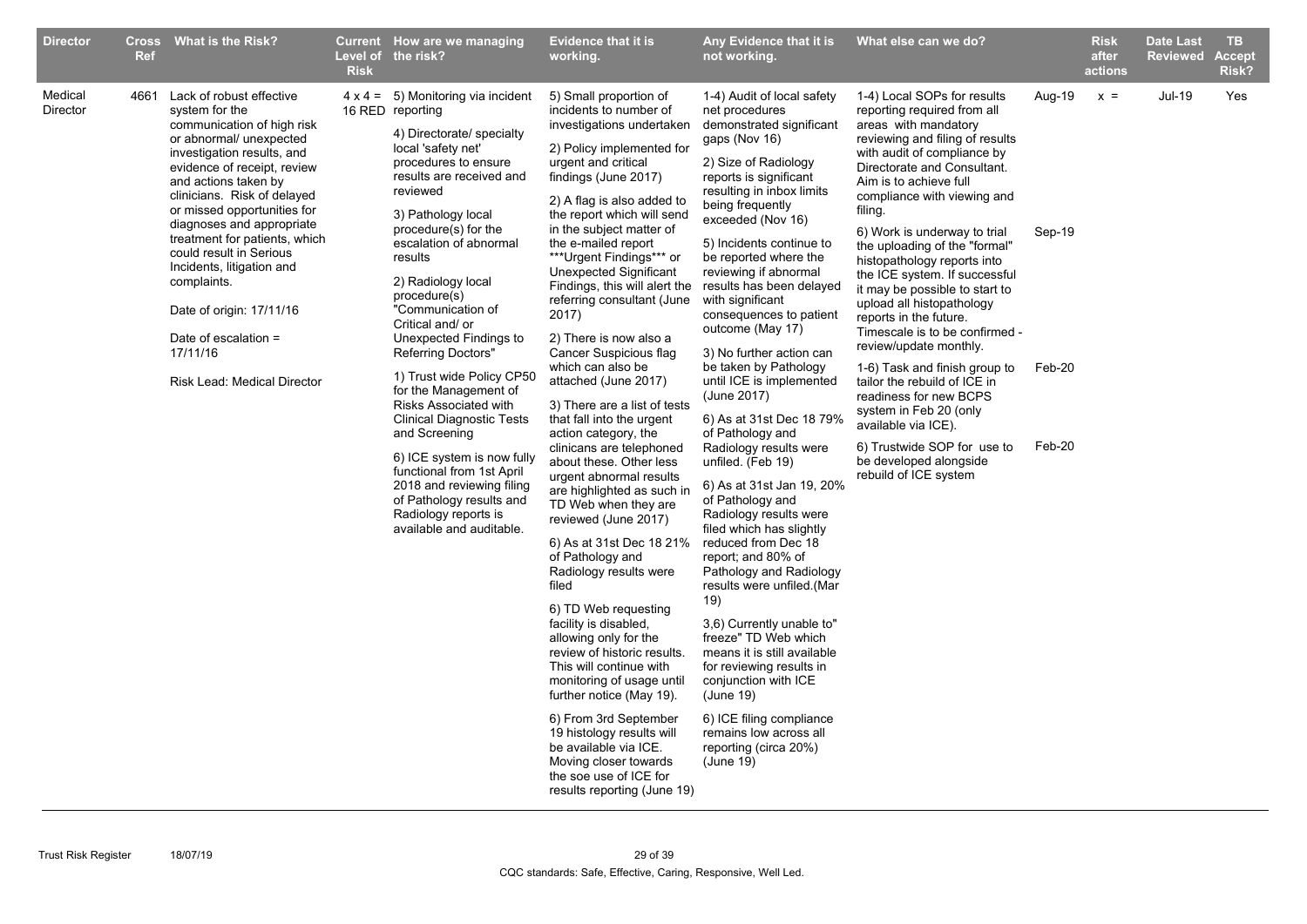| <b>Director</b>               | <b>Cross</b><br>Ref | <b>What is the Risk?</b>                                                                                                                                                                                                                                                                                                                                                                                                                                                                                                                                                                                                                                                        | Level of<br><b>Risk</b> | Current How are we managing<br>the risk?                                                                                                                                                                                                                                                                                                                                                                                               | <b>Evidence that it is</b><br>working.                                                                                                                                                                                                                                                                                                                                                                                                                                                                                                                                                                                                                                                  | Any Evidence that it is<br>not working.                                                                                                                                                                                                                                                                                                                                                                                                                                                                                                                                                                                      | What else can we do?                                                                                                    |               | <b>Risk</b><br>after<br>actions   | <b>Date Last</b><br><b>Reviewed</b> | TB.<br><b>Accept</b><br>Risk? |
|-------------------------------|---------------------|---------------------------------------------------------------------------------------------------------------------------------------------------------------------------------------------------------------------------------------------------------------------------------------------------------------------------------------------------------------------------------------------------------------------------------------------------------------------------------------------------------------------------------------------------------------------------------------------------------------------------------------------------------------------------------|-------------------------|----------------------------------------------------------------------------------------------------------------------------------------------------------------------------------------------------------------------------------------------------------------------------------------------------------------------------------------------------------------------------------------------------------------------------------------|-----------------------------------------------------------------------------------------------------------------------------------------------------------------------------------------------------------------------------------------------------------------------------------------------------------------------------------------------------------------------------------------------------------------------------------------------------------------------------------------------------------------------------------------------------------------------------------------------------------------------------------------------------------------------------------------|------------------------------------------------------------------------------------------------------------------------------------------------------------------------------------------------------------------------------------------------------------------------------------------------------------------------------------------------------------------------------------------------------------------------------------------------------------------------------------------------------------------------------------------------------------------------------------------------------------------------------|-------------------------------------------------------------------------------------------------------------------------|---------------|-----------------------------------|-------------------------------------|-------------------------------|
| Chief<br>Operating<br>Officer | 4665                | If the X-ray and CR<br>processing equipment at<br>Cannock Hospital (which is<br>over 13 years old) is not<br>replaced within the Capital<br>Programme then due to the<br>age of the equipment there<br>is an increased possibility<br>that there will be equipment<br>breakdowns/failures which<br>could then directly impact<br>the service offered. Also,<br>patients are currently not in<br>receipt of the advances in<br>technology which a new<br>machine could offer them<br>i.e. lower doses of radiation<br>and a speedier/quicker<br>service.<br>Date of origin: 17 November<br>2016<br>Date of escalation: 26 April<br>2017<br>Risk Lead: Radiology Group<br>Manager | $3 \times 4 =$<br>12    | 1) Maintenance contract<br>in place for existing<br>AMBER equipment (£19,000 per<br>annum) (Jul 2018)<br>2) Access to mobile<br>imaging (if required) (Oct<br>2016)<br>3) Parts still available for<br>repair. Good rapport with<br>service team so there is a<br>rapid response (Oct 2018)<br>4) Access to DR Mobile<br>should CR systems fail<br>(Feb 2019)<br>5) Equipment<br>replacement due to<br>commence Q4 18-19<br>(Mar 2019) | 1) & 3) Breakdowns are<br>usually fixed under a 'fix<br>as you go' contract. (Jul<br>2019)<br>2) There is a Mobile X-ray<br>Unit at CCH which can be<br>used to maintain the X-<br>ray service should the<br>equipment in one of the X-<br>ray rooms fail (Jul 2019<br>5) Equipment<br>replacement programme<br>commenced 18.03.2019.<br>First static DR X-ray<br>Room (Rm 1) fully<br>operational 03.06.2019.<br>Work commenced on<br>second static X-ray Room<br>(Rm 2) projected date of<br>completion 05.09.2019.<br>(Jul 2019)<br>4) There is a DR Mobile<br>Unit at CCH which can be<br>used to maintain the X-<br>ray service should CR<br>Processing systems fail<br>(Jul 2019) | 1) Any breakdown causes<br>disruption to the service<br>offered to patients.<br>Breakdowns encountered<br>with CR readers 2; X-ray<br>equipment 2 (Jul 2019)<br>2) No focus choice on<br>Mobile X-ray Unit and<br>reliance on ageing CR<br>processing equipment<br>(Jul 2019)<br>4) X-ray service will be<br>limited if CR processing<br>facilites fail (Jul 2019)<br>1) Since Jan 2018 there<br>have been a 5 radiation<br>incidents involving<br>exposure of patients as a<br>result of equipment faults<br>associated with ageing<br>equipment externally<br>reported to CQC IR(ME)R<br>as systemic failure (Jul<br>2019) | 1), 2) $\&$ 3) To continue to<br>monitor any equipment<br>breakdown<br>5) Replacement of equipment<br>planned for 19/20 | <b>Jul-19</b> | Jul-19 $2 \times 2 = 4$<br>YELLOW | Jul-19                              | Yes                           |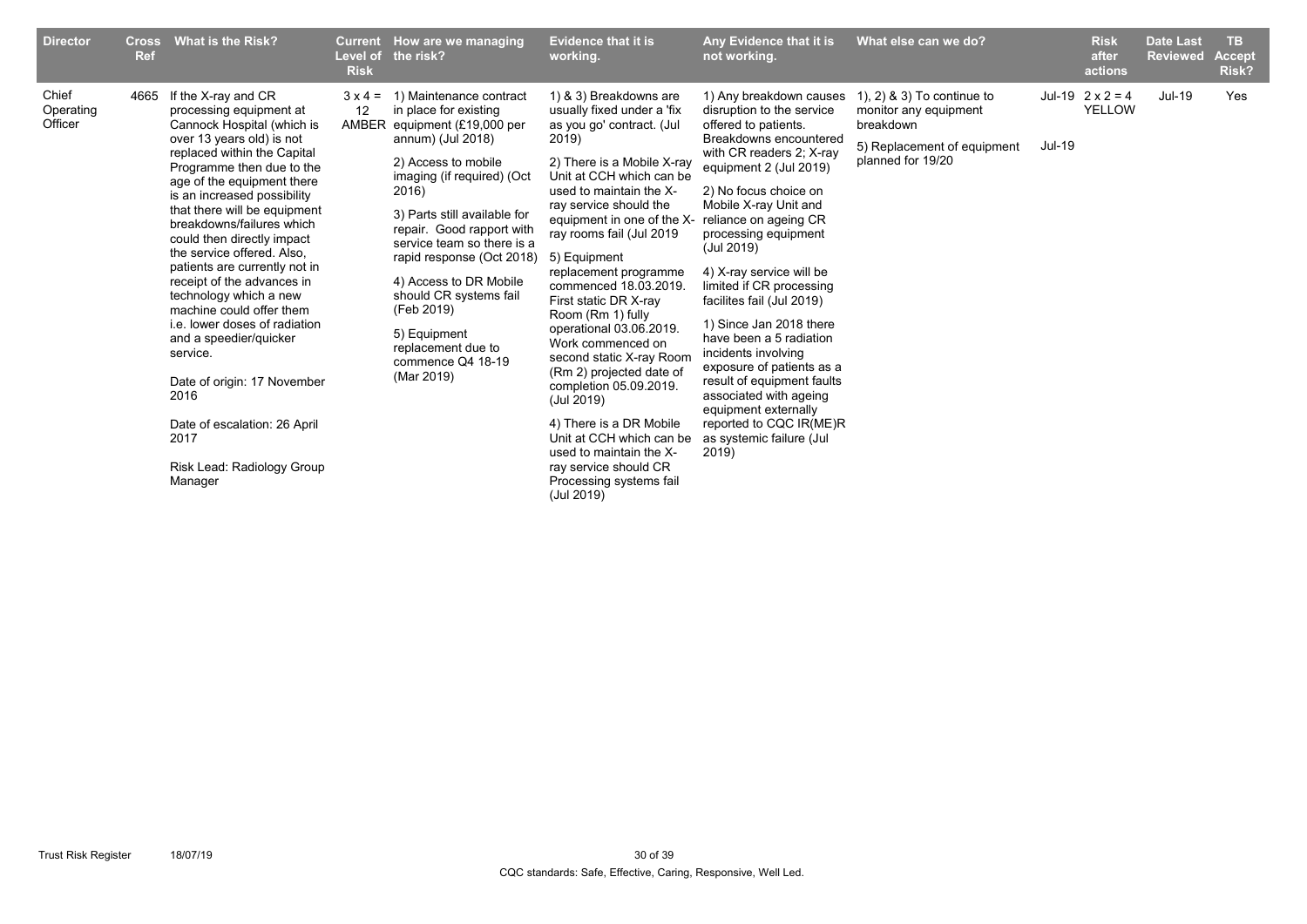| <b>Director</b>               | <b>Cross</b><br>Ref | <b>What is the Risk?</b>                                                                                                                                                                                                                                                                                                                                                                                                                                                                         | <b>Risk</b>                   | Current How are we managing<br>Level of the risk?                                                                                                                                                                                                                                                                                                                      | <b>Evidence that it is</b><br>working.                                                                                                                                                                                                                                                                                                                                                                             | Any Evidence that it is<br>not working.                                                                                                                                                                                                                                                                                                                                                                                                                                                        | What else can we do?                                                                                                                                                                                                                                                                                                                                                                |                  | <b>Risk</b><br>after<br>actions  | <b>Date Last</b><br><b>Reviewed</b> | TB.<br><b>Accept</b><br>Risk? |
|-------------------------------|---------------------|--------------------------------------------------------------------------------------------------------------------------------------------------------------------------------------------------------------------------------------------------------------------------------------------------------------------------------------------------------------------------------------------------------------------------------------------------------------------------------------------------|-------------------------------|------------------------------------------------------------------------------------------------------------------------------------------------------------------------------------------------------------------------------------------------------------------------------------------------------------------------------------------------------------------------|--------------------------------------------------------------------------------------------------------------------------------------------------------------------------------------------------------------------------------------------------------------------------------------------------------------------------------------------------------------------------------------------------------------------|------------------------------------------------------------------------------------------------------------------------------------------------------------------------------------------------------------------------------------------------------------------------------------------------------------------------------------------------------------------------------------------------------------------------------------------------------------------------------------------------|-------------------------------------------------------------------------------------------------------------------------------------------------------------------------------------------------------------------------------------------------------------------------------------------------------------------------------------------------------------------------------------|------------------|----------------------------------|-------------------------------------|-------------------------------|
| Chief<br>Operating<br>Officer | 4696                | If non-urgent imaging<br>studies are not reported<br>within the timescale of $3 - 6$<br>weeks, delays may have an<br>impact on timely patient<br>management. Ideally,<br>imaging should be reported<br>as soon as they are<br>undertaken but this is not<br>possible given the national<br>shortage of staff.<br>Date of origin: 5 January<br>2017<br>Approved by Division: 28<br>December 2016<br>Accepted onto Trust Risk<br>Register: 5 January 2017<br>Risk Lead: Radiology Group<br>Manager | $3 \times 4 =$<br>12<br>AMBER | 1) Monitoring of<br>unreported scans/imaging<br>studies on a weekly basis<br>(Jan 2017)<br>3) Clinical Fellows are<br>being employed (Jan<br>2017)<br>4) Regular meetings<br>between Clinical Director<br>and Group Manager (Jan<br>2017)<br>5) Waiting list initiatives<br>for Trust Radiologists on<br>going $($ Jan 2017 $)$<br>6) Use of outsourcing<br>(Oct 2018) | 3) Clinical Fellows have<br>been appointed (3 in<br>place) (Jul 2019)<br>4) Review meetings are<br>happening fortnightly (Jul<br>2019)<br>1), 5) & 6) Backlog<br>against a backdrop of<br>increased referrals has<br>reduced from 7332 May<br>2017 to less than 3648 in<br>June 2019 (Jul 2019)<br>3) Office space sourced<br>(Jul 2019)<br>1) The backlog is actively<br>monitored by Group<br>Manager (Jul 2019) | 1) Approximately 3648<br>non-urgent imaging<br>studies unreported June<br>2019 (inclusive of 706 CT<br>scans and 1472 MRI<br>scans). Over 20 days<br>there are 1400 in total<br>(inclusive of 268 CT<br>scans and 582 MRI<br>scans) (Jul 2019)<br>1) Poor patient<br>experience if patients and<br>doctors are unsure when<br>their scans are reported<br>(Jul 2019)<br>3), 4), 5) & 6) Demand for<br>reporting imaging studies<br>is higher than expanded<br>reporting capacity (Jul<br>2019) | 1,3,4, & 5) Offer opportunities<br>to Radiologists from other<br>localities to work in our Trust.<br>Radiology will liaise with HR<br>about the possibility of head<br>hunting Radiologists from<br>other Trusts<br>1,3,4, 5 & 6) Monitor<br>outsourcing work and assess<br>impact on reducing<br>outstanding numbers<br>1,3,4 & 5) Continue to utilise<br>waiting list initiatives | Jul-19<br>Jul-19 | Jul-19 $2 \times 4 = 8$<br>AMBER | Jul-19                              | Yes                           |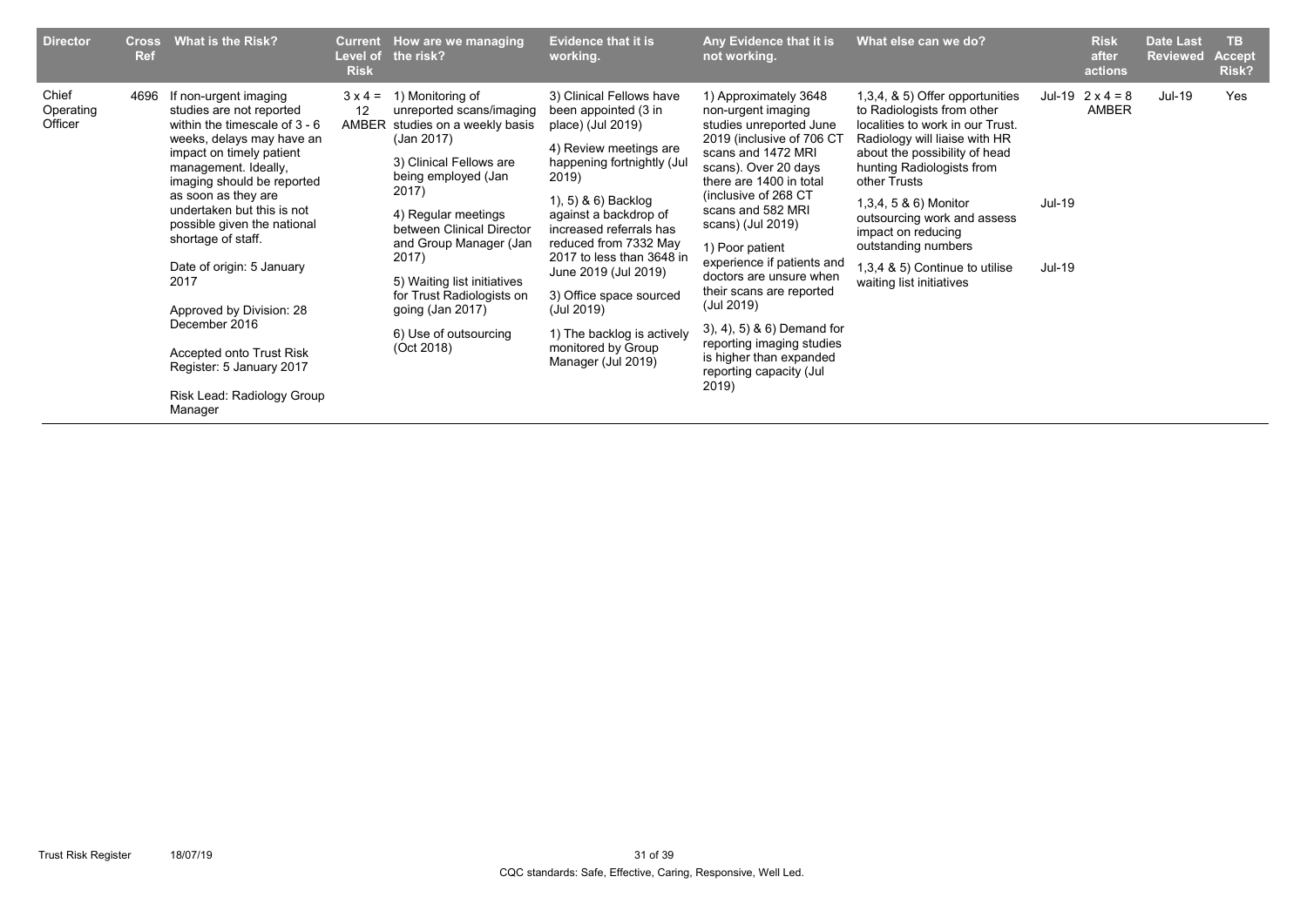| <b>Director</b>               | <b>Cross</b><br><b>Ref</b> | <b>What is the Risk?</b>                                                                                                                                                                                                                                                                                                                                                                                                                                                                                                                                                                                                                                                                                                                                                                                                                                                                                                                                                                                                                                                                                                                                                                                                                                                                     | <b>Risk</b> | Current How are we managing<br>Level of the risk?                                                                                                                                                                                                                                                                                                                                     | <b>Evidence that it is</b><br>working.                                                                                                                                                                                                                                                                                                                                              | Any Evidence that it is<br>not working.                                                                                              | What else can we do?                                                                                                                                                                                                                                                               |        | <b>Risk</b><br>after<br>actions | <b>Date Last</b><br>Reviewed | <b>TB</b><br><b>Accept</b><br>Risk? |
|-------------------------------|----------------------------|----------------------------------------------------------------------------------------------------------------------------------------------------------------------------------------------------------------------------------------------------------------------------------------------------------------------------------------------------------------------------------------------------------------------------------------------------------------------------------------------------------------------------------------------------------------------------------------------------------------------------------------------------------------------------------------------------------------------------------------------------------------------------------------------------------------------------------------------------------------------------------------------------------------------------------------------------------------------------------------------------------------------------------------------------------------------------------------------------------------------------------------------------------------------------------------------------------------------------------------------------------------------------------------------|-------------|---------------------------------------------------------------------------------------------------------------------------------------------------------------------------------------------------------------------------------------------------------------------------------------------------------------------------------------------------------------------------------------|-------------------------------------------------------------------------------------------------------------------------------------------------------------------------------------------------------------------------------------------------------------------------------------------------------------------------------------------------------------------------------------|--------------------------------------------------------------------------------------------------------------------------------------|------------------------------------------------------------------------------------------------------------------------------------------------------------------------------------------------------------------------------------------------------------------------------------|--------|---------------------------------|------------------------------|-------------------------------------|
| Chief<br>Operating<br>Officer |                            | 4706 Longstanding maintenance<br>challenge around<br>infrastructure/environment<br>in Nucleus Theatres, which<br>includes:<br>1. Sewage - usually in the<br>form of water leaking<br>through ceilings<br>2. Electrical infrastructure -<br>emergency power back-up<br>in theatres<br>3. Fire safety - storage of<br>equipment and<br>consumables compromising<br>emergency evac routes -<br>This has been addressed<br>with the creation of storage<br>in the basement. (July 2019)<br>4. Operating lights -<br>(Theatre 7 require light<br>replacement - July 2019)<br>5. Air-flow/ventilation -<br>(addressed)<br>6. Storage - not enough<br>dedicated storage space in<br>theatres for equipment and<br>consumables (addressed)<br>7. Insect infestation - flies<br>and bugs being seen in<br>theatres - (addressed No<br>incidents reported 01/01/19<br>to 08/-7/19)<br>All of the above could lead<br>to patient (and staff) safety<br>being compromised, non-<br>compliance with external<br>regulations and/or internal<br>standard/ audits and also<br>adverse media publicity and<br>increasing number of raising<br>concerns via local policy.<br>Date of origin: Feb 17<br>Date of escalation to<br>Divisional Management:<br>Sep 17<br>Risk Lead: Critical Care<br>Group Manager | 12          | $4 \times 3 = 1$ . Existing programme of<br>theatre works in place<br>AMBER (refurb 1 theatre per<br>year) - (Feb 17) -<br><b>COMPLETED</b><br>2. All leakage/flooding<br>incidents reported to<br>management are<br>immediately escalated to<br><b>Hotel Services</b><br>3. Theatre 5 was closed<br>for refurb between April<br>2017 and Oct 18 - Now<br>open and is fully utilised. | 1 - 7 No procedure<br>cancellations due to any<br>of the above issues for 6<br>months (July 2019)<br>1 - 1 x reported incident<br>of Sewage ingress/water<br>leaks since May 2019<br>(July 2019)<br>2 - No reported incidents<br>of power outage or back-<br>up power failure (July<br>2019)<br>7 - No reported incidents<br>of insect infestation for<br>last 7 months (July 2019) | 3) 3 x recent incidents of<br>fire alarms sounding in<br>theatres - of unknown<br>cause between 01/01/19<br>and 08/07/19 (July 2019) | 1 - Reconfiguration of Theatre Sep-19 $2 \times 1 = 2$<br>Reception and Storage will be<br>carried out this year<br>1 - Work to commence this<br>financial year for fire<br>compartmentalisation in<br>clinical areas<br>1. Operating Lights in Theatre Aug-19<br>7 to be replaced | Oct-19 | <b>GREEN</b>                    | <b>Jul-19</b>                |                                     |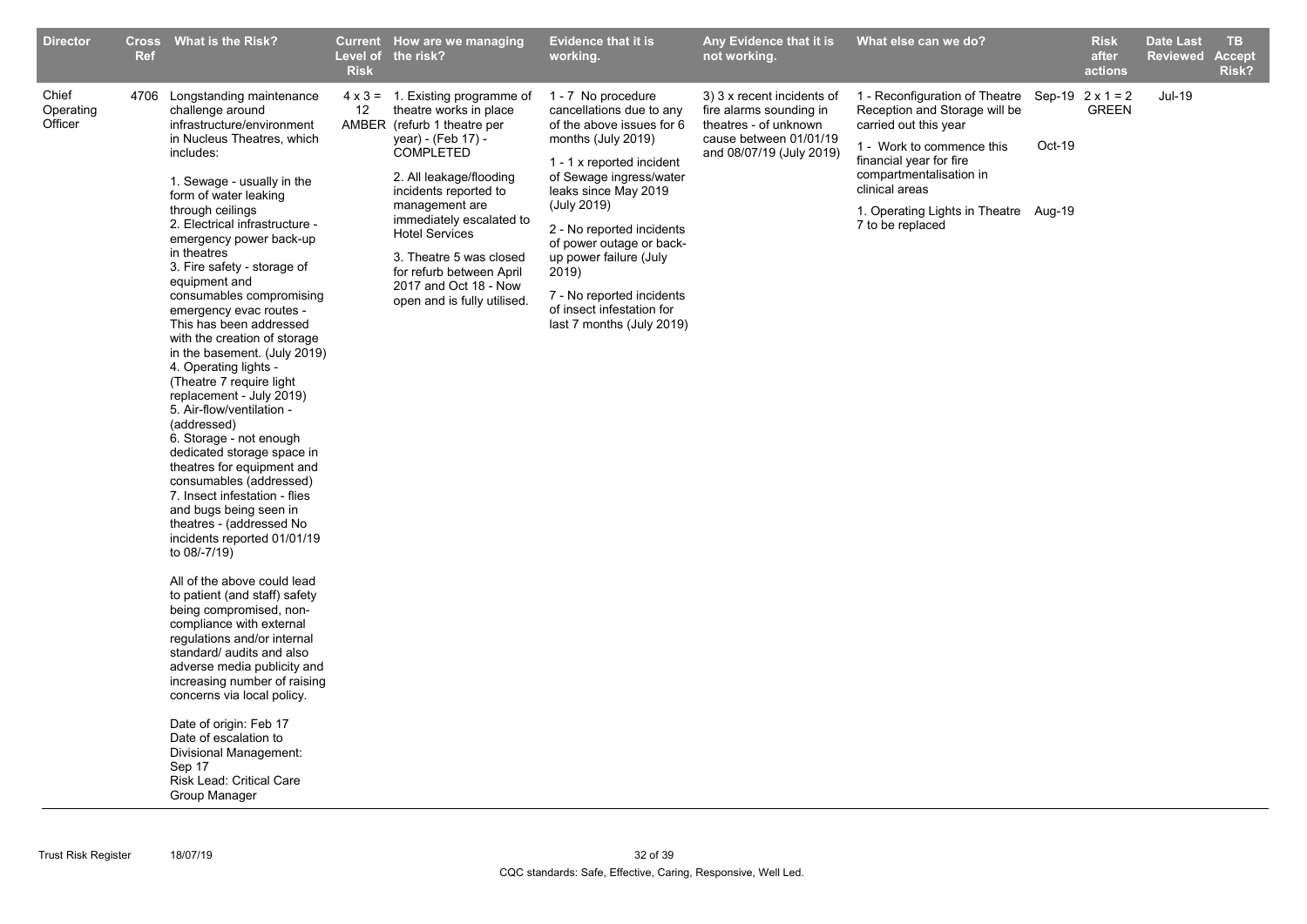| <b>Director</b>     | <b>Ref</b> | Cross What is the Risk?                                                                                                                                                                                                                                                                                                                                                                                                                                      | <b>Risk</b> | <b>Current</b> How are we managing<br>Level of the risk?                                                                                                                                                                                                                                                                                                                                                                                                                                                                                                                                                                                                                                                                                                                                                                                                                                                                                                                                                                                                    | <b>Evidence that it is</b><br>working.                                                                                                                                                                                                                                                                                                                                                                                                                                                                                                                                                                                                                                                                                                                                                                                                                                                                                                                                                                                                                                                                                                                                     | Any Evidence that it is<br>not working.                                                                                                | What else can we do?                                                                                                                                                                                                                                                                                                                                                                                                                                                                                                                                                               |               | <b>Risk</b><br>after<br>actions | <b>Date Last</b><br><b>Reviewed</b> | <b>TB</b><br><b>Accept</b><br>Risk? |
|---------------------|------------|--------------------------------------------------------------------------------------------------------------------------------------------------------------------------------------------------------------------------------------------------------------------------------------------------------------------------------------------------------------------------------------------------------------------------------------------------------------|-------------|-------------------------------------------------------------------------------------------------------------------------------------------------------------------------------------------------------------------------------------------------------------------------------------------------------------------------------------------------------------------------------------------------------------------------------------------------------------------------------------------------------------------------------------------------------------------------------------------------------------------------------------------------------------------------------------------------------------------------------------------------------------------------------------------------------------------------------------------------------------------------------------------------------------------------------------------------------------------------------------------------------------------------------------------------------------|----------------------------------------------------------------------------------------------------------------------------------------------------------------------------------------------------------------------------------------------------------------------------------------------------------------------------------------------------------------------------------------------------------------------------------------------------------------------------------------------------------------------------------------------------------------------------------------------------------------------------------------------------------------------------------------------------------------------------------------------------------------------------------------------------------------------------------------------------------------------------------------------------------------------------------------------------------------------------------------------------------------------------------------------------------------------------------------------------------------------------------------------------------------------------|----------------------------------------------------------------------------------------------------------------------------------------|------------------------------------------------------------------------------------------------------------------------------------------------------------------------------------------------------------------------------------------------------------------------------------------------------------------------------------------------------------------------------------------------------------------------------------------------------------------------------------------------------------------------------------------------------------------------------------|---------------|---------------------------------|-------------------------------------|-------------------------------------|
| Medical<br>Director |            | 5045 Sepsis and severe infection<br>are perhaps the most<br>common reasons for<br>admission to hospital and<br>cause of inpatient<br>deterioration.<br>If patients do not receive<br>high quality and timely<br>sepsis care through<br>detection, recognition and<br>management of the<br>deteriorating patient then<br>patient harm or death could<br>result.<br>Date of origin: Jun 18<br>Date of escalation: Jun 18<br><b>Risk Lead: Medical Director</b> | 12          | $4 \times 3 = 4$ ) Training staff in the<br>recognition and<br>AMBER management of sepsis -<br>ongoing monitoring.<br>2) Early warning systems<br>for paediatric, maternal<br>and adult patients assist<br>in the detection of<br>deteriorating patients -<br>many of whom will have<br>sepsis.<br>3) Sepsis screening tools<br>exist for paediatric,<br>maternal and adult<br>patients who deteriorate<br>and may have sepsis.<br>Optimal utilisation of<br>these tools help reduce<br>the mortality and<br>morbidity from sepsis.<br>1) A trust antimicrobial<br>guideline has been<br>developed to advise<br>appropriate antibiotics for<br>given indications. This is<br>available as an app and<br>on the intranet and is<br>subject to audit.<br>5) Two sepsis nurses<br>have been recruited (1<br>band 7 and 1 Band 6)<br>(Feb 19)<br>6) Vital PACS upgrade<br>with sepsis module have<br>been implemented on<br>28th March. Captured<br>data will measure<br>compliance and<br>improvement in<br>identification and timely<br>management of sepsis. | 4) Mandatory training<br>compliance in IP and<br>Sepsis is monitored at<br>directorate governance<br>2) Early Warning Score<br>audit compliance.<br>Auditing medical records<br>to ensure the processes<br>of detection, recognition<br>and management of<br>deteriorating patients is<br>robust with feedback of<br>performance to<br>directorates and the<br>development of action<br>plans to achieve<br>compliance<br>3) Compliance with<br>sepsis screening and<br>sepsis 6 delivery.<br>Auditing the use of the<br>sepsis screening tool and<br>delivery of the sepsis 6<br>with feedback of<br>performance to<br>directorates and the<br>development of action<br>plans to achieve<br>compliance<br>1) Antimicrobial<br>prescribing compliance.<br>To ensure that<br>antimicrobial prescribing<br>is compliant with trust<br>guidance and that<br>antimicrobials are<br>reviewed to reduce<br>antimicrobial resistance<br>4) LBR training funding<br>for 19/20 is risk prioritised<br>and includes Intermediate<br>Life Support, Neonatal<br>Life Support, Advanced<br>Paediatric Life Support,<br>ALERT training, ALS,<br>Non Medical Prescribing<br>etc. (May 19) | 4) Mandatory training<br>performance report.<br>2) Non-Compliance with<br>EWS audit.<br>1) Non-compliance with<br>Antimicrobial audit. | Consolidate sepsis<br>awareness across the trust<br>with the help of newly<br>appointed sepsis nurses.<br>Conducting regular sepsis<br>compliance audits in ED,<br>Inpatients, Haemat-oncology,<br>Paediatrics and Obstetrics.<br>The results of these are fed<br>back to the DPG monthly.<br>Regular QIP projects to<br>improve the delivery of sepsis<br>screening, awareness and<br>antibiotic delivery within an<br>hour in patients with sepsis or<br>suspected sepsis. This will<br>also help identify any barriers<br>that influence the uptake of<br>the sepsis screening. | <b>Mar-19</b> | $x =$                           | <b>Jun-19</b>                       |                                     |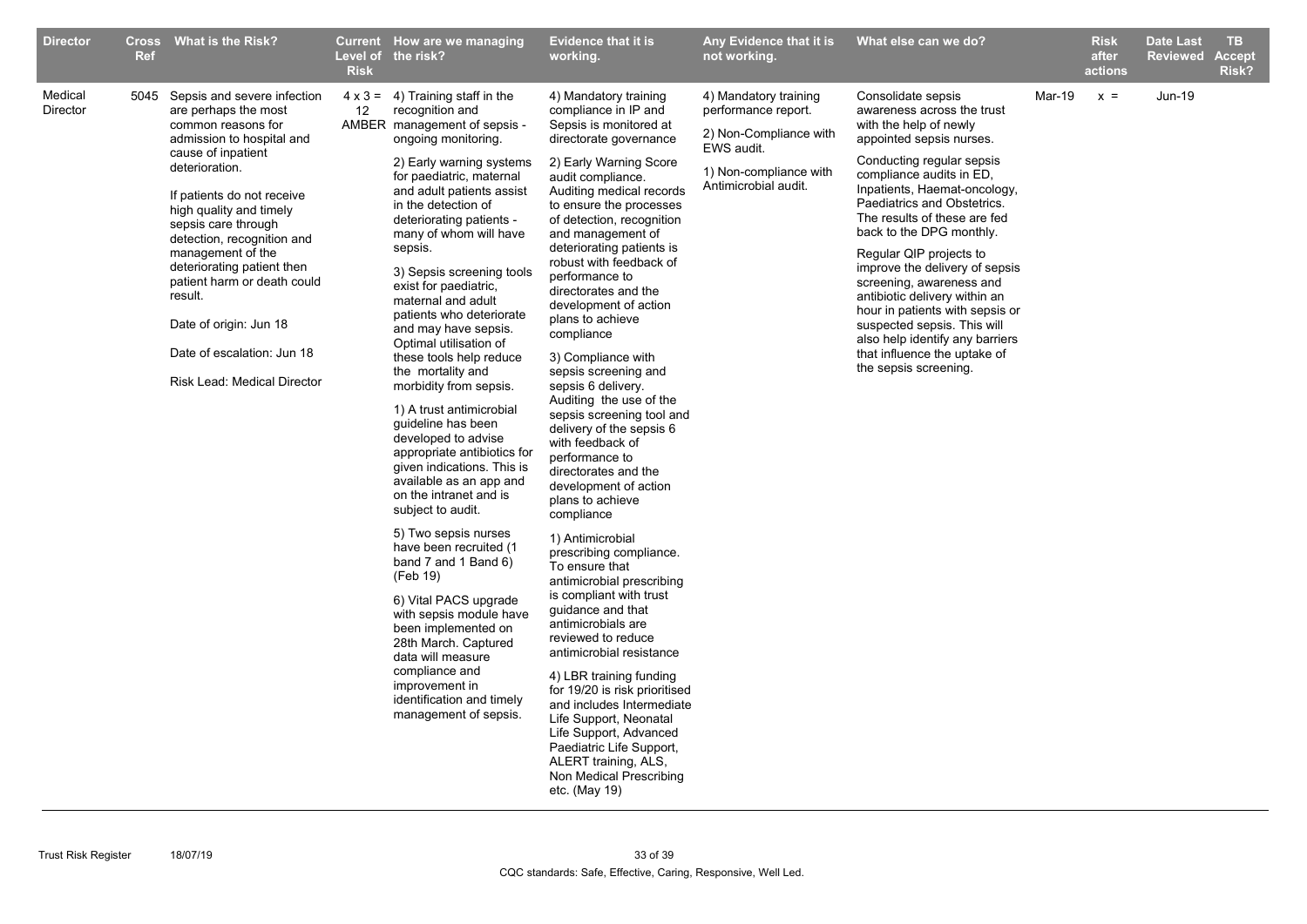| <b>Director</b>               | <b>Cross</b><br><b>Ref</b> | <b>What is the Risk?</b>                                                                                                                                                                                                                                                                                                                                                              | Level of<br><b>Risk</b> | Current How are we managing<br>the risk?                                                                                                                                                                                                                                                                                                                                                                                                                                                                                                                                                                                                                                                                                              | <b>Evidence that it is</b><br>working.                                                                                                                                                                                                        | Any Evidence that it is<br>not working.                                                                                                                                                                                                                                                                                   | What else can we do?                                                                                                                                                                     |        | <b>Risk</b><br>after<br>actions          | <b>Date Last</b><br><b>Reviewed</b> | <b>TB</b><br><b>Accept</b><br>Risk? |
|-------------------------------|----------------------------|---------------------------------------------------------------------------------------------------------------------------------------------------------------------------------------------------------------------------------------------------------------------------------------------------------------------------------------------------------------------------------------|-------------------------|---------------------------------------------------------------------------------------------------------------------------------------------------------------------------------------------------------------------------------------------------------------------------------------------------------------------------------------------------------------------------------------------------------------------------------------------------------------------------------------------------------------------------------------------------------------------------------------------------------------------------------------------------------------------------------------------------------------------------------------|-----------------------------------------------------------------------------------------------------------------------------------------------------------------------------------------------------------------------------------------------|---------------------------------------------------------------------------------------------------------------------------------------------------------------------------------------------------------------------------------------------------------------------------------------------------------------------------|------------------------------------------------------------------------------------------------------------------------------------------------------------------------------------------|--------|------------------------------------------|-------------------------------------|-------------------------------------|
| Chief<br>Operating<br>Officer |                            | 5069 If there is insufficient<br>workforce capacity in<br>Dermatology to meet Fast<br>Track demand then patients<br>will not be seen within two<br>week timeframe as per<br>policy resulting in Cancer<br>target breaches and delay in<br>diagnosis and treatment.<br>Date of Risk: 19/07/2018<br>Accepted onto Divisional<br>RR: 16/11/2018<br>Accepted onto Trust RR:<br>15/02/2019 | $4 \times 3 =$<br>12    | 1) Department receives<br>daily reports re<br>AMBER outstanding FT patients<br>that cannot be booked<br>within two weeks -<br>governance lead reviews<br>and identifies what<br>additional FT clinics are<br>required then contacts<br>Consultants for<br>availability (July 18)<br>3) Nursing resource<br>allocated to support<br>additional clinics - using<br>bank where necessary<br>(e,g. substantive staff<br>sickness) (Nov 18)<br>4) Weekly Dermatology<br>PTL meeting with MDT<br>Co-ordinator to review<br>capacity for subsequent<br>biosies (July 2018)<br>5) New process<br>implemented for nurses to<br>undertake biopsies<br>alongside FT clinics (Feb<br>19)<br>6) Monitoring of two week<br>wait referrals (June 19) | 3) 0 FT patients<br>outstanding for<br>subsequent procedures to<br>be booked (June 19)<br>1) 0 FT patients<br>outstanding for first<br>appointment (June 19)<br>6) Two week wait<br>referrals now increased to<br>88.5% from 64% (June<br>19) | 3) Currently have 4 WTE<br>Consultants working, 1<br>not working, deficit 2<br>WTE (June 19)<br>1-3) June 19 compliance<br>with 2 week wait below<br>target at 88.5% due to<br>increase in referrals (2nd<br>highest number of<br>referrals in 12 months)<br>which is below the<br>recommended target of<br>93% (June 19) | 1-4) Implement<br>recommendations from<br>Dermatology external review<br>1-6) Directorate Manager to<br>present updated action plan<br>on monthly basis to Divisional<br>Oversight Group | Sep-19 | Jun-19 $2 \times 3 = 6$<br><b>YELLOW</b> | Jul-19                              |                                     |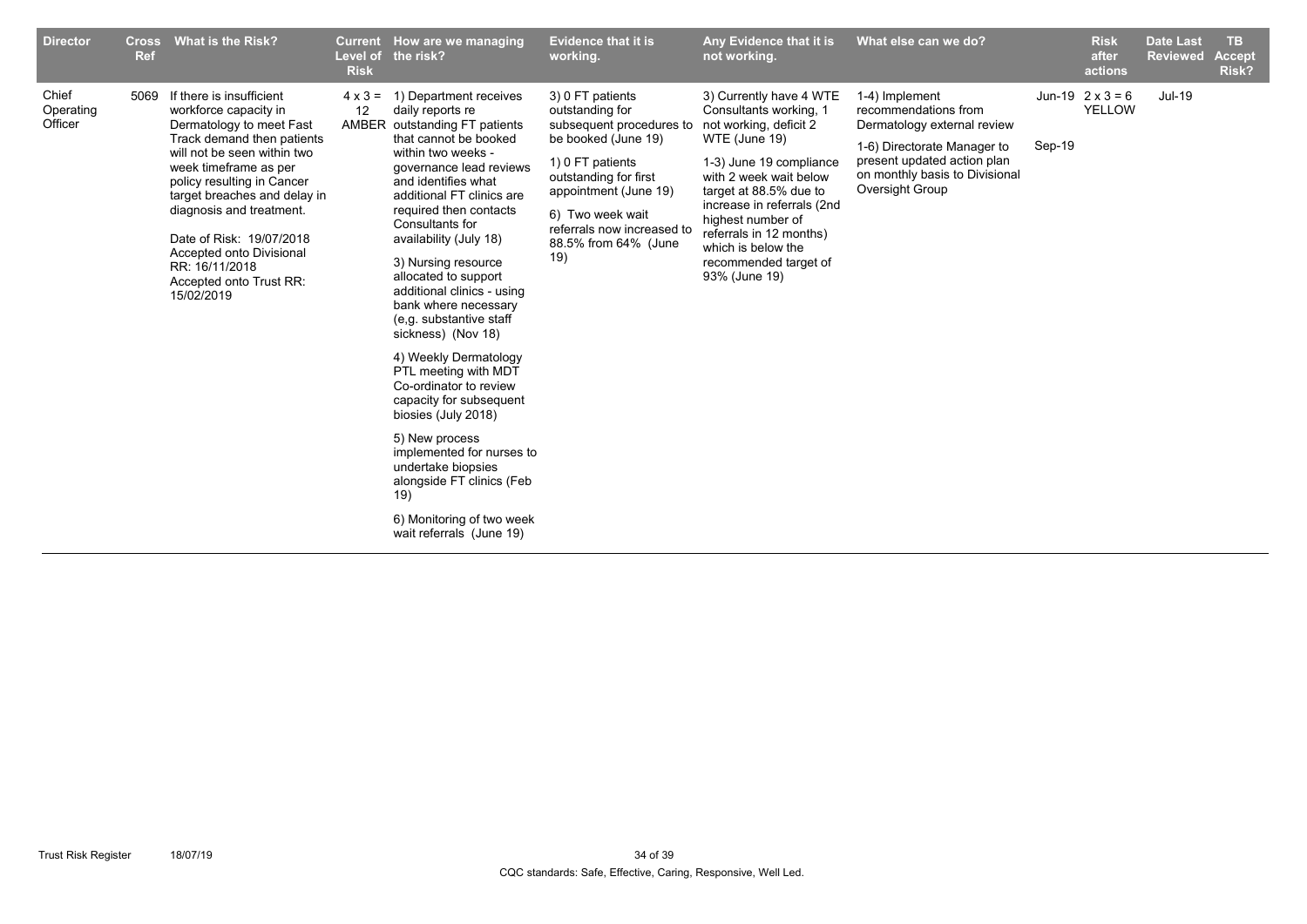| <b>Director</b>               | <b>Ref</b> | Cross What is the Risk?                                                                                                                                                                                                                                                                                                                                                                                                                                                                      | <b>Risk</b> | Current How are we managing<br>Level of the risk?                                                                                                                                                                                                                                                                                                                                                                                                                                                                                                                                                                                                                                                                                                                                                                                                                                                                                                                                                                                                                                                                                                                                            | <b>Evidence that it is</b><br>working.                                                                                                                                                                                                                                                                                                                                                                                                                                                                                                                                                  | Any Evidence that it is<br>not working.                                                                                                        | What else can we do?                                                                                              |        | <b>Risk</b><br>after<br>actions   | <b>Date Last</b><br><b>Reviewed</b> | <b>TB</b><br><b>Accept</b><br>Risk? |
|-------------------------------|------------|----------------------------------------------------------------------------------------------------------------------------------------------------------------------------------------------------------------------------------------------------------------------------------------------------------------------------------------------------------------------------------------------------------------------------------------------------------------------------------------------|-------------|----------------------------------------------------------------------------------------------------------------------------------------------------------------------------------------------------------------------------------------------------------------------------------------------------------------------------------------------------------------------------------------------------------------------------------------------------------------------------------------------------------------------------------------------------------------------------------------------------------------------------------------------------------------------------------------------------------------------------------------------------------------------------------------------------------------------------------------------------------------------------------------------------------------------------------------------------------------------------------------------------------------------------------------------------------------------------------------------------------------------------------------------------------------------------------------------|-----------------------------------------------------------------------------------------------------------------------------------------------------------------------------------------------------------------------------------------------------------------------------------------------------------------------------------------------------------------------------------------------------------------------------------------------------------------------------------------------------------------------------------------------------------------------------------------|------------------------------------------------------------------------------------------------------------------------------------------------|-------------------------------------------------------------------------------------------------------------------|--------|-----------------------------------|-------------------------------------|-------------------------------------|
| Chief<br>Operating<br>Officer |            | 5112 18/07/19 - If the number of<br>staff who are not able to<br>work on the ICCU or who<br>require supervision<br>continues at a high level<br>(13% in 2018-21% at<br>18/07/19) then there are<br>insufficient experienced<br>skilled Band 5 nurses in the<br>ICCU setting resulting in an<br>increase in staff stress and<br>potential harm for patients.<br>Date of Origin: Oct 18<br>updated July 2019<br>Date of escalation: Dec 18<br><b>Risk Lead: Critical Care</b><br>Group Manager | 12<br>AMBER | $3 \times 4 = 1$ - Band 8a Operational<br>Nurse Manager in place<br>2- All new starters have a<br>supernumerary period of<br>up to 6 weeks, adjusted<br>to meet their individual<br>needs<br>3- All inexperienced ICCU<br>staff have a 6 week<br>intensive programme of<br>clinical study days,<br>supported by the Trust<br><b>Education Team</b><br>4- All inexperienced ICCU<br>staff have a weekly<br>documented review, with<br>the PDN, to ensure that<br>training needs are being<br>achieved<br>5- Each new member of<br>staff is allocated to 2<br>experienced ICCU nurses<br>for support during their<br>supernumerary period<br>6- Each new member of<br>staff works 75% of their<br>shifts on Monday-Friday<br>days for 4 months to<br>allow continued<br>educational support<br>7- Admin and Education<br>Support post has been<br>agreed to allow the PDN<br>to focus on delivering<br>clinical education and<br>support<br>8- All leavers have an exit<br>interview - feedback from<br>this is used to retain<br>existing staff<br>9- All staff vacancies are<br>advertised and being<br>recruited to<br>10- Staff Feedback is<br>encouraged via a 'You<br>said, We did' wall | 1- Band 8a Operational<br>Nurse Manager in place<br>has overall responsibility<br>for the service (July<br>2019)<br>6, 11, 12, 16, 17, 18 - e-<br>Roster utilised resulting in<br>a decrease in staff<br>disatissfaction. (July<br>2019)<br>8, 10, 13, 14, 15 -<br>Meeting notes and<br>minutes, and Datix<br>reports have indicated<br>that staff are aware that<br>they are being listened to<br>and their suggestions<br>considered. (July 2019)<br>7 - Education team have<br>changed their training<br>delivery method - this is<br>now undertaken at the<br>bedspace. (July 2019) | 9 - 5 out of 10 vacancies<br>remain unfilled -<br>Vacancies recruited to will<br>take up posts between<br>01/07/19 and 30/09/19<br>(July 2019) | 9 - Recruit to Band 6 and 7<br>posts<br>14 - Monitor Datix reports<br>concerning staff shortages<br>and skill mix | Oct-19 | Oct-19 $2 \times 3 = 6$<br>YELLOW | <b>Jul-19</b>                       |                                     |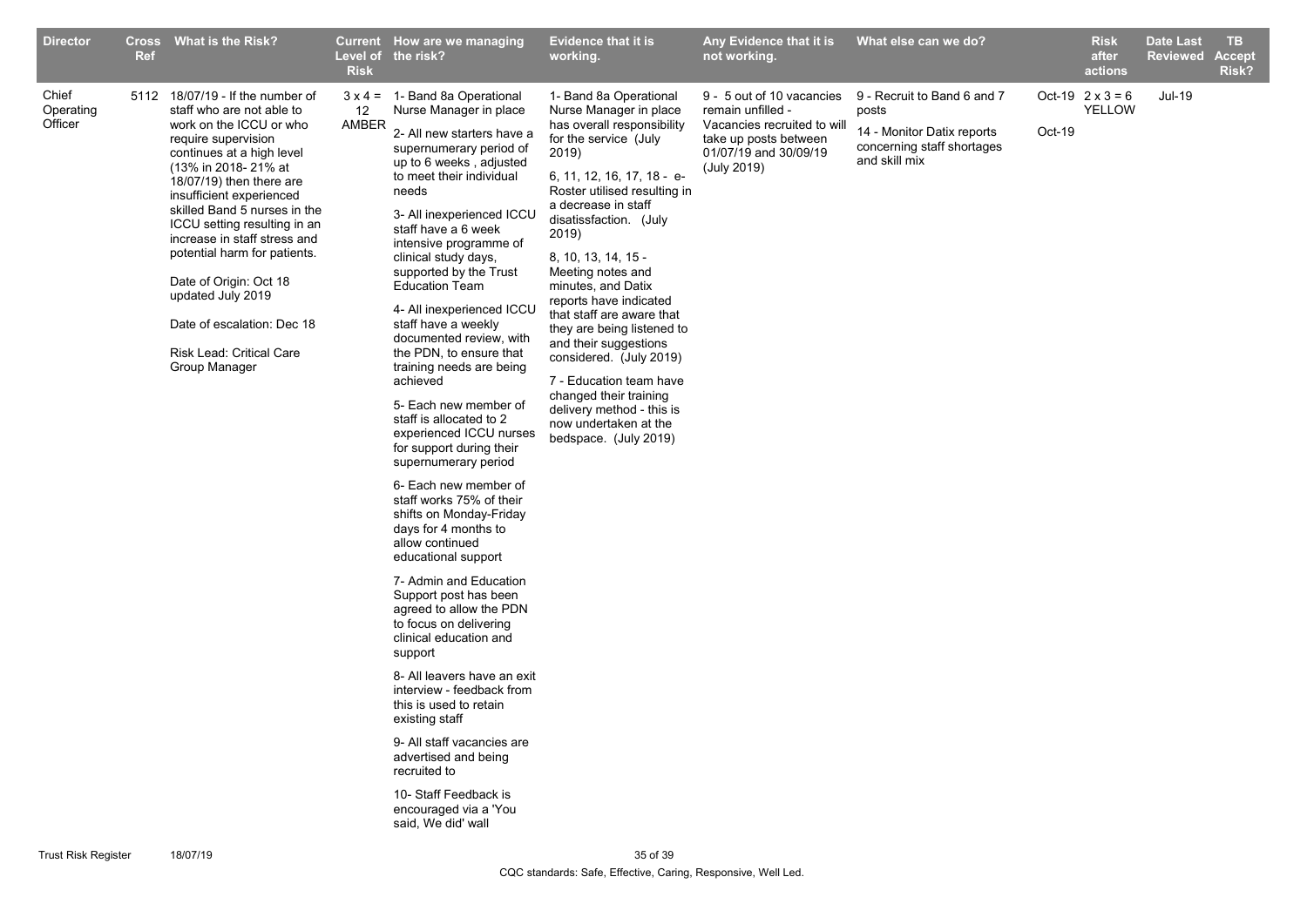| <b>Ref</b> | Cross What is the Risk? | <b>Risk</b> | Current How are we managing<br>Level of the risk?                                                                                                         | Evidence that it is<br>working. | Any Evidence that it is<br>not working. | What else can we do? | <b>Risk</b><br>after<br>actions | <b>Date Last</b><br>Reviewed | TB<br><b>Accept</b><br>Risk? |
|------------|-------------------------|-------------|-----------------------------------------------------------------------------------------------------------------------------------------------------------|---------------------------------|-----------------------------------------|----------------------|---------------------------------|------------------------------|------------------------------|
|            |                         |             | 11- Staff have individual<br>rotation plans for CICCU<br>and ICCU experience                                                                              |                                 |                                         |                      |                                 |                              |                              |
|            |                         |             | 12- E-rostering is fully<br>utilised                                                                                                                      |                                 |                                         |                      |                                 |                              |                              |
|            |                         |             | 13- Divisional<br>Management Team has<br>been made aware of the<br>current staffing situation                                                             |                                 |                                         |                      |                                 |                              |                              |
|            |                         |             | 14- All staff are<br>encouraged to raise<br>concerns and complete<br>Datix reports                                                                        |                                 |                                         |                      |                                 |                              |                              |
|            |                         |             | 15- Staff meetings are<br>held at all staff levels                                                                                                        |                                 |                                         |                      |                                 |                              |                              |
|            |                         |             | 16- New staff are<br>allocated across the unit<br>to prevent any area being<br>oversaturated with<br>inexperienced staff                                  |                                 |                                         |                      |                                 |                              |                              |
|            |                         |             | 17- Staff with less than 12<br>months experience have<br>their own Team on e-<br>roster                                                                   |                                 |                                         |                      |                                 |                              |                              |
|            |                         |             | 18- SOP is in place to<br>ensure patient safety and<br>accuracy when a request<br>is made to a floor leader<br>to move staff to another<br>clinical area. |                                 |                                         |                      |                                 |                              |                              |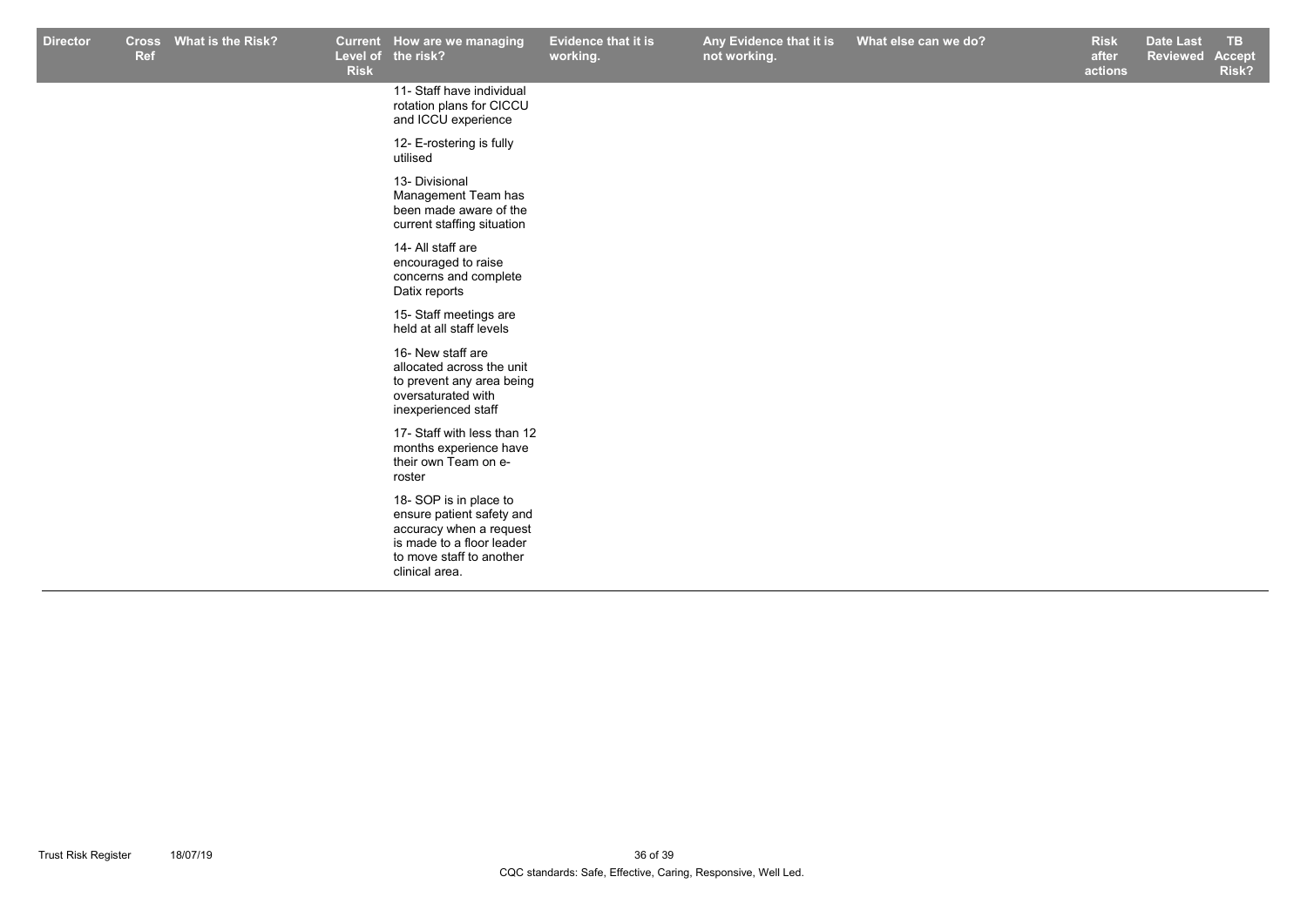| Medical<br>5182 If RWT does not meet<br>1-2 Have not had to<br>1-2 Frozen Elephant<br>1-2 Further evidence<br>Jun-19 $2 \times 2 = 4$<br>Jun-19<br>1. Vascular support in<br>$4 \times 4 =$<br>YELLOW<br>16 RED place for TAVI (Mar 19)<br>Trunk (FET) Device is<br>NHSE requirements of<br>becoming available to enable<br>Director<br>cancel any surgical or<br>having Cardiac Thoracic<br>TAVI lists for lack of cover<br>approval of FET device.<br>not yet approved<br>2. Monthly aortic MDT<br>and Aortic Services co-<br>(08/05/2019)<br>(08/05/2019)<br>occuring at RWT (Mar 19)<br>located with Vascular<br>services on RWT site, then<br>the Aortic service<br>specification will not be met<br>and RWT may not be<br>authorised for Aortic<br>services, this will adversely<br>impacting patient service<br>provision at RWT.<br>Date of origin: 11/03/19<br>Date of escalation: 25/03/19 | <b>Director</b> | <b>Cross</b><br>Ref | What is the Risk? | <b>Risk</b> | Current How are we managing<br>Level of the risk? | <b>Evidence that it is</b><br>working. | Any Evidence that it is<br>not working. | What else can we do? | <b>Risk</b><br>after<br>actions | Date Last<br><b>Reviewed</b> | <b>TB</b><br><b>Accept</b><br>Risk? |
|------------------------------------------------------------------------------------------------------------------------------------------------------------------------------------------------------------------------------------------------------------------------------------------------------------------------------------------------------------------------------------------------------------------------------------------------------------------------------------------------------------------------------------------------------------------------------------------------------------------------------------------------------------------------------------------------------------------------------------------------------------------------------------------------------------------------------------------------------------------------------------------------------|-----------------|---------------------|-------------------|-------------|---------------------------------------------------|----------------------------------------|-----------------------------------------|----------------------|---------------------------------|------------------------------|-------------------------------------|
|                                                                                                                                                                                                                                                                                                                                                                                                                                                                                                                                                                                                                                                                                                                                                                                                                                                                                                      |                 |                     |                   |             |                                                   |                                        |                                         |                      |                                 |                              |                                     |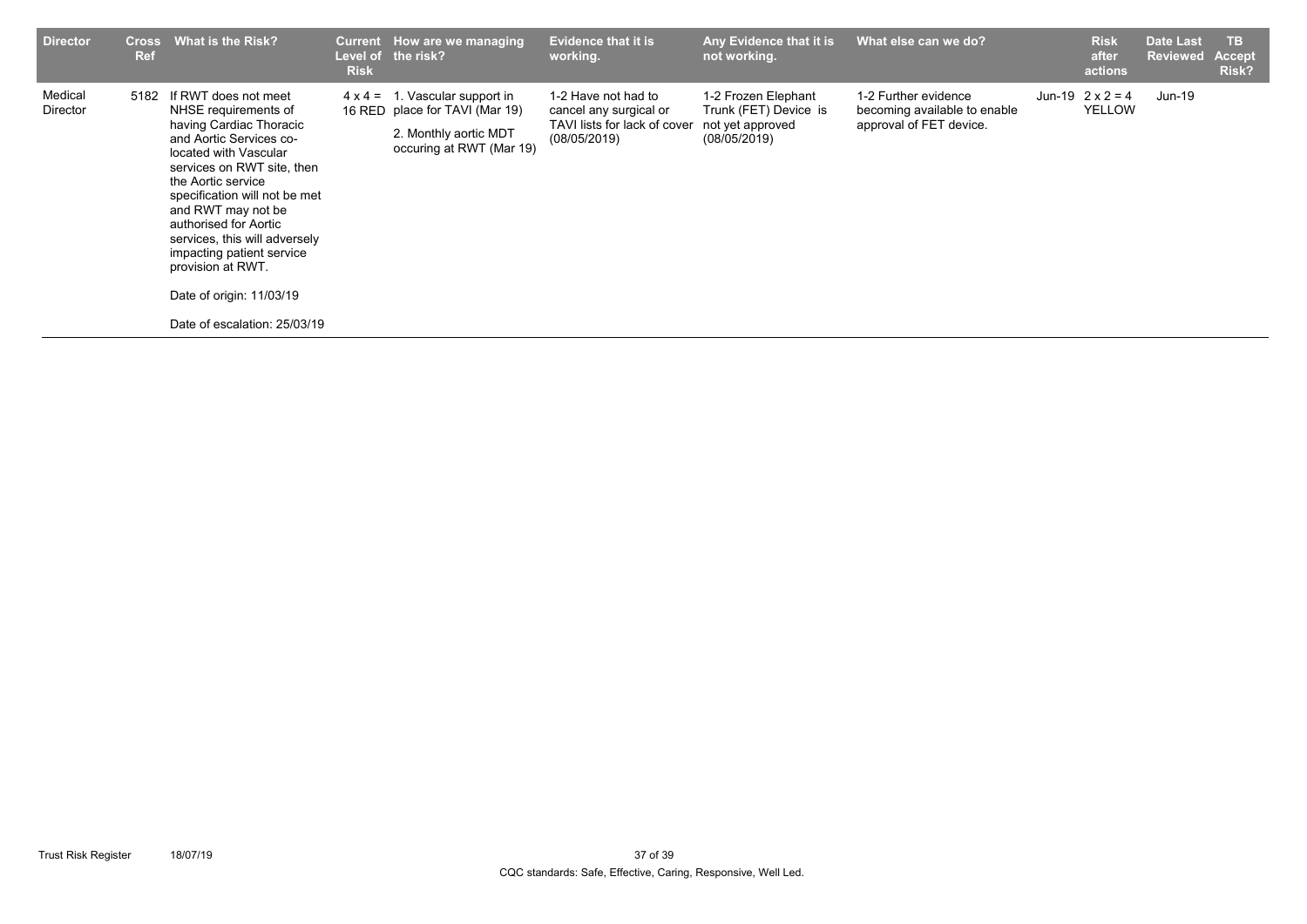| <b>Director</b>               | <b>Cross</b><br><b>Ref</b> | <b>What is the Risk?</b>                                                                                                                                                                                                                                                                                          | <b>Risk</b> | Current How are we managing<br>Level of the risk?                                                                                                                                                                                                                                                                                                                                                                                                                                                                                                                                                                                                                                                                                                                                                                                                                                                                                                     | <b>Evidence that it is</b><br>working.                                                                                                                                                                                                                                   | Any Evidence that it is<br>not working.                                                                                                                                                                                       | What else can we do?                                                                                                                                                                                                                                                                                                                                                                                                                                                                                                                                                                                                                                                                                                                                                                                            |                                                          | <b>Risk</b><br>after<br>actions | <b>Date Last</b><br><b>Reviewed</b> | <b>TB</b><br><b>Accept</b><br>Risk? |
|-------------------------------|----------------------------|-------------------------------------------------------------------------------------------------------------------------------------------------------------------------------------------------------------------------------------------------------------------------------------------------------------------|-------------|-------------------------------------------------------------------------------------------------------------------------------------------------------------------------------------------------------------------------------------------------------------------------------------------------------------------------------------------------------------------------------------------------------------------------------------------------------------------------------------------------------------------------------------------------------------------------------------------------------------------------------------------------------------------------------------------------------------------------------------------------------------------------------------------------------------------------------------------------------------------------------------------------------------------------------------------------------|--------------------------------------------------------------------------------------------------------------------------------------------------------------------------------------------------------------------------------------------------------------------------|-------------------------------------------------------------------------------------------------------------------------------------------------------------------------------------------------------------------------------|-----------------------------------------------------------------------------------------------------------------------------------------------------------------------------------------------------------------------------------------------------------------------------------------------------------------------------------------------------------------------------------------------------------------------------------------------------------------------------------------------------------------------------------------------------------------------------------------------------------------------------------------------------------------------------------------------------------------------------------------------------------------------------------------------------------------|----------------------------------------------------------|---------------------------------|-------------------------------------|-------------------------------------|
| Chief<br>Operating<br>Officer |                            | 5197 The Cardiology Directorate<br>does not have enough<br>outpatient capacity to see<br>review patients by the date<br>the doctor has requested. If<br>there continues to be<br>inadequate capacity then<br>this may lead to patient<br>harm due to delays in<br>further diagnosis and<br>treatment if required. | 12          | $4 \times 3 = 2$ . Consultants and ANP's<br>being offered WLI<br>AMBER rates/overtime to do<br>additional clinics in areas<br>where there are a<br>particularly large number<br>of patients overdue their<br>review appointment<br>3. As we use partial<br>booking the review<br>appointments are actively<br>managed and not booked<br>up too far in advance so if<br>a patient contacts the<br>Directorate with any<br>concerns we are able to<br>give them an appointment<br>within a reasonable<br>timescale and will speak<br>to the consultant about<br>overbooking if a patient<br>needs to be seen urgently.<br>4. Patients on FU OWL<br>are validated by the FU<br>OWL coordinator to<br>ensure that they are<br>appropriately booked so<br>that slots aren't wasted<br>5. Assistant Directorate<br>Manager regularly<br>reviews slot utilisation<br>report to ensure that all<br>review slots are used<br>1. Recuitment Stategy in<br>place | 1-5. Extra clinics continue<br>to run when<br>consultants/ANPs agree<br>to do so (July 2019)<br>1-5. Partial booking<br>process remians in place<br>(July 2019)<br>5. Deloittes KPI report<br>showed high level of slot<br>utilisation for review<br>clinics (June 2019) | 1-5. Numbers of review<br>patients on FU OWL and<br>overdue continuing to rise<br>despite additional clinics<br>and other controls (July<br>2019)<br>1-5 Red FU OWL, total<br>waits 1850. Lx Consultan<br>has 617 (July 2019) | 1. Continuing efforts to recruit Aug-19 $4 \times 2 = 8$<br>into vacant<br>registrar/middlegrade posts<br>will increase review capacity<br>within standard job plans<br>1. Extra consultant posts<br>being recruited into to<br>increase OP capacity across<br>whole of cardiology<br>1. Review capacity and<br>demand.<br>1. A further business case<br>will be required which is in<br>line with years 2-3 of the 10<br>year plan.<br>1. Business Case - agreed<br>and jobs out to advert at<br>present.<br>1. Arrange a review of the<br>long waiters/urgency in the<br>first instance by one of the<br>middlegrades using notes on<br>portal and arrange for any<br>clinically significant patients<br>to be seen.<br>1. Patients who need a<br>pacemaker check need to be<br>moved to the pacemaker clinic | Aug-19<br>Aug-19<br>Aug-19<br>Aug-19<br>Aug-19<br>Aug-19 | AMBER                           | Jul-19                              |                                     |